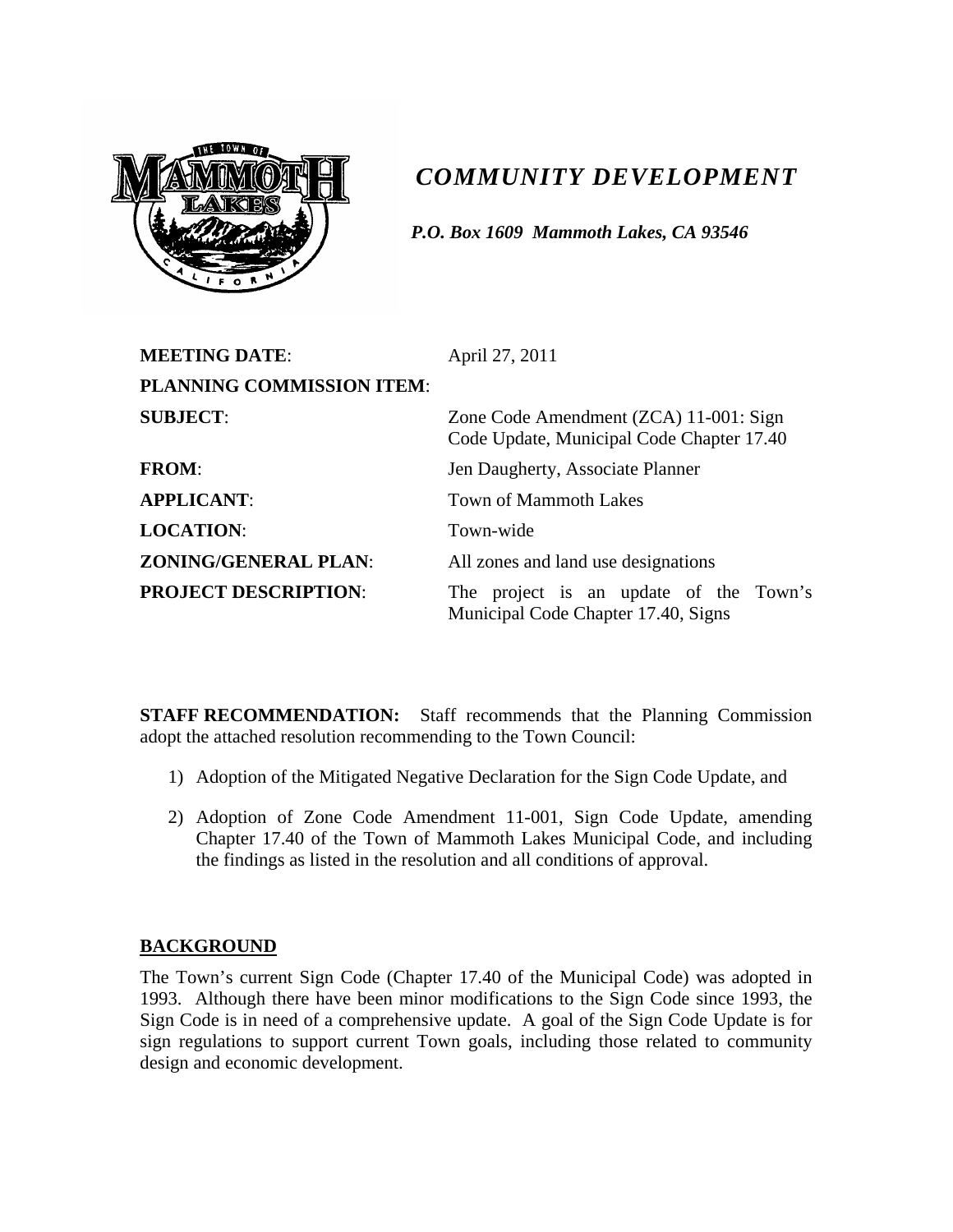The Sign Code Update was initiated by Town Council with the intent of being more progressive and business-friendly. Although part of the larger Zoning Code Update work effort, the Planning Commission and Town Council identified the Sign Code as an early priority due to the importance of effective and appropriate signage throughout town. Therefore, the Town Council has directed staff to complete the update to the Sign Code ahead of the rest of the Zoning Code Update.

#### *Objectives of the Sign Code Update*

Signs play a major role in the success of retailers and local economies through identification, advertising, and wayfinding. It is important to recognize the consumer's need for information, the business's need to identify itself and advertise goods and services, and the community's demand for aesthetically pleasing districts that enhance the desired graphic character of the community.

The basic purpose of a sign is to clearly communicate a desired message; the sign regulations focus on achieving this basic purpose. The Purpose Section of the draft Sign Chapter, Section 17.40.010, outlines the intent and objectives of the updated Sign Code.

#### *Review of Comparison Codes*

The Town has selected six zoning codes from different California cities/towns to use as comparison documents: City of Sonoma, City of Culver City, City of Chico, Placer County, Grass Valley, and the Town of Truckee. Given that sign regulations are often controversial and complex, staff also reviewed sign codes from the following municipalities: Livermore, Tahoe Basin, Carmel-by-the-Sea, Mono County, Santa Barbara, and Durango. In addition, staff carefully reviewed the Village at Mammoth Sign Regulations to use as a foundation for the updated Sign Chapter. Certain sections from these comparison codes were utilized, in part, to address some issues and improve the overall sign regulations.

#### *Public Outreach*

Extensive outreach was conducted to elicit likes, criticisms, and issues with the current sign regulations. Eleven listening sessions were held with various community and interest groups. Public notification has been provided via email to interested parties and the Town's website Notify Me feature. Attachment 5 contains a list of the outreach meetings conducted.

In August 2010, the Planning Commission held a workshop to identify and discuss key issues related to the current sign regulations and requirements. Staff used these issues, in addition to issues raised by the Zoning Code Users Group (ZCUG), public, local sign companies, businesses, and other interested parties during the workshop and through other outreach and engagement to inform the Sign Code Update.

Public workshops were also held in February 2011 with both the Planning Commission and Town Council to discuss a draft version of the Sign Chapter. Comments received during these workshops were incorporated into the revised Sign Chapter (see Attachment 2, Proposed Sign Chapter - track changes). Since the February workshops, staff has continued outreach to the public and interested parties via email, phone, and the media.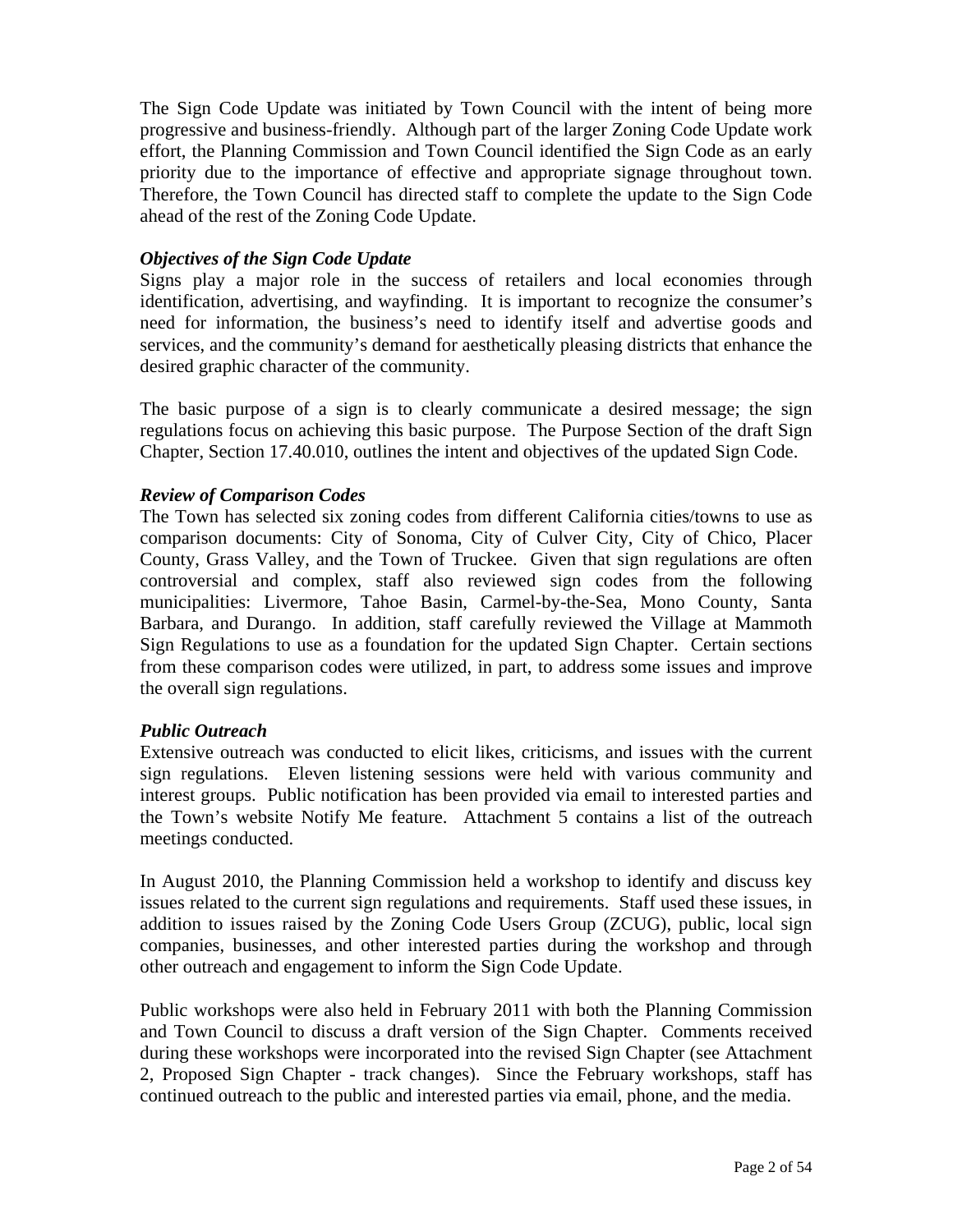#### **DEVELOPMENT PROPOSAL**

The project is a comprehensive update of the Town's Sign Chapter, Chapter 17.40 of the Municipal Code. The Sign Chapter regulates all signs within the Town's Urban Growth Boundary (UGB). The sign regulations have been structured to control the number, placement, height, size, type, and lighting of signs with the intent to: advance community design standards identified in the Town's General Plan; discourage visual clutter; and eliminate glare and minimize light pollution.

Generally, the project would provide greater flexibility in the type, number, size, and design of signs than in the current sign code, and reflects some sign regulations already in place at The Village at Mammoth. The project includes regulations based on zoning district (e.g., residential zones and non-residential zones) that are tailored to the land use characteristics and intensity of various areas. The following is a summary of the major proposed changes to the Sign Chapter:

- 1. **Halo lit signs allowed.** Halo lit signs would be allowed in non-residential zones. Only one halo lit sign of no more than 20 square feet would be allowed per business. This type of back lit sign is currently prohibited.
- 2. **Signs with neon details allowed.** Signs with neon details would be allowed in non-residential zones. Only one sign with neon details would be allowed per business. Sign with neon details would not be allowed for monument signs or on signs larger than 20 square feet. Currently, only one neon open sign of two and one-half square feet is allowed per business.
- 3. **Electronic message sign allowed subject to limitations.** Electronic message signs would be allowed in the Public and Quasi-Public Zone only. Only one electronic message sign would be allowed per property. Electronic message signs would not be allowed to flash or blink, but could display changing messages as long as each message is displayed for at least four seconds. This type of internally lit sign is currently only allowed for regulatory and/or public safety signage.
- 4. **Banners allowed subject to certain requirements.** Banners would be allowed for sales and promotions for no longer than a total of 30 days per year. Only one banner per business would be allowed to be displayed at any one time. These types of banners are currently prohibited.
- 5. **Allowable aggregate sign area increase allowed.** A 20% increase in the total allowable aggregate sign area would be allowed when a sign and subject building are located 140 feet or more from the street centerline. This would apply to limited circumstances, generally along State Route 203/Main Street. Currently, an adjustment or variance is required to increase the allowable sign area.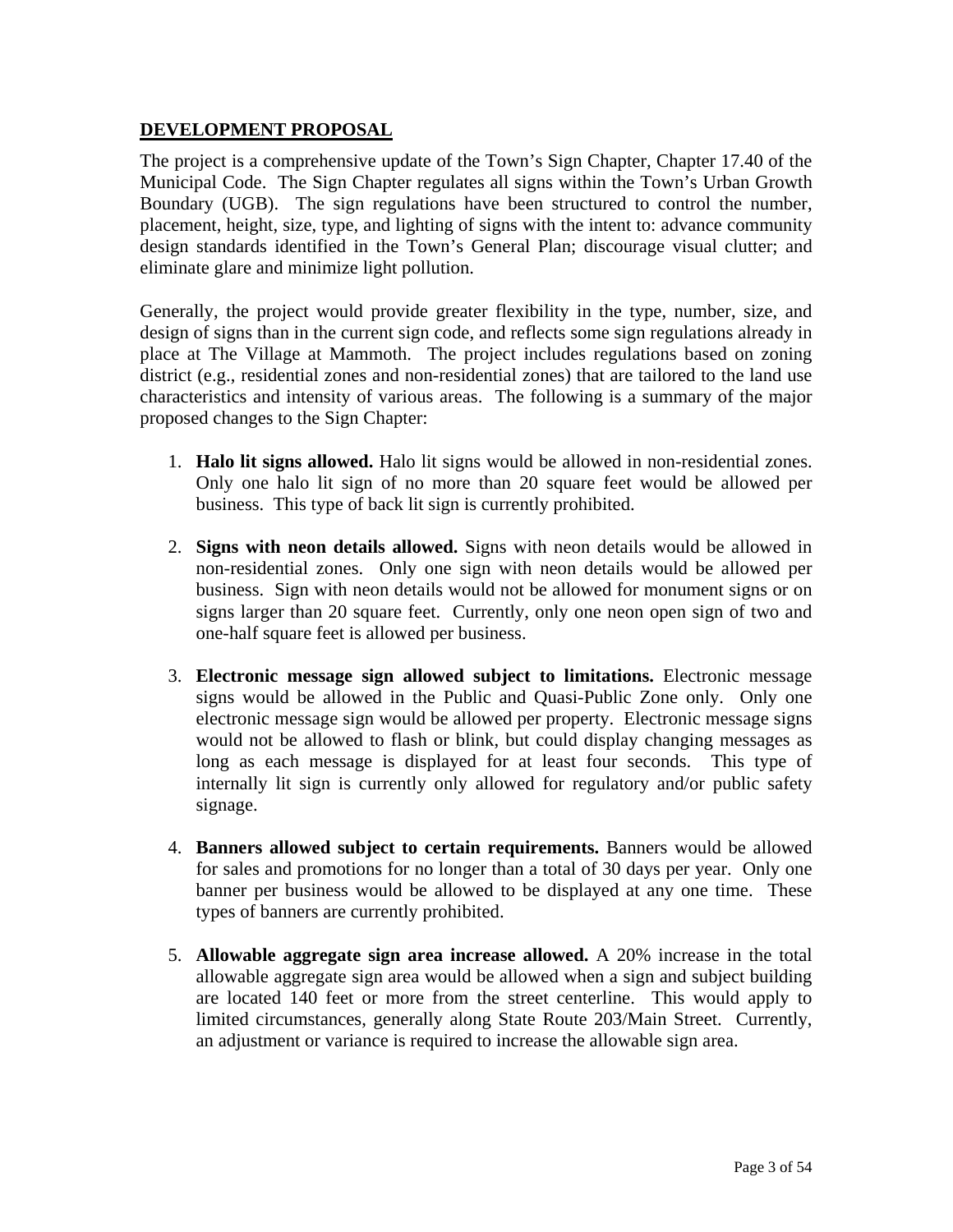- 6. **Minimum sign area.** Every business would be allowed a minimum of 12 square feet of signage regardless of the length of the business frontage. This would allow businesses with less than 18 feet of frontage a reasonable amount of sign area. There is no minimum sign area provision in the current sign code.
- 7. **Mall identification signs not counted towards sign area.** Multi-tenant center identification signs would not count toward total allowable sign area. These signs would identify the name of the multi-tenant center and not advertise any particular business or product. Multi-tenant center identification signs are currently counted towards allowable sign area.
- 8. **One hanging or projecting sign not counted towards sign area.** Pedestrianoriented signs would be encouraged by not counting one small hanging or projecting sign per business towards allowable sign area. These signs would be counted towards total sign area under the current sign code.
- 9. **Sign area calculation based on business frontage.** Sign area would be calculated based on business frontage instead of building frontage, which would allow for an easier calculation, especially for multi-tenant buildings and/or when master sign plans/programs are unclear.
- 10. **Additional sign allowed.** Two signs would be allowed for each business frontage; however, only one of each sign type (e.g., wall sign, hanging sign, etc.) would be allowed per frontage. The current sign code only allows one sign per frontage except for corner units, which does not typically allow adequate signage for businesses with larger frontages.
- 11. **Across the street banners allowed in additional locations.** Across the street banners would be allowed in commercial and mixed-use corridors, including Main Street/State Route 203, Old Mammoth Road commercial district, and streets segments in the North Village Specific Plan. Currently, across the street banners are only allowed over Main Street/State Route 203 and as subject to Caltrans requirements.
- 12. **More flexible real estate signs regulations.** One real estate sign (e.g. "for sale", "for lease", "for rent", etc.) would be allowed per property. Real estate signs would be allowed to be four square feet in residential zones and 12 square feet in non-residential zones. In addition to the one real estate allowed per property, multi-tenant properties would be allowed one sign in each available tenant space. The current sign code allows real estate signs of up to three square feet with a maximum of two per property, which does not allow for adequate notification of available tenant space for multi-tenant properties.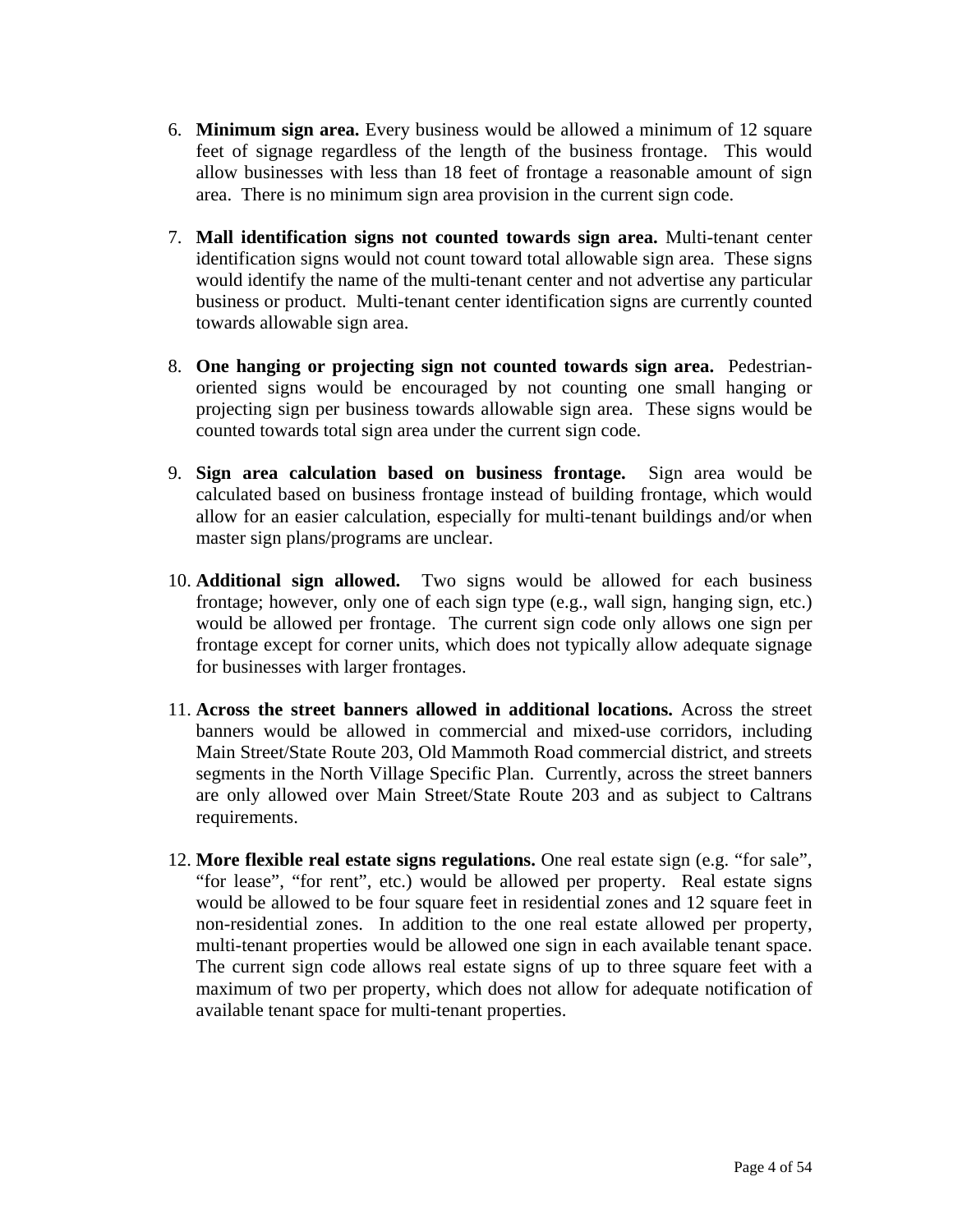- 13. **Durable materials for monument signs adjacent to the right-of-way.** Highly durable materials would be required for monument signs adjacent to public rightsof-way to withstand snow removal operations. Monument signs adjacent to public rights-of-way have been damaged and/or destroyed by snow removal operations. Materials such as high density polyurethane would not be allowed unless the sign design is approved by the Public Works Director. The current code is not this specific regarding sign materials and durability.
- 14. **Master Sign Programs required for four or more businesses/tenants.** Master Sign Programs (MSPs) would be required for any site with four or more businesses or tenants. Currently, MSPs are required for sites with three or more businesses or tenants.
- 15. **Allowable height increase allowed.** In locations where the base of a sign is five feet or more below the centerline of the street on which the sign faces, sign height may be increased subject to the Director's approval; however no sign shall exceed 16 feet in height. This would apply to limited topographic circumstances where properties are located below the street level (e.g., John's Pizza). Currently, an increase in height is only allowed in areas where snow removal equipment cannot access the sign area. This provision is included based on public comments during the February 2011 Workshops and is discussed under *Regulations to Address Unique Circumstances*, below.
- 16. **More flexible sign location.** Signs would be allowed on sides of buildings or businesses not considered as business frontage (i.e., where no customer access is available) when the building wall fronts on a public street or faces a plaza, courtyard, pedestrian corridor or walkway, parking lot, or alley. This would apply in situations where uncommon building placement exists (e.g., InTouch Microspa building). Currently, signs are only allowed to be located on the building frontage. This provision is included based on public comments during the February 2011 Workshops and is discussed under *Regulations to Address Unique Circumstances*, below.
- 17. **Portable signs allowed.** Portable signs such as sandwich board signs would be allowed consistent with comments received from the public. One portable sign would be allowed on-site for each business and up to five off-site, which could be located in the Town's right-of-way subject to an encroachment permit. These signs would be allowed to be up to six square feet on each side. Portable signs would be allowed to be displayed Thursdays, Fridays, Saturdays, Sundays, and Federal or State holidays, between 8 a.m. and dusk, for no more than eight hours per day. These regulations are included based on comments during the February 2011 Workshops and are discussed under *Mammoth Lakes Board of Realtors, Inc. Comments*, below.

The complete language proposed for the Sign Code Update is included in Exhibit C of Attachment 1.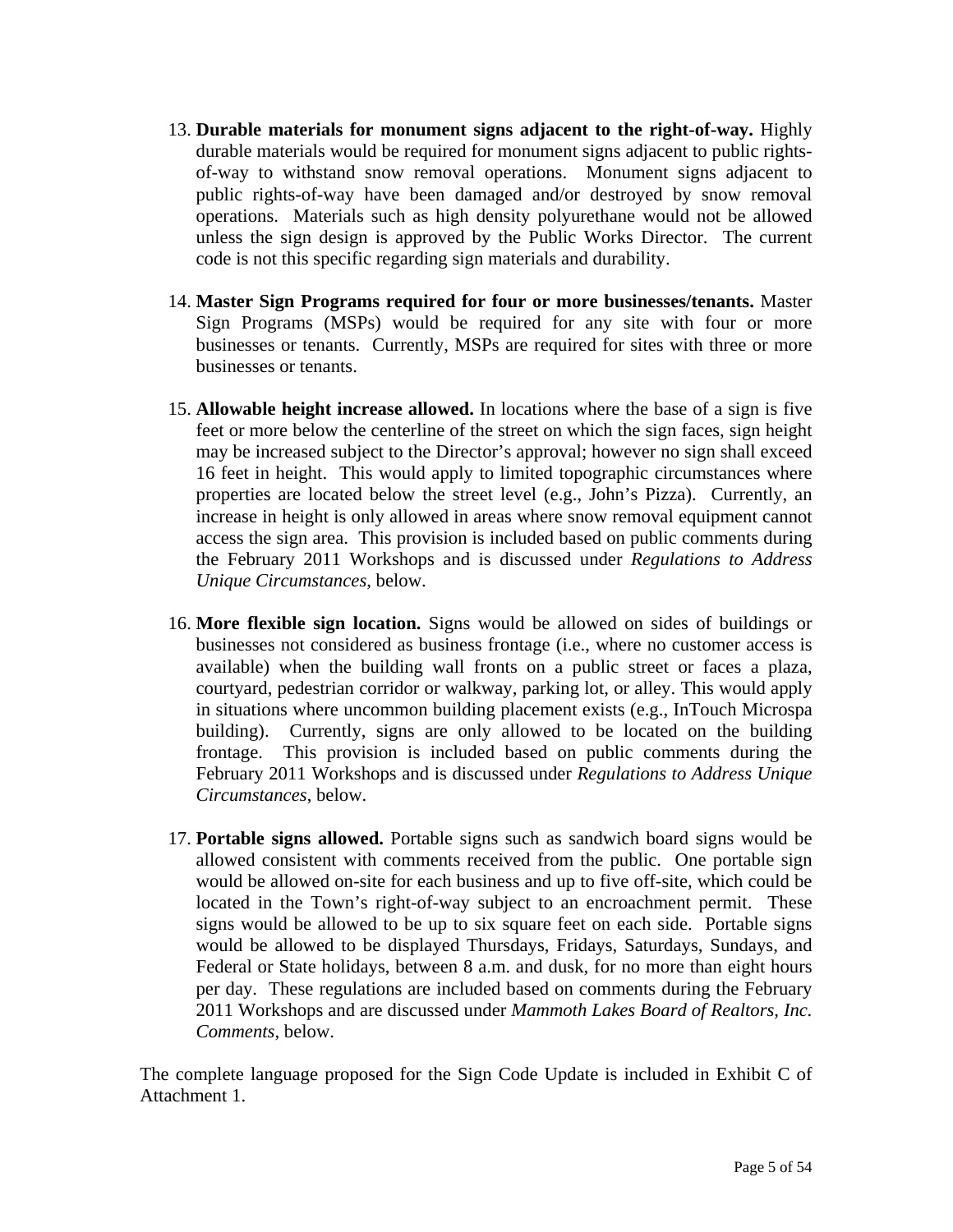#### **SUBJECT PROPERTY AND SURROUNDING LAND USES**

The proposed Sign Code Update affects all zones within the Town's Urban Growth Boundary (UGB). Land surrounding the UGB principally consists of open space and public lands under the jurisdiction of Inyo National Forest and other state and federal agencies.

#### **ISSUES ANALYSIS**

The issues identified during the February Planning Commission and Town Council Workshops are discussed in this section. Various revisions were made to the draft Sign Chapter to reflect these edits as described below.

#### *Regulations to Address Unique Circumstances*

Regulations have been included in the draft Sign Chapter to address two unique circumstances. These are:

- 1. Allowing additional height when a property is located a substantial distance below street level (Subsection 17.40.090.D.1.d); and
- 2. Allowing signs to be located on sides of buildings or businesses that do not have customer access but face a parking lot, plaza, or other pedestrian area (Subsection 17.40.090.B.3).

Staff worked with those who provided these comments during the February Workshops to draft these regulations to ensure the issues are addressed.

#### *Mammoth Lakes Board of Realtors, Inc. Comments*

The Mammoth Lakes Board of Realtors, Inc. (MLBR) provided a comment letter during the February Workshops; their comments are discussed below.

#### *Portable/Off-Site Signs (Open House Signs)*

MLBR expressed concern that the Sign Chapter would not allow open house signs to be located within the public right-of-way, and requested an increase in the number of permitted off-site signs. MLBR's concerns about open house signs implicate both portable and off-site signs. Staff researched comparison codes to understand how other municipalities address open house signs, and worked closely with the Town Attorney to analyze MLBR's concerns.

Because it is unconstitutional to regulate signs based on content, the Town is not permitted to apply regulations to open house signs that are different than other similar commercial signs. Thus, any regulation of off-site and portable signs must be uniformly applied to all similar uses through the Town.

Upon receiving MLBR's letter and additional public input, Town staff drafted the proposed amendments to the off-site and portable sign regulations. The proposed amendments were drafted after reviewing comparison codes, including the Town of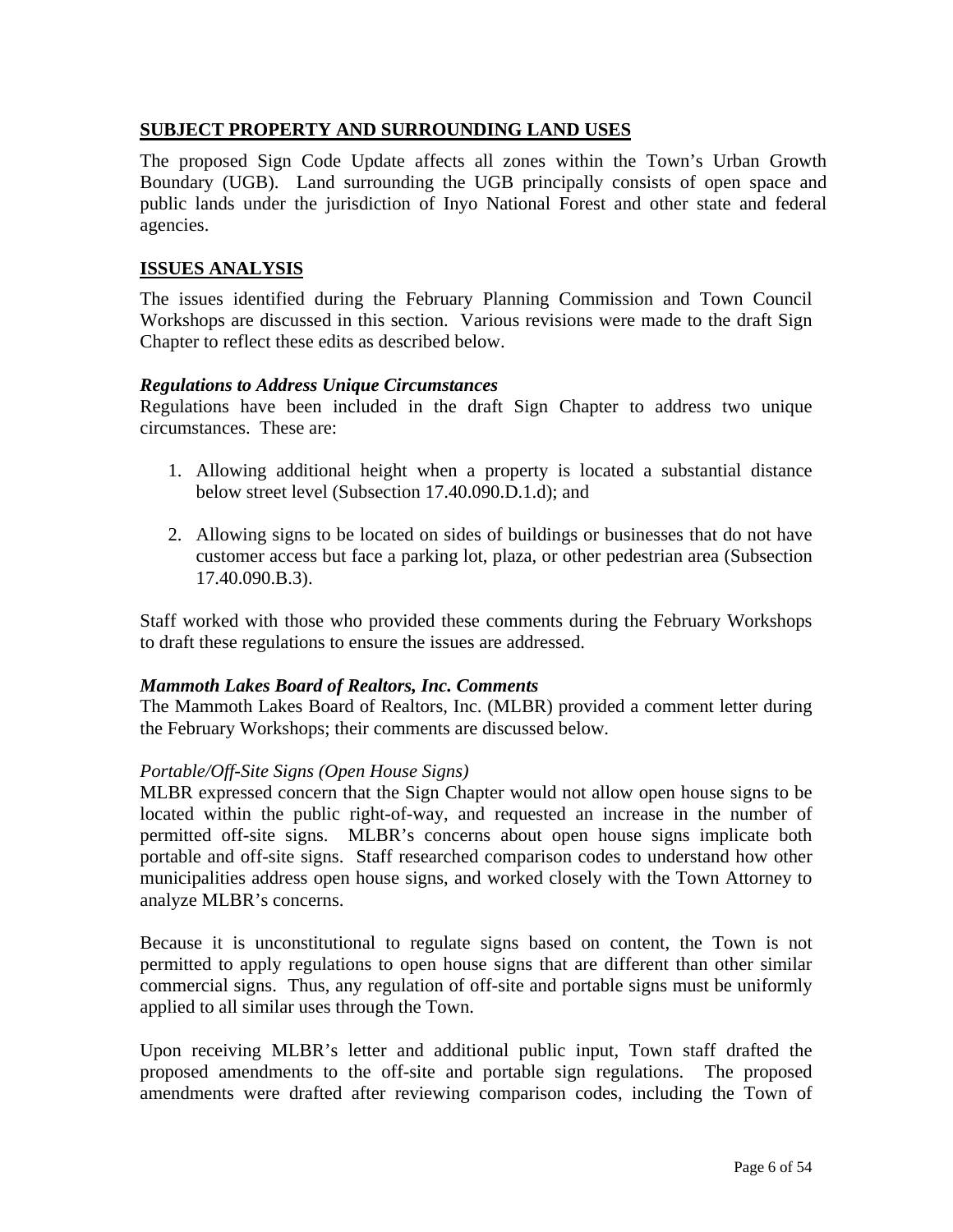Truckee, and analyzing the impact of the amendments on businesses throughout the town, as well at the Town generally. The amended portable and off-site sign regulations have been inserted into the draft Sign Chapter at subsection 17.40.100.N.3. These provisions would allow portable and off-site signs with any message content (i.e., not restricted to only open house signs) and would apply to all commercial signs equally.

The Town would have the opportunity to "test" these new portable signs regulations in the time period between adoption of the Sign Code Update and adoption of the entire Zoning Code Update, anticipated to occur by January 2012. If modifications to these regulations are appropriate, they can be made when the Zoning Code Update is adopted, which provides approximately six months to "test" the new regulations of the Sign Code Update.

#### *Other MLBR Comments*

A revision addressing the MLBR comment that the sign structure of real estate signs should be included in the maximum sign area has been made to Subsection 17.40.050.C.5.d of the draft Sign Chapter.

Lastly, the MLBR requested the Town adopt an administrative review process for semipermanent commercial real estate signs and conduct annual inspections. Permits are and would continue to be required for real estate development signs and site construction signs, which would be considered semi-permanent. Code compliance efforts would ensure signs are maintained in a manner consistent with the sign permit and sign regulations.

#### *Miscellaneous Revisions*

In addition to the revisions to the draft Sign Chapter discussed above, miscellaneous edits have been made to address other comments:

- Caltrans Comments from Caltrans have been incorporated. These comments include reflecting State sign requirements under the Outdoor Advertising Act.
- Legal The Town Attorney reviewed the draft Chapter and recommended various revisions. Edits from the Town Attorney have been included in the Sign Chapter.
- Minor edits and clarifications have been made, but are not tracked in Attachment 2 (Proposed Sign Chapter - track changes) in order to highlight the more substantive revisions to the draft Sign Chapter since the February workshops.

#### *Nonconforming Signs*

During the February Workshops the general consensus was that nonconforming signs should be eliminated, but there was no consensus as to which method of removal is appropriate. The options of attrition, amortization, and providing fair compensation or payment for nonconforming signs were discussed. Amortization is discussed here; other options to address nonconforming signs are discussed under *Incentives for Removal of Nonconforming Signs*, below.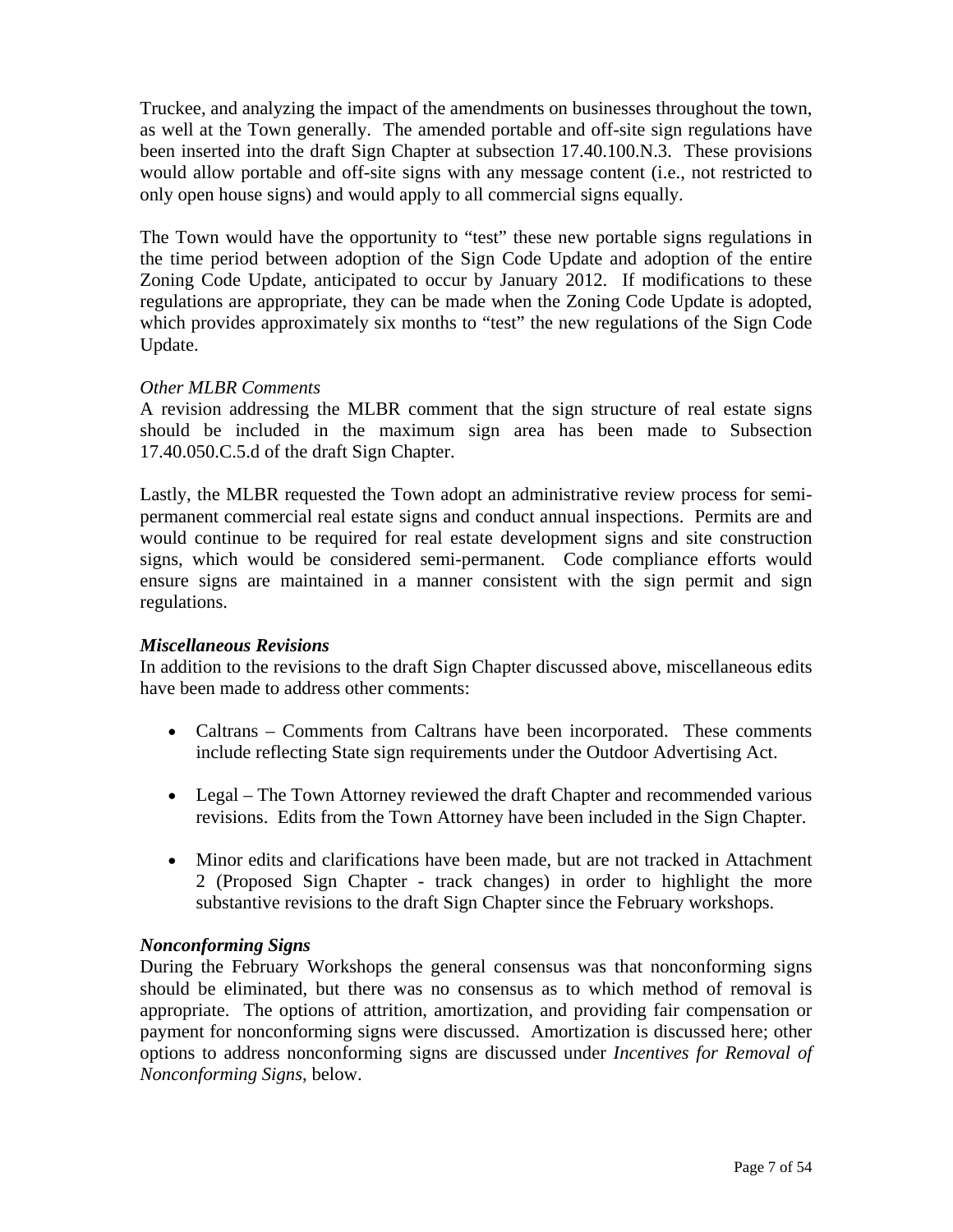Amortization is the process of permitting a nonconforming sign to remain in use for a period long enough to allow the owner to fully depreciate his or her investment. Amortization is used to eliminate nonconforming signs over time in lieu of providing compensation as required by the Fifth Amendment (i.e., private property cannot be taken without just compensation). This is a constitutionally acceptable method for achieving the removal of nonconforming signs.

Since the draft Sign Chapter is generally more lenient and flexible than the current sign regulations, it is not expected that any more signs would become nonconforming as a result of the update; therefore, amortization is not proposed in the draft Sign Chapter. In addition, an amortization provision was included in the sign regulations when the Town incorporated, but this provision was ultimately repealed because of controversy regarding its enforcement.

It should be noted that State law does not allow the Town to require removal of any nonconforming sign on the basis of its height or size if special topographic circumstances would result in a material impairment of visibility of the sign or the owner's or use's ability to adequately and effectively continue to community with the public through the sign (Subsection 17.40.130.H).

If the Commission and Council wish to adopt an amortization provision, draft language prepared by the Town Attorney is identified below for consideration:

*Amortization of nonconforming signs. All nonconforming signs shall have a useful and legal life of fifteen (15) years, after which they may be removed in compliance with the requirements of the California Business and Professions Code.* 

If adopted by Town Council, this language would be inserted into Subsection 17.40.130.F, entitled "Inventory." The 15 year amortization period was found to be appropriate and legal based on review of comparison codes and Business and Professions Code 5490(b).

### *Additional Issues to be Addressed Outside of the Sign Code Update*

Certain issues identified during the Sign Code Update process are not appropriate to address in the draft Sign Chapter. These issues may be addressed after the draft Sign Chapter is adopted and/or during the 2011-2012 Fiscal Year budget process.

• **Master Sign Programs.** Master Sign Programs/Plans (MSP) are required for multi-tenant properties of three or more tenant (Sign Code Update would require a MSP if there are four or more tenants). Therefore, most of the multi-tenant commercial properties in town are subject to an existing MSP that was approved under the current Sign Code. Many of these existing MSP establish repetitive sign guidelines with limited flexibility, unlike the draft sign regulations.

Although the Sign Code Update will revise town-wide sign regulations, it will not automatically affect existing MSP. As a result, once the Sign Code Update is adopted, many businesses may wish to upgrade their signage in a manner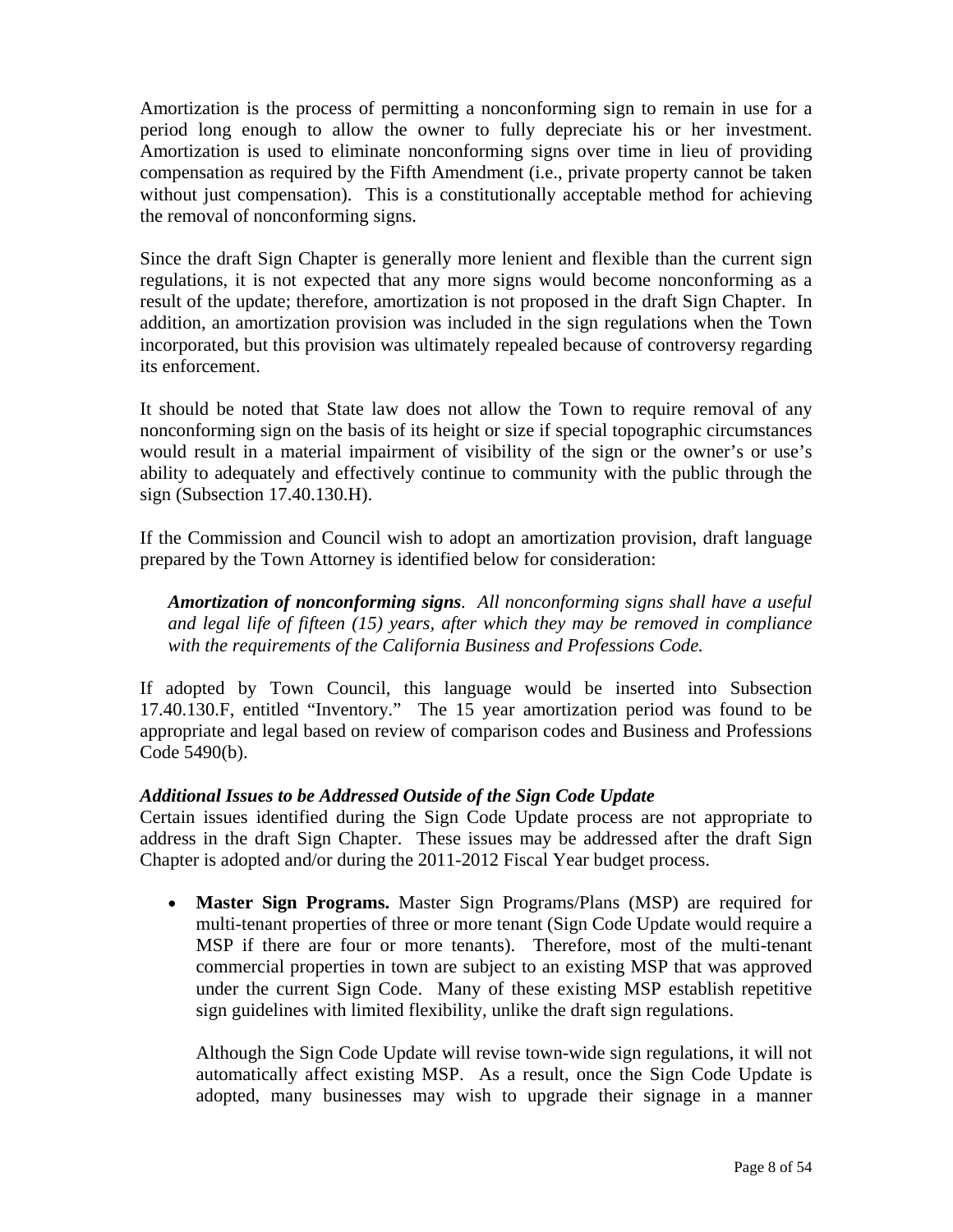consistent with the Sign Code Update but not permitted under the MSP. It is the Town's desire for existing MSP to be amended after adoption of the Sign Code Update to reflect the updated regulations. However, it is the property owner's discretion as to whether he or she chooses to update a MSP. After the Sign Code Update is adopted, the Town will continue to conduct outreach to multi-tenant property owners to inform them of the new sign regulations and how updating their MSP could be to their benefit.

Additionally, the Town could develop potential incentives to encourage property owners to update their existing MSP, such as developing a rebate program for MSP amendment processing fees, and/or expediting the processing of MSP. A business improvement/assistance program may be included in the Town's 2011- 2012 Fiscal Year Work Program that that could incorporate these types of incentives if determined appropriate by Council.

• **Incentives for Removal of Nonconforming Signs.** Whether or not amortization is included in the Sign Code Update, the Town may consider other options to encourage the removal of nonconforming signs, especially those signs that may be considered visually intrusive and not in keeping with Mammoth's character, such as large pole signs. The Town could identify those signs of special interest and offer financial or other incentives for removal of the sign.

Incentives could include a sign and building permit fee rebate program for replacing a nonconforming sign with a conforming sign. A business improvement/assistance program may be included in the Town's 2011-2012 Fiscal Year Work Program that that could incorporate these types of incentives if determined appropriate by Council.

- **Code enforcement.** Budget issues have reduced code compliance resources. There has been difficulty in consistently enforcing sign regulations, especially for temporary signs. The Town has held off on more aggressive code enforcement efforts for temporary signs because of this pending Sign Code Update. Code compliance resources in some comparison municipalities conduct sign inspections on a daily basis. The draft Sign Chapter does not address code compliance resources because staffing resources are part of the Town budget process.
- **Sticker program.** A suggestion was to develop a "sticker program" where Townissued stickers would be placed on approved temporary and/or permanent signs that could increase the efficiency of code compliance efforts. If the Town wishes to support such a program, additional research into the cost of such a program should be completed and considered to determine whether the Town could afford its administration.
- **Permit costs.** A consistent issue raised is that permitting costs for signs are too high. Although permit costs are not specifically addressed in the draft chapter, clear and easy to apply regulations will help to streamline the sign permitting process, thereby reducing staff time and permit fees. The draft Sign Chapter was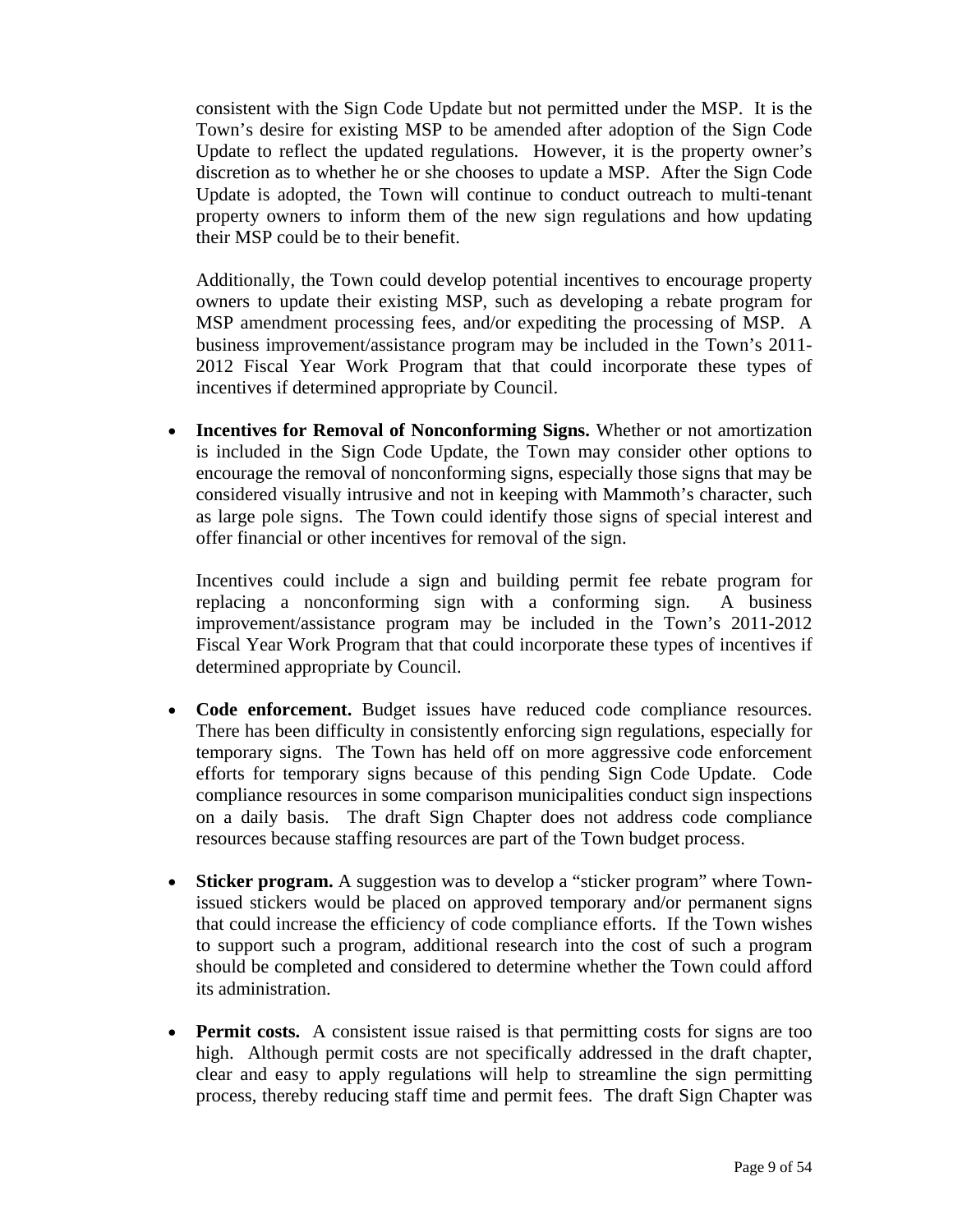prepared to be user-friendly and unambiguous. Permit costs are also considered as part of the Town budget process.

#### *Examples for Comparison*

Examples have been included in Attachment 4 to show how the proposed Sign Code Update regulations could allow different signage than under the current sign regulations. The examples include: 1) John's Pizza Works, 2) Roberto's Café, 3) Mammoth High School, and 4) 1849 Condominiums. The purpose of these examples is to showcase how these businesses or properties could alter their existing signage under the draft Sign Chapter; other outcomes would also be possible.

#### *Questions for Discussion*

Staff has posed the following questions to Planning Commission for discussion:

- 1. **Portable/off-site signs.** Are the portable sign regulations in Sign Chapter Subsection 17.40.100.N.3 appropriate?
- 2. **Amortization.** Should amortization be included in the Sign Chapter? If so, is the attached language identified in the *Amortization* section of this report appropriate?

### **CONFORMANCE WITH THE GENERAL PLAN & VISION**

Updating the Zoning Code to implement the General Plan and provide clear and userfriendly regulations will ensure the provision of the very highest quality of life for our residents and the highest quality of experience for our visitors. The proposed Sign Chapter will advance community design standards and safety standards identified in the General Plan, such as strengthening the identity of the community as a premier, yearround destination resort and encouraging creative designs that add character to streets and districts, contributing to attractive and hospitable streetscapes. In addition, the Sign Code Update would continue to discourage visual clutter, eliminate glare, and minimize light pollution to improve public safety and preserve views of the stars and night sky, while still being progressive and business-friendly.

#### **CEQA COMPLIANCE**

An Initial Study/Mitigated Negative Declaration (IS/MND) was prepared for the Sign Code Update and was circulated for public review from February 25, 2011 to March 27, 2011. Based on the IS/MND, it was found that there would not be a significant effect on the environment from the Sign Code Update; the IS/MND is included as Attachment 3, and provides the detailed analysis to support this conclusion. During the public comment period on the IS/MND, no comments were received.

Since the IS/MND was prepared, a number of revisions were made to the Sign Code Update in response to comments received during public workshops and legal review. Those revisions included the addition of portable sign regulations and minor changes that would not result in significant impacts. Therefore, the findings of the IS/MND would remain unchanged.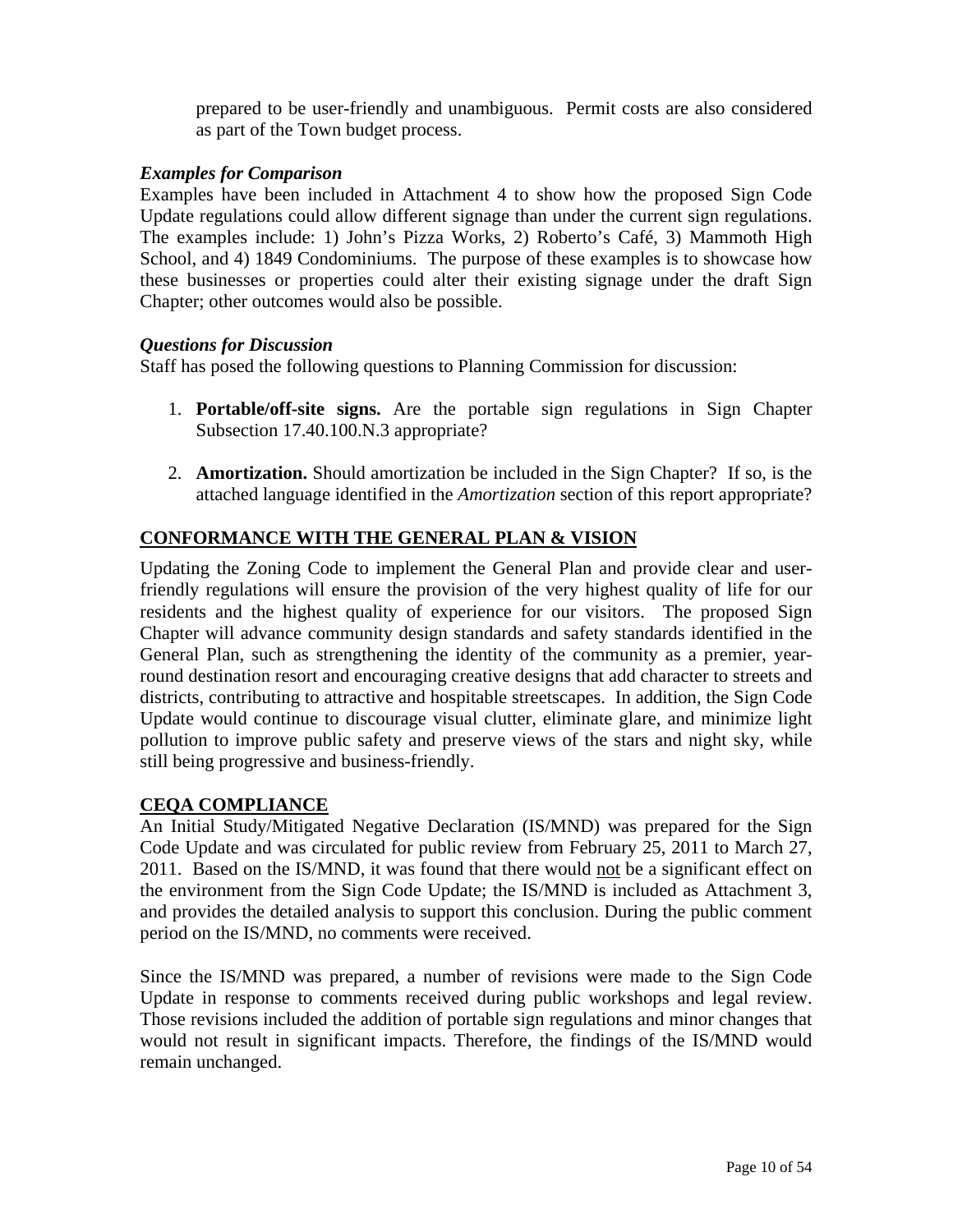# **LEGAL CONSIDERATIONS**

The proposed Sign Chapter has been reviewed by the Town Attorney to ensure applicable laws are met, including the California Business and Professions Code, the First and Fifth Amendments, and the Lanham Act.

#### *First Amendment*

Signs, as a form of speech, are entitled to protection under the First Amendment (freedom of speech). Therefore, content-based regulations (i.e. regulations based on the information of a sign rather than the type or structure) can be problematic and subject to legal challenge.

#### *Fifth Amendment*

The Fifth Amendment also applies to signs when considering the removal or amortization of signs (private property cannot be taken without just compensation). Government may lawfully require the removal of illegal or unsafe signs without raising significant takings issues. However, requiring the removal of a lawfully erected and well-maintained sign that has simply become nonconforming as a result of regulation enacted after the sign was erected can give rise to a takings challenge. Amortization, permitting a nonconforming sign to remain in use for a period long enough to allow the owner to fully depreciate one's investment, is a technique often used by government to defeat such takings claims.

### *Federally Registered Trademarks (Lanham Act)*

Federal law prohibits any jurisdiction from requiring alterations to registered marks that would display the mark differently then that issued by the U.S. Patent and Trademark Office. A mark is a word, phrase, symbol or design, or combinations of these that identifies and distinguishes the source of the goods of one party from others. However, a jurisdiction can regulate signs utilizing federally registered trademark by sign standards such as size, number, height, location, and materials. As another option, the Town may prohibit the display of federally registered trademarks altogether, but that is not proposed in the draft Sign Chapter.

### **OPTIONS ANALYSIS**

- Option 1: Recommend adoption of the Mitigated Negative Declaration for the Sign Code Update and the Sign Code Update (Zone Code Amendment 11-001) to Town Council as proposed or as modified by Planning Commission.
- Option 2: Do not recommend amending the Chapter 17.40, Signs, of the Municipal Code at this time.

Option 1 would allow Zone Code Amendment 11-001, Sign Code Update, to proceed to a Town Council public hearing.

Option 2 would not allow Zone Code Amendment 11-001, Sign Code Update, to proceed to a Town Council public hearing. Chapter 17.40, Signs, of the Municipal Code would be adopted during the adoption of the entire Zoning Code Update.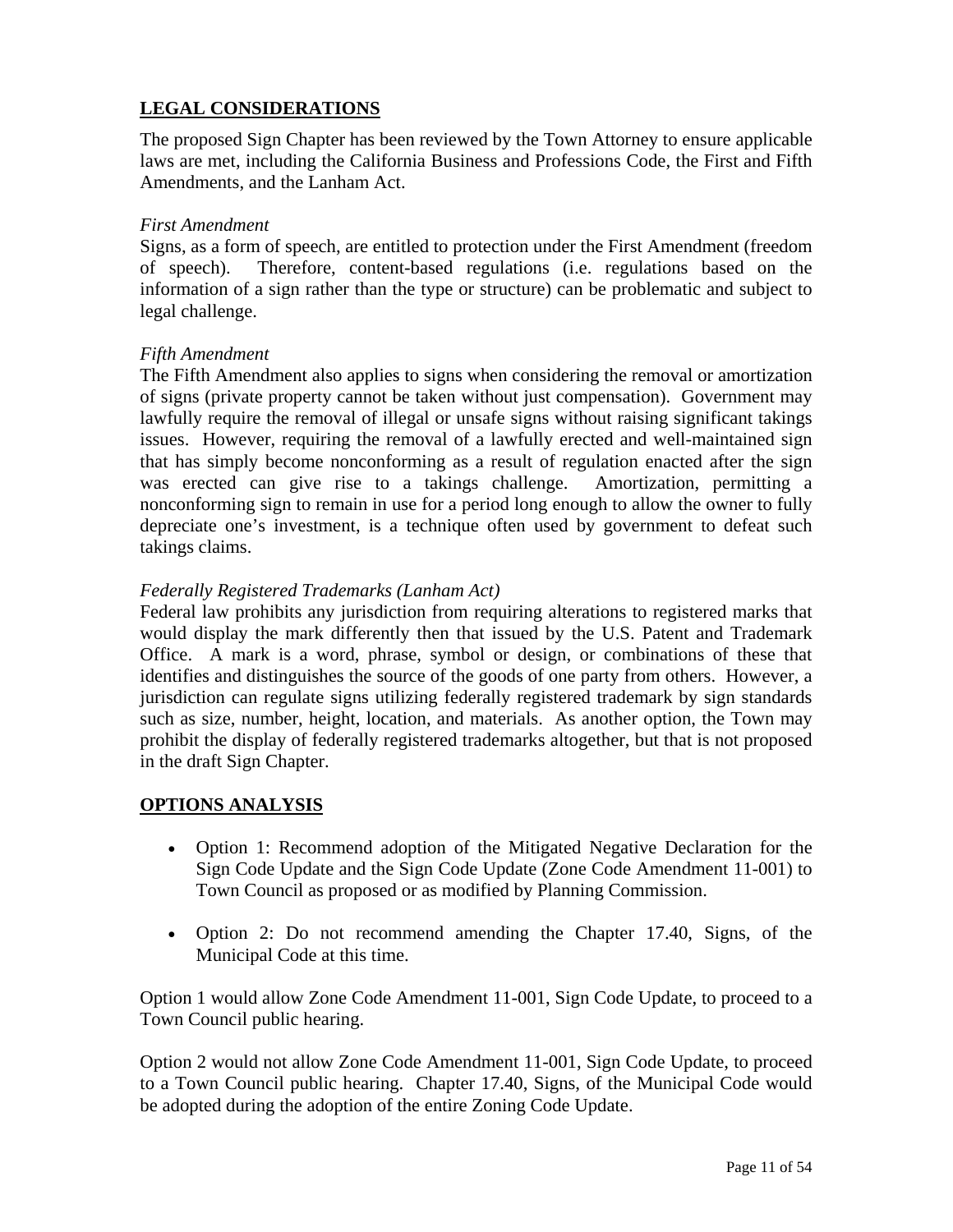#### **RECOMMENDATION**

Staff recommends that the Planning Commission choose Option 1 and adopt the attached resolution recommending to the Town Council:

- 1) Adoption of the Mitigated Negative Declaration for the Sign Code Update, and
- 2) Adoption of Zone Code Amendment 11-001, Sign Code Update, amending Chapter 17.40 of the Town of Mammoth Lakes Municipal Code, and including the findings as listed in the resolution and all conditions of approval.

#### **Attachments:**

1. Planning Commission Resolution

Exhibit A: Proposed Text Amendment, Municipal Code Chapter 17.40, Signs

- 2. Proposed Sign Chapter Track Changes from 1-25-11 Draft Chapter (minor edits are not tracked)
- 3. Sign Code Update Initial Study/Mitigate Negative Declaration

Exhibit A: Initial Study/Mitigate Negative Declaration (previously distributed); available at<http://www.ci.mammoth-lakes.ca.us/index.aspx?nid=387>

Exhibit B: Mitigation Monitoring and Reporting Program

- 4. Existing Sign Conditions for Example Comparisons
- 5. List of Outreach Meetings for the Sign Code Update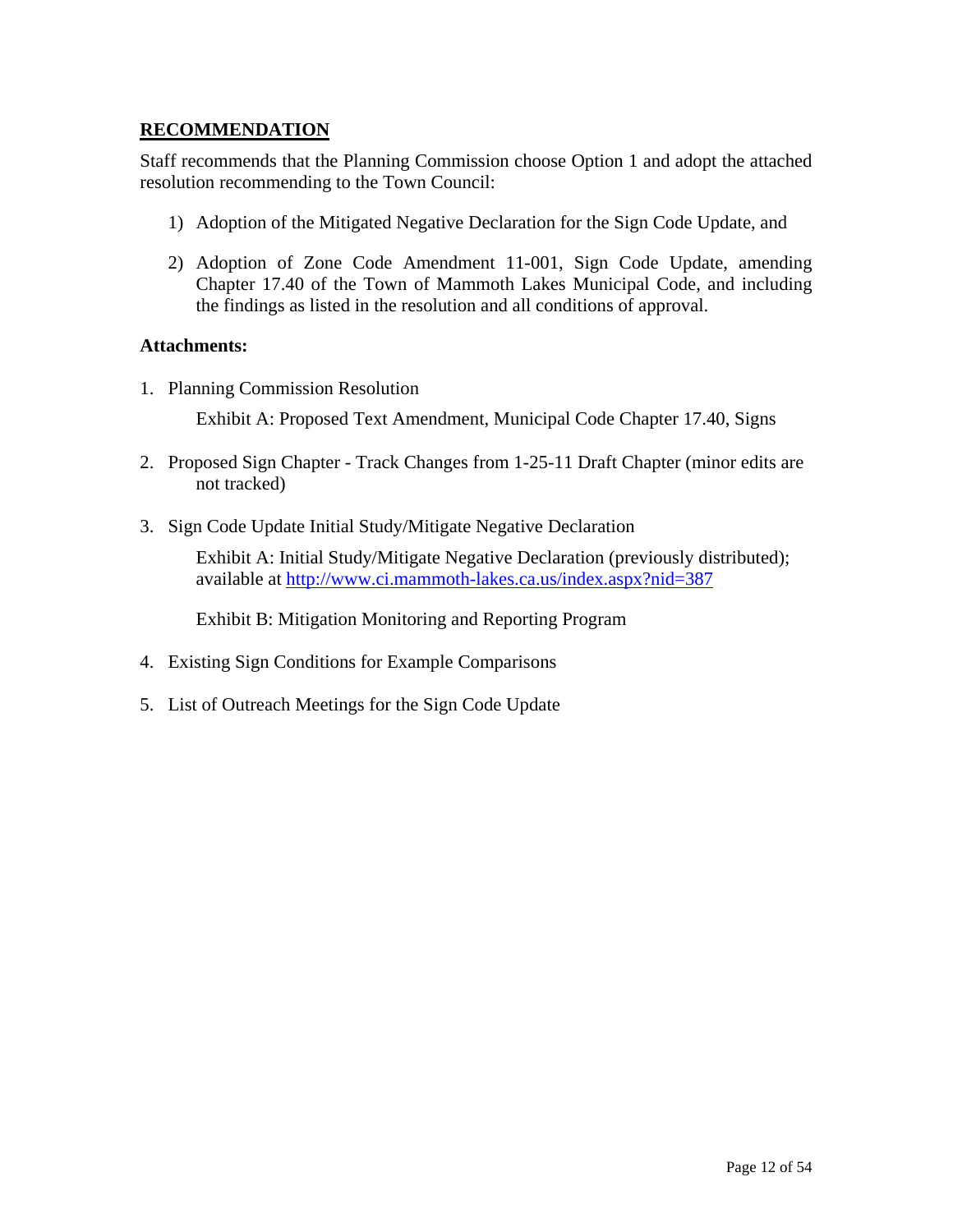| Recording Requested by and              |  |
|-----------------------------------------|--|
| When Recorded Mail To:                  |  |
|                                         |  |
| Town of Mammoth Lakes                   |  |
| <b>Community Development Department</b> |  |
| P.O. Box 1609                           |  |
| Mammoth Lakes, CA 93546                 |  |

Space Above for Recorder's Use

#### **RESOLUTION NO. PC-2011-**

#### **A RESOLUTION OF THE MAMMOTH LAKES PLANNING COMMISSION**

### **RECOMMENDING TO TOWN COUNCIL ADOPTION OF THE**

#### **SIGN CODE UPDATE MITIGATED NEGATIVE DECLARATION AND**

#### **ADOPTION OF ZONE CODE AMENDMENT 11-001**

### **UPDATING MUNICIPAL CODE CHAPTER 17.40 – SIGNS.**

 **WHEREAS**, a request for consideration of a Zone Code Amendment was filed by the Town of Mammoth Lakes to allow the Sign Code Update, in accordance with Section 17.72 of the Town of Mammoth Lakes Municipal Code; and

**WHEREAS**, the Planning Commission conducted a Noticed Public Hearing on the application request on April 27, 2011, at which time all those desiring to be heard were heard; and

**WHEREAS**, the Planning Commission considered, without limitation:

- 1. The Agenda Report to the Planning Commission with exhibits;
- 2. The State Map Act (if applicable), Specific or Master Plan (if applicable), General Plan, Municipal Code, Design Review Guidelines, and associated Land Use Maps;
- 3. Oral evidence submitted at the hearing; and
- 4. Written evidence submitted at the hearing.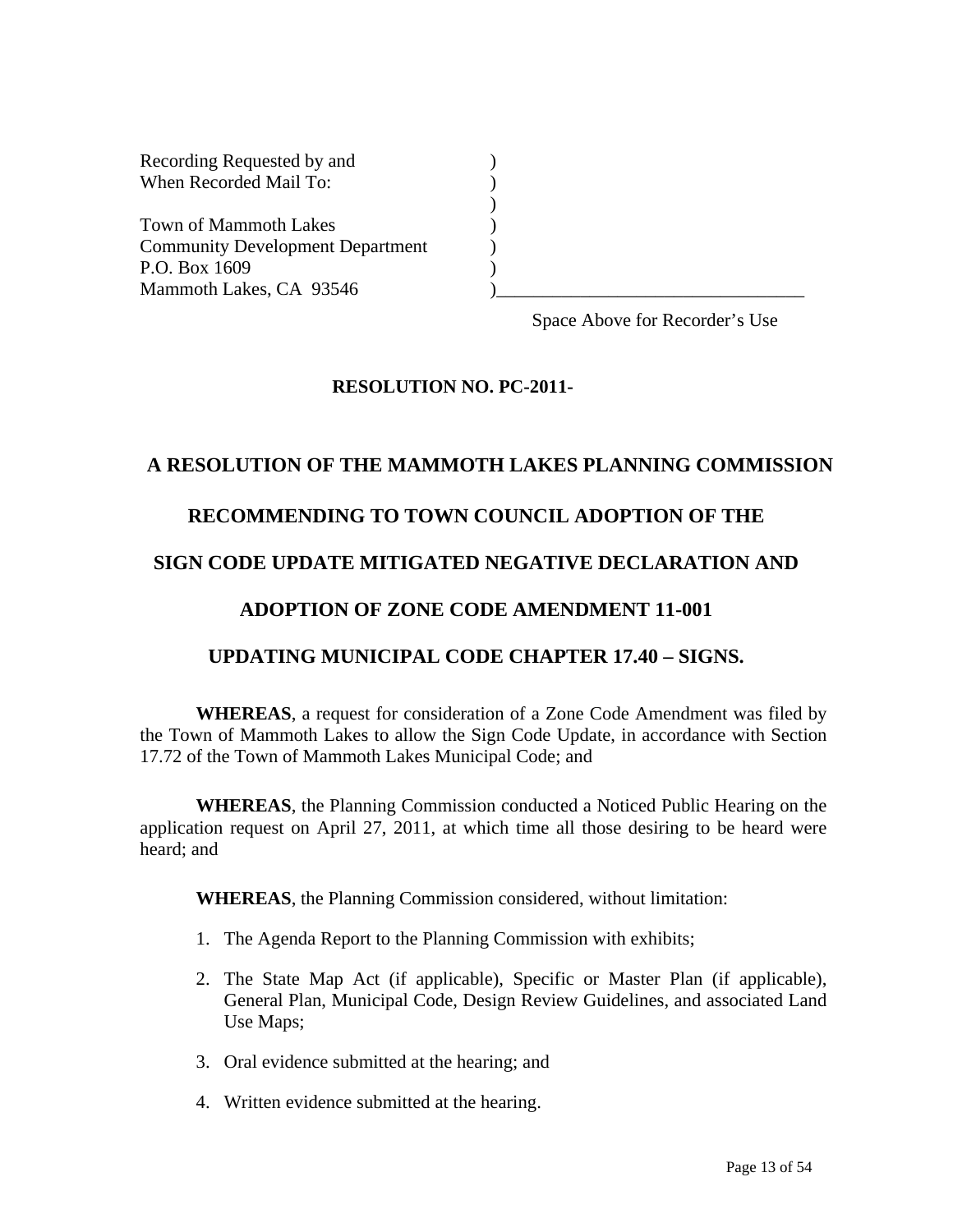#### **NOW THEREFORE, THE PLANNING COMMISSION OF THE TOWN OF MAMMOTH LAKES DOES RESOLVE, DETERMINE, FIND AND ORDER AS FOLLOWS:**

#### **SECTION 1. FINDINGS**

- 1. **CEQA** (Section 15074 of the CEQA Guidelines)**:** 
	- a. The Planning Commission considered the proposed Initial Study/Mitigated Negative Declaration for the Sign Code Update (State Clearinghouse No. 2011022063) together with the Mitigation Monitoring and Reporting Program pursuant to the California Environmental Quality Act (CEQA) Guidelines, and finds that on the basis of the whole record, there is no substantial evidence that the Sign Code Update ("Project") will have a significant effect on the environment.
	- b. The Planning Commission finds that the Initial Study/Mitigated Negative Declaration reflects the lead agency's independent judgment and analysis.
	- c. The custodian and location of the documents and other material which constitute the record of proceedings upon which this decision is based is the Town Clerk at the Town of Mammoth Lakes Offices, 437 Old Mammoth Road, Suite R, Mammoth Lakes, California 93546.
	- d. A program for reporting on or monitoring the required mitigation measures has been prepared and will be adopted with the Mitigated Negative Declaration.
	- e. The Planning Commission finds that the Project will not result in a safety hazard or noise problem for persons using the Mammoth Yosemite Airport or for persons residing or working in the Project area with the incorporation of mitigation measures identified in the Initial Study/Mitigated Negative Declaration and Mitigation Monitoring and Reporting Program.
	- f. No mitigation measure was revised as a result of the public review process because no comments were received during the Initial Study/Mitigated Negative Declaration public review period.
	- g. All mitigation measures have been incorporated into the Project (i.e., Sign Chapter) prior to approval.
- 2. **MUNICIPAL CODE FINDINGS** (Section 17.72 of the Mammoth Lakes Municipal Code)**:** 
	- a. That the change is consistent with the goals, objectives and policies of the General Plan, any applicable specific plan or adopted master plan of development, and Title 17 of the Municipal Code because the Sign Code Update will advance community design standards and safety standards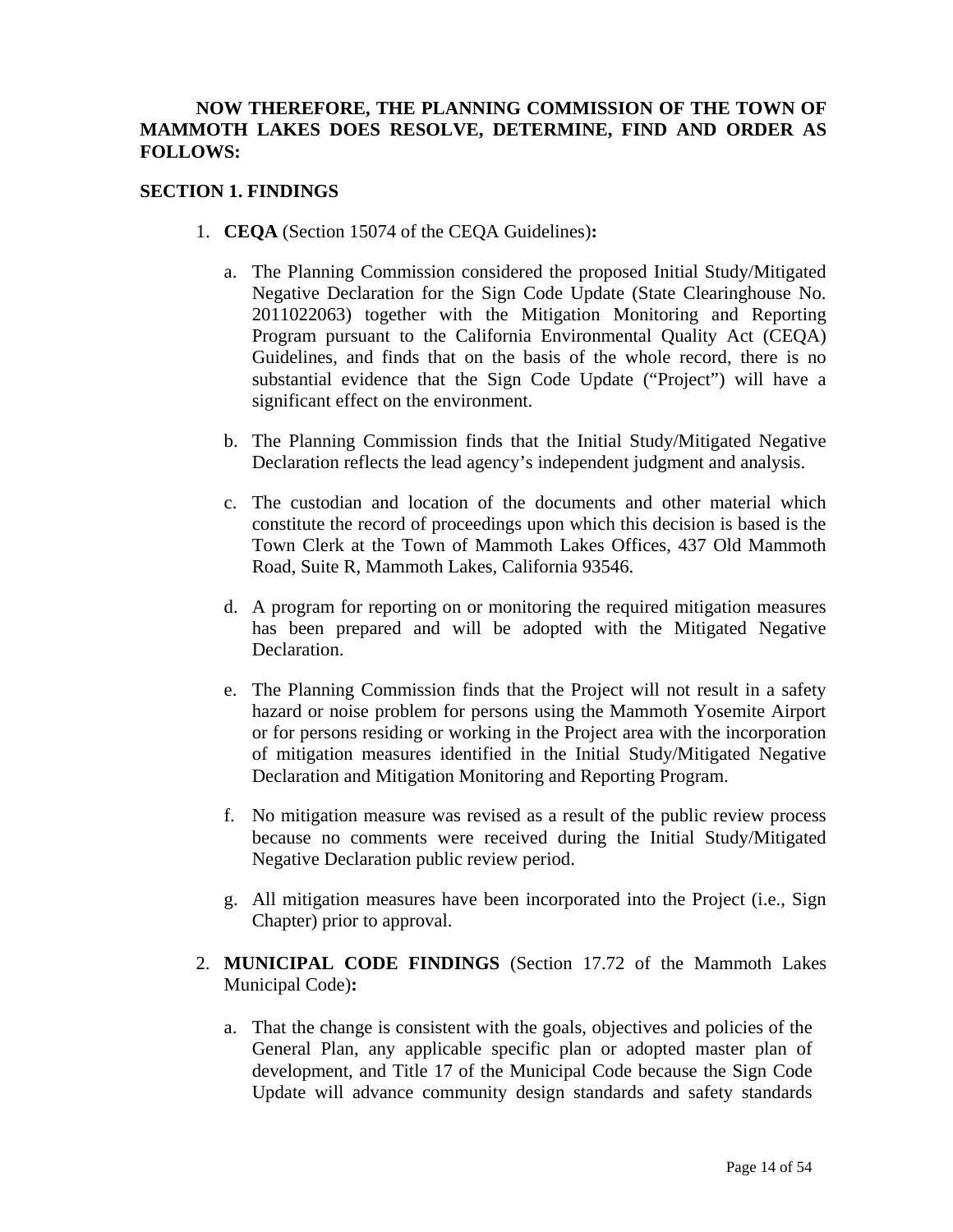identified in the General Plan, such as strengthening the identity of the community as a premier, year-round destination resort and encouraging creative designs that add character to streets and districts, contributing to attractive and hospitable streetscapes. Also, the Sign Code Update would continue to discourage visual clutter, eliminate glare, and minimize light pollution to improve public safety and preserve views of the stars and night sky, while still being progressive and business-friendly.

- b. That the change is in the interest of or will further the public health, safety, comfort, convenience and welfare because the Sign Code Update will allow for more flexible regulations to ensure signs are visible and conveniently located for effectiveness. Additional types of signs would be allowed that would provide a convenience to local businesses and uses.
- c. That the change will not adversely affect the established character of the surrounding neighborhood nor be detrimental to adjacent properties because the Sign Code Update provides regulations based on zoning district (e.g., residential zones and non-residential zones) that are tailored to the land use characteristics and intensity of various areas.
- d. That the neighborhood infrastructure is adequate or will be modified to accommodate any increase in intensity of land use if such would occur from a change in the zone classification because the Sign Code Update would only affect sign regulations and would not result in increased density or increased commercial uses.

**SECTION 2. PLANNING COMMISSION ACTIONS.** The Planning Commission hereby takes the following actions:

- 1. Recommend to the Town Council adoption of the Sign Code Update Mitigated Negative Declaration (State Clearinghouse No. 2011022063), including the Mitigation Monitoring and Reporting Program; and
- 2. Recommend to the Town Council adoption of Zone Code Amendment 11-001, Sign Code Update, as detailed in Exhibit A:

### (SEE EXHIBIT "A")

|                | <b>PASSED AND ADOPTED</b> this 27 <sup>th</sup> day of April 2011, by the following |
|----------------|-------------------------------------------------------------------------------------|
| vote, to wit:  |                                                                                     |
| AYES:          |                                                                                     |
| NAYS:          |                                                                                     |
| <b>ABSENT:</b> |                                                                                     |
| ABSTAIN:       |                                                                                     |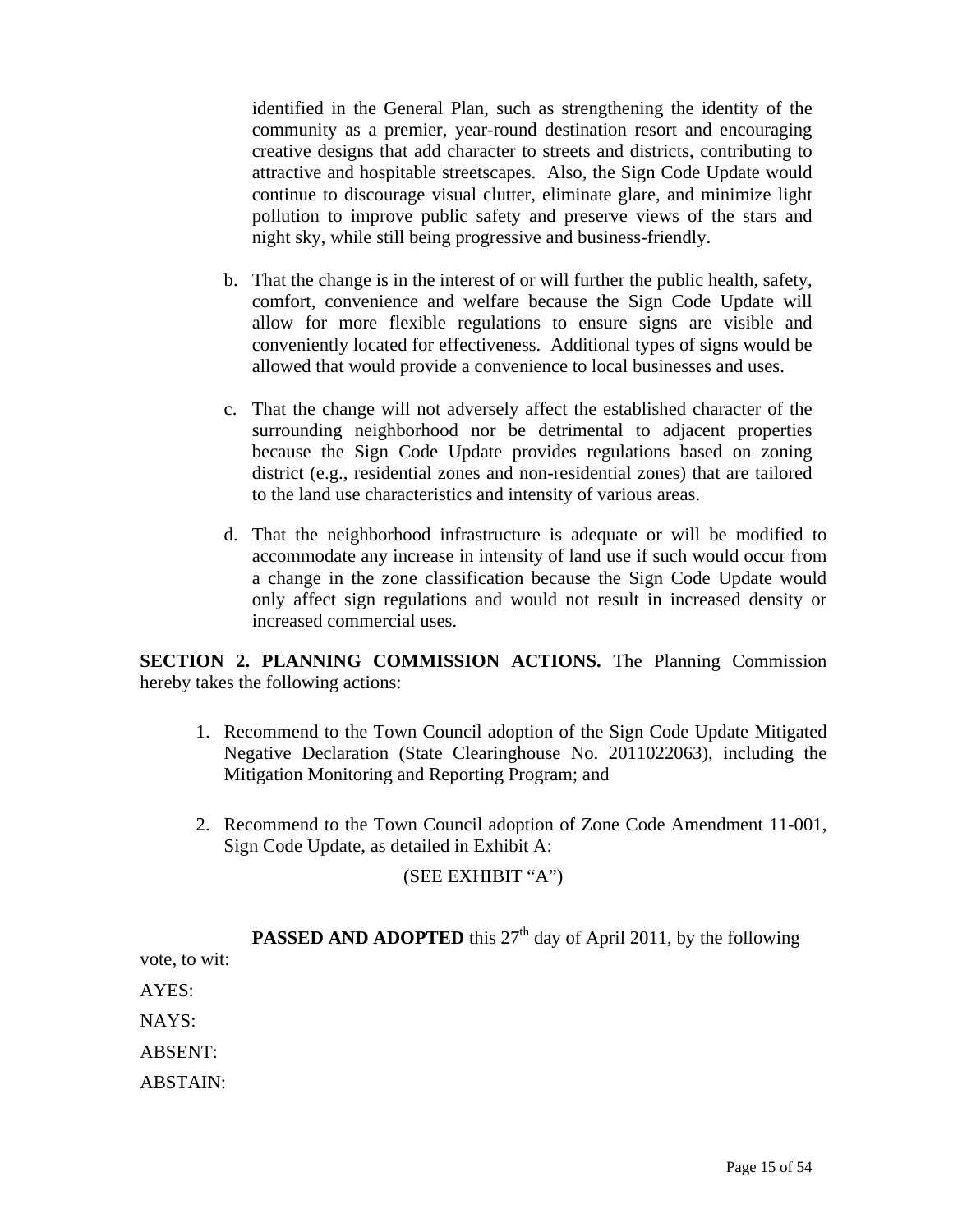ATTEST:

Community Development Director

Mark Wardlaw Tony Barrett, Chair of the Mammoth<br>
Community Development Director Lakes Planning Commission

**NOTE:** This action is subject to Chapter 17.68 of the Municipal Code, which specifies time limits for legal challenges.

\_\_\_\_\_\_\_\_\_\_\_\_\_\_\_\_\_\_\_\_\_\_\_\_\_\_\_\_\_\_ \_\_\_\_\_\_\_\_\_\_\_\_\_\_\_\_\_\_\_\_\_\_\_\_\_\_\_\_\_\_\_\_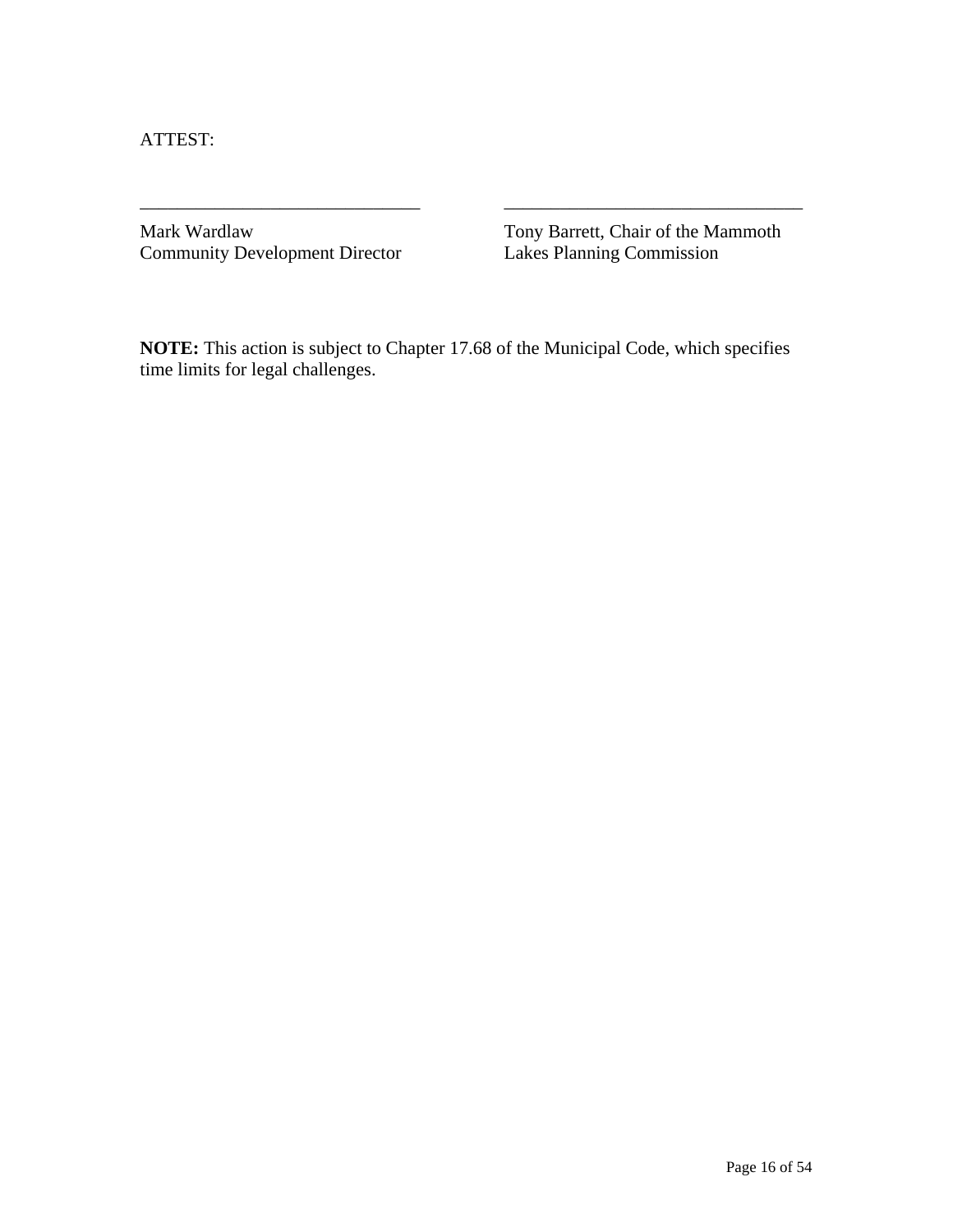### **EXHIBIT "A" Resolution No. PC-11- Case No. ZCA 11-001**

The Town of Mammoth Lakes Municipal Code, Title 17, Chapter 17.40, Signs, shall be amended and replaced with the following:

# **Chapter 17.40**

# **Signs**

#### **Sections:**

- 17.40.010 Purpose of Chapter
- 17.40.020 Applicability
- 17.40.030 Definitions
- 17.40.040 Sign Permit Requirements
- 17.40.050 Signs Not Requiring a Permit
- 17.40.060 Master Sign Program
- 17.40.070 Prohibited Signs
- 17.40.080 Measurement of Sign Area and Height
- 17.40.090 General Requirements for All Signs
- 17.40.100 Standards for Specific Types of Signs
- 17.40.110 Sign Standards by Zoning District
- 17.40.120 Sign Variances and Adjustments
- 17.40.130 Nonconforming Signs
- 17.40.140 Abandoned Signs
- 17.40.150 Public Nuisance, Violation, and Abatement

### **17.40.010 - Purpose of Chapter**

- **A.** The purpose of this Chapter is to establish regulations that control signage allowed within the town, including the number, placement, height, size, type, and lighting of signs, to:
	- 1. Advance the community design standards and safety standards identified in the General Plan;
	- 2. Support the local economy and help nurture businesses;
	- 3. Strengthen the identity of the community as a premier, year-round destination resort;
	- 4. Encourage creative design that adds character to streets and districts, contributing to an attractive and hospitable streetscape;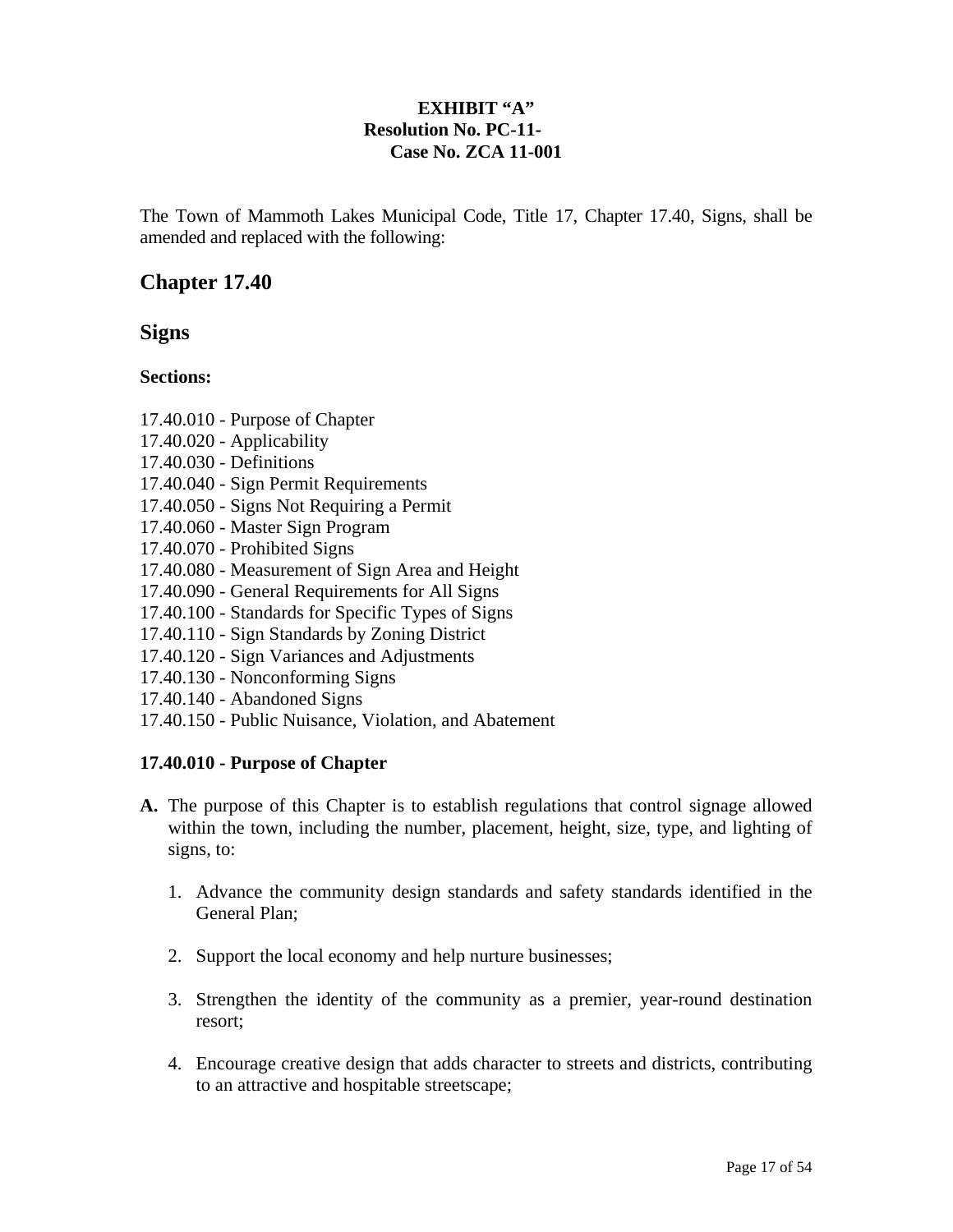- 5. Discourage visual clutter and negative impacts to the public realm;
- 6. Eliminate glare and minimize light pollution to improve public safety and preserve views of the stars and night sky;
- 7. Provide for signs as an effective channel of communication, while ensuring that signs are aesthetically compatible with the structures they identify;
- 8. Safeguard and protect the public health, safety and general welfare;
- 9. Avoid traffic safety hazards to pedestrians, bicyclists, and motorists caused by visual distractions and obstructions;
- 10. Maximize public convenience by providing easily visible traffic, directional, informational, and wayfinding signage; and
- 11. Minimize the cost of sign permits through clear and user friendly regulations.
- **B.** The regulations of this Chapter are not intended to permit any violations of the provisions of any other lawful ordinance or to prohibit the use of any sign required by state or federal law.

#### **17.40.020 - Applicability**

- **A. Signs regulated.** The regulations provided in this Chapter shall apply to all signs in all zoning districts. Only signs authorized by this Chapter shall be allowed.
- **B. Applicability to sign content.** The provisions of this Chapter do not regulate the message content of signs (sign copy), regardless of whether the message content is commercial or non-commercial. Any non-commercial message may be substituted for the copy on any commercial sign allowed by this Chapter.
- **C. Applicability to federally registered marks.** The provisions of this Chapter shall not require alteration of the display of any registered mark, or any trademark, service mark, trade name, or corporate name that may be associated with or incorporated into a registered mark, where such alteration would require the registered mark to be displayed in a manner differing from the mark as exhibited in the certificate of registration issued by the United States Patent and Trademark Office. It is the responsibility of the applicant to establish that a proposed sign includes a registered mark.
- **D. Regulatory interpretations.** Where a particular type of sign is proposed in a permit application, and the type is not expressly allowed, restricted, or prohibited by this Chapter, then the Director or the Commission shall approve, conditionally approve, or deny the application based on the most similar sign type that is expressly regulated by this Chapter.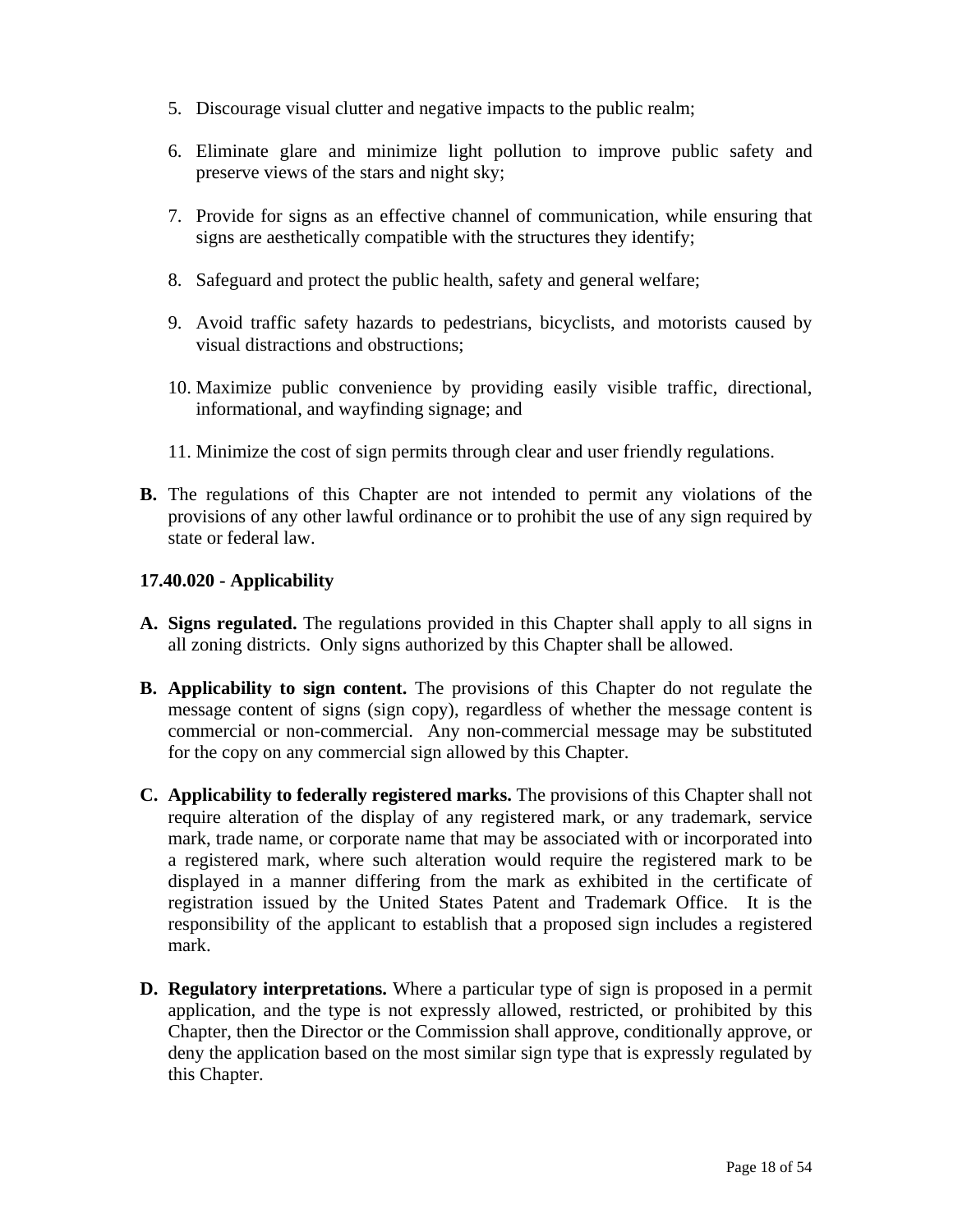#### **17.40.030 – Definitions**

**Abandoned sign.** Any lawfully erected sign that, for a period of 90 days or more, no longer advertises or identifies an on-going business, activity, product, service, or other use available on the premise where the sign is located.

**Awning.** A projecting structure, consisting of a frame and a material covering, attached to and wholly supported by a wall of a building and installed over and partially in front of doors, windows, or other openings in a building; also, a canopy.

**Awning sign.** Any sign copy displayed on an awning.

**Banner.** Any flexible device used to advertise, draw attention, or relay a message, typically displayed outdoors. A banner is only allowed for use as a temporary sign.

**Business frontage.** The width of a building occupied by a single business tenant, that fronts on a public street or faces a plaza, courtyard, pedestrian corridor or walkway, parking lot, or alley, where customer access to the building is available. Width is measured as the widest point on an architectural elevation.

**Changeable copy sign.** A sign with a message comprised of letters, numbers, or other characters that are designed to be manually or mechanically changed to display different messages.A changeable copy sign does not include internally lit or electronic message signs.

**Commission.** The Town of Mammoth Lakes Planning Commission.

**Community event sign.** Any sign identifying or communicating information about any type of race, parade, show, competition, special or temporary event, or community activity to which the general public is invited.

**Community information sign.** A community information sign publicizes only community events and conditions (e.g., weather, road conditions, and other safety information), and is not used to identify or advertise products or businesses. A community information sign is operated and/or maintained by the Town in coordination with other public agencies for public health, safety, and general welfare. A community information sign may be an electronic message sign, a sign with a changeable copy, or other type of sign as allowed by this Chapter.

**Department.** The Town of Mammoth Lakes Community Development Department.

**Directional sign.** A sign designed and erected solely for the purposes of directing vehicular and/or pedestrian traffic from an entry or exit point, or to or from various points of passage on or within a private property (e.g., "entrance," "exit," "deliveries in rear," "one-way," "fire lane," and "no parking").

**Director.** The Town of Mammoth Lakes Community Development Director.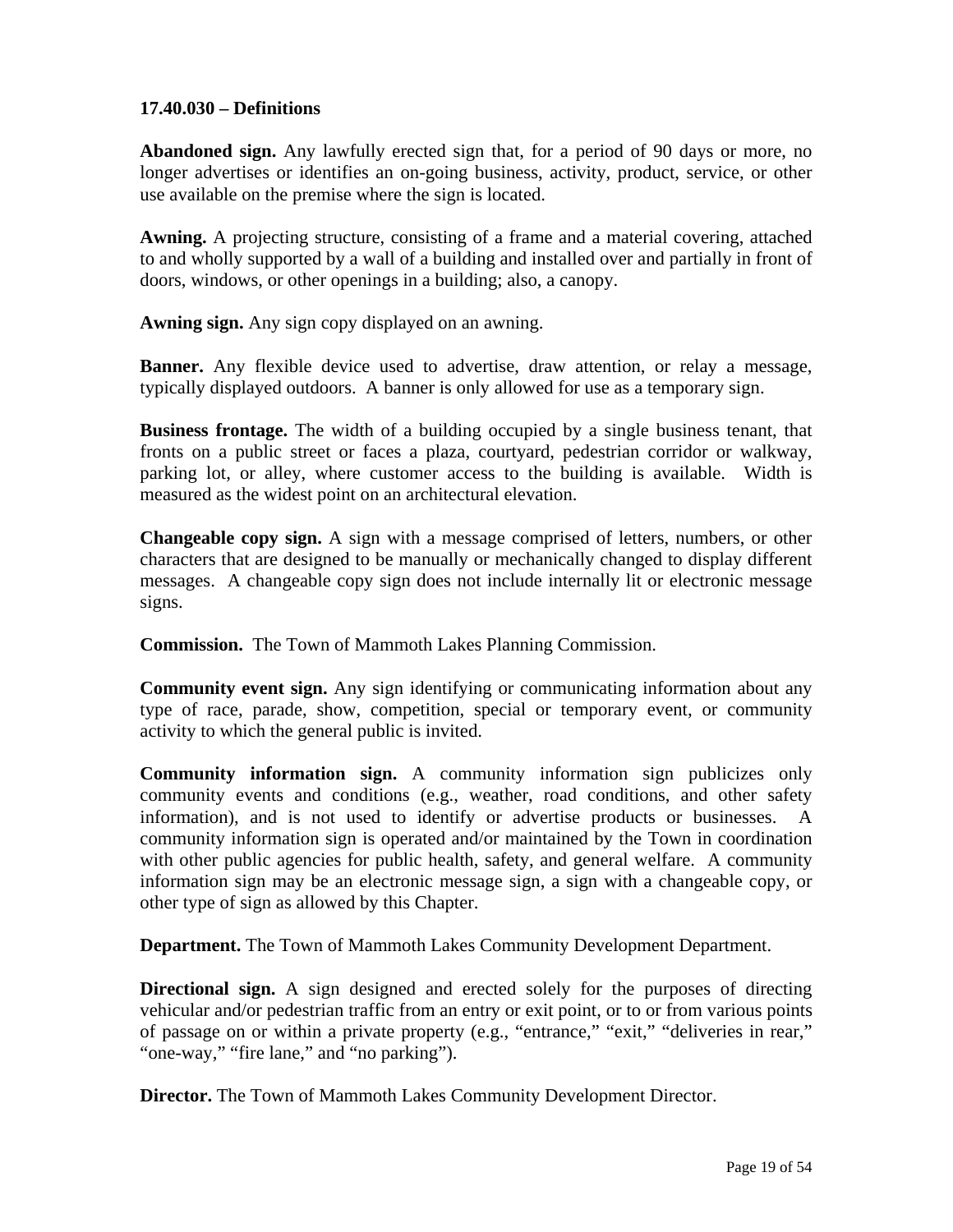**Double-faced sign.** A sign constructed to display its message on the outer surfaces of two identical and parallel planes.

**Drive-up menu board.** A drive-up menu board is for the convenience of customers of drive-through businesses and not for advertising. Drive-up menu boards shall only display products available for sale and the prices of those products.

**Electronic message sign.** A sign with a fixed or changing display composed of a series of lights that are electronically changed to display different messages.

**Governmental sign.** Erected by or on behalf of the Town or other public entity to post legal notices, identify public property, convey public information, or direct or regulate pedestrian, bicycle, or vehicular traffic. Signs of a public utility or transit company regarding its poles, lines, pipes, facilities, or routes, and emergency warning signs erected by the Town or other public entity, a public utility company, or contractor doing authorized or permitted work on public property, are considered governmental signs.

**Ground level business.** A business where the main pedestrian entrance is accessed directly from a street, sidewalk, surface parking lot, or plaza.

**Halo lit sign.** A sign illuminated by concealing the light source behind three-dimensional opaque letters, numbers, or other characters of a sign, resulting in the night time perception of a halo around the silhouette of each sign character.

**Hanging sign.** A sign attached to and located below any eave, roof, canopy, awning, or wall bracket.

**Illegal sign.** Any sign erected without complying with all ordinances and regulations in effect at the time of its construction and erection or use.

**Informational sign.** A sign used to provide information including signs indicating hours of operation, and such signs as "open," "closed," "no smoking," "no solicitors," current credit card signs, phone number, trade association emblems, and signs of similar purpose.

**Institutional sign.** A sign used to provide information related to a public, quasi-public, or non-profit use such as a school, library, hospital, or church.

**Internally illuminated sign.** A sign with a light source located in the interior of the sign so the light shines through the face of the sign, or with a light source which is attached to the face of the sign and is perceived as a design element of the sign.

**Master Sign Program.** A sign plan for any multiple use or multi-tenant property, which specifies the number, size, description, and location of all signs located or to be located on the property.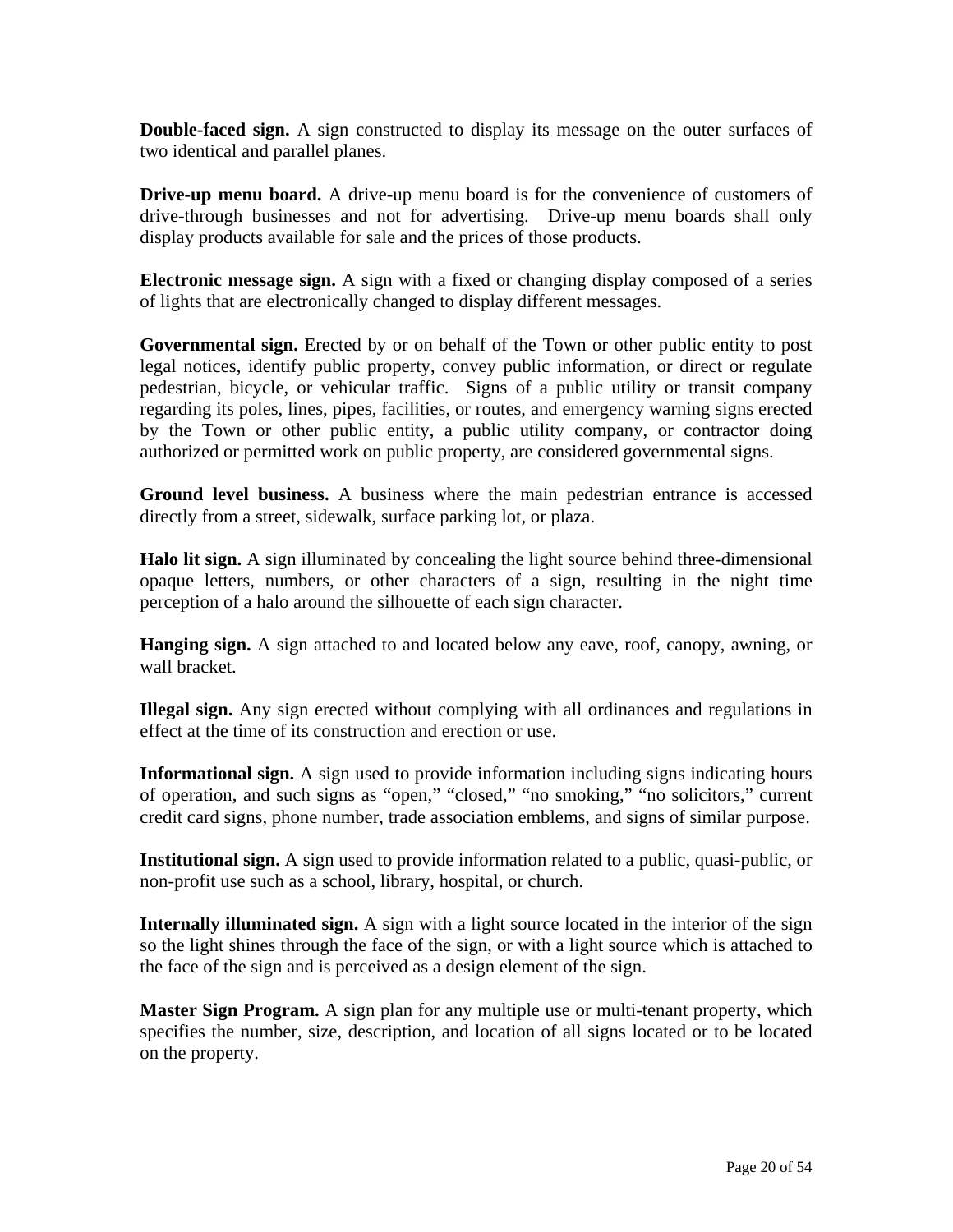**Menu display box.** A freestanding or wall sign enclosed in glass or other transparent material for the purpose of displaying menus oriented to pedestrians.

**Monument sign**. An independent, freestanding sign that is displayed on and totally supported by one or more support elements that are on the ground, with no part of the sign attached to a building or similar structure.

**Multi-tenant center identification sign.** A sign stating the name of the multi-tenant property and not advertising any particular business or product.

**Multi-tenant property.** A building or property consisting of two or more separate businesses that share either the same property or structure and use common access and parking facilities.

**Neon sign.** Any sign illuminated by or utilizing in any way tubes filled with neon and/or related inert gases, or products that produce the same or similar effect as neon, such as flexible light-emitting diode (LED) neon.

**Nonconforming sign.** Any permanent or temporary sign, including structural supports, which was lawfully erected and maintained, but does not comply with the requirements of this Chapter.

**Off-site sign.** Any sign identifying a use, facility, service, or product which is not located, sold, or manufactured on the same premise as the sign.

**Pedestrian-oriented sign.** A sign designed and directed toward pedestrians; typically a small hanging or projecting sign legible to pedestrians adjacent to the structure.

**Political sign.** A sign for the purpose of advocating a political party, platform, ideology, and/or candidate or proposition for a public election.

**Portable sign.** Any sign or advertising device that rests on the ground and is not designed to be permanently attached to a building or permanently anchored to the ground, including but not limited to A-frame or sandwich board signs. Portable signs do not include pole or wooden post signs.

**Projecting sign.** A sign projecting six inches or more from a wall or building that is supported by a wall or building with the display surface of the sign perpendicular to the building wall.

**Real estate development sign.** A temporary sign used to identify a proposed real estate development and/or the owners, architects, contractors, real estate agent, or lenders involved with a development for which a valid land use permit has been approved, but which is not under construction. Sale and lease information may be included on such a sign.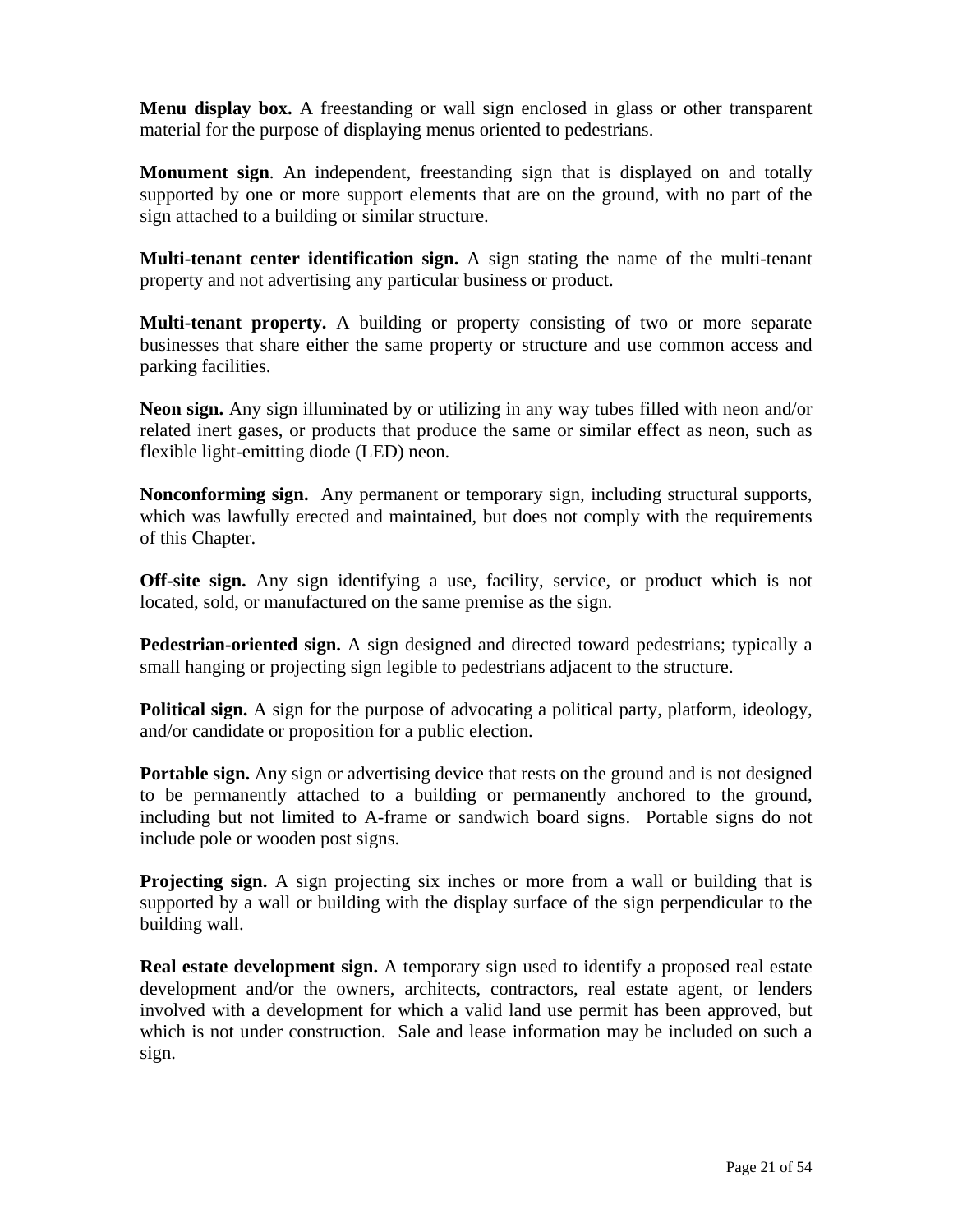**Real estate open house sign.** An on-site or off-site sign identifying a residence for sale when the residence is open for view to the public, and when the seller or seller's agent is at the residence.

**Real estate sign.** A temporary sign indicating the availability of land, property, or building for sale, lease, rent, or other permanent or temporary disposition, not including a real estate development sign or site construction sign.

**Reflective surface.** Any shiny material or device reflecting light and creating glare.

**Residential nameplate.** A sign for the sole purpose of identifying the inhabitants of a residential structure or the house name, which does not contain any form of advertising or business identification (e.g., "The Wilson's"). Residential nameplates do not include addressing as required by Chapter 16.32 (Street Name and Address Regulations).

**Roof sign.** A sign constructed upon or over a roof or placed so that any portion of the sign extends above the edge of the roof.

**Sign.** Any emblem, icon, insignia, logo, replica, symbol, or trademark that displays a message in lettered, written, numbered, pictorial, or any other visual perceptible form, and including the support elements, all component parts, and illumination, which is used or intended to be used to advertise a property, product or service, or to convey a message of any sort, and which is visible by the general public from any public right-of-way or any public area. "Visible" means capable of being seen, whether or not capable of being read. A sign does not include signs or displays located entirely inside of a structure and not clearly visible from public view, or works of art not used to advertise or identify any business or product.

**Sign copy.** All portions of a sign displaying a message, including text and symbols, not including the supporting structure or base of a sign.

**Site construction sign.** A temporary sign used to identify a real estate development which is under construction, and/or the owners, architects, contractors, real estate agents, or lenders involved with the development. Sales and lease information may be included on such signs.

**Support element.** The structural portion of a sign securing the sign to the ground, a building, or to another structure.

**Temporary sign.** A sign which is intended for a definite and limited period of display and which is not permanently affixed to a structure, sign area, or window.

**Tenant directory sign.** A sign for listing the tenants and their suite numbers or addresses in a multiple tenant structure or center.

**Theater sign.** A sign displaying current or coming movies, plays, concerts, performance, or other programs to the public, which may utilize changeable copy.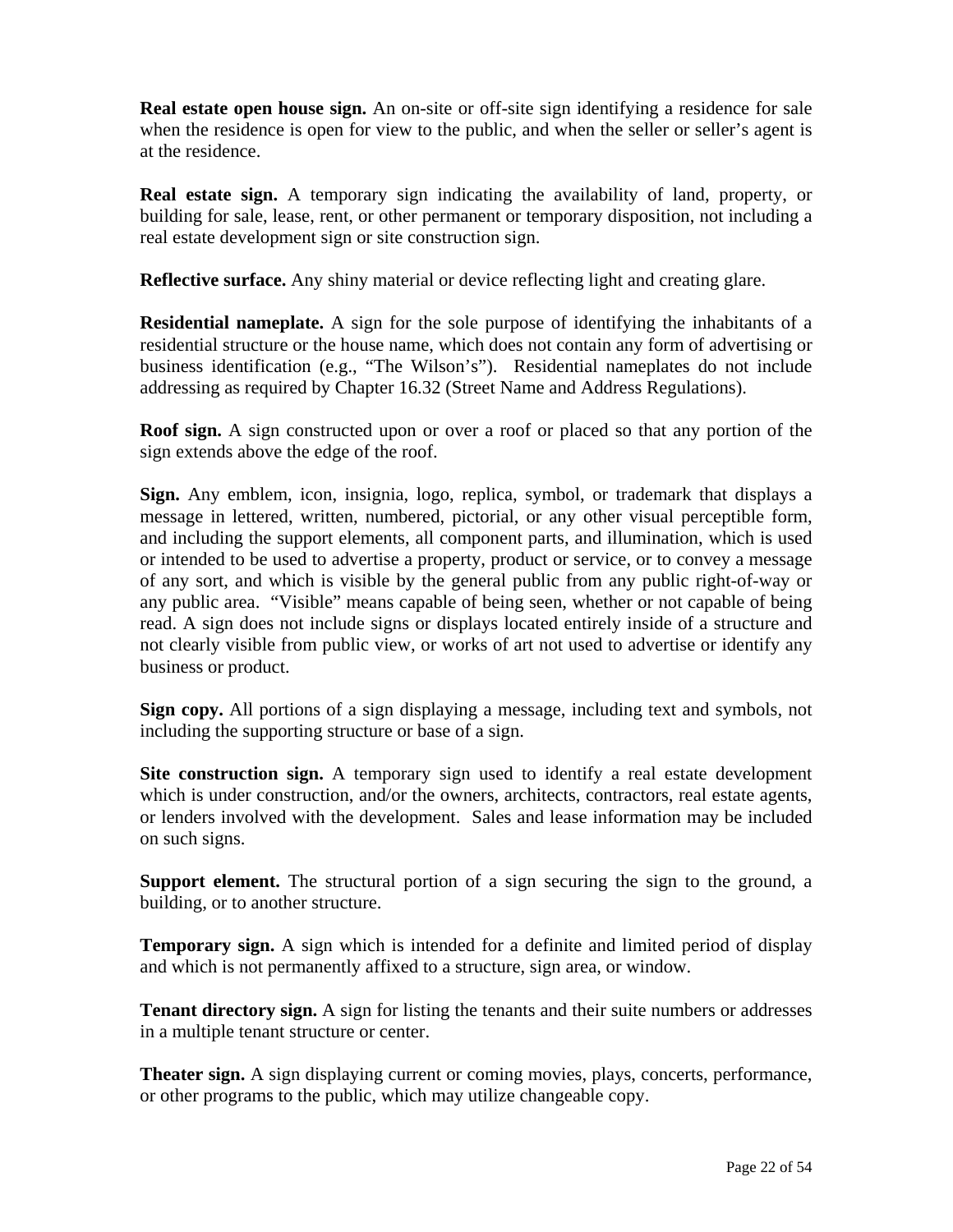**Vehicle station fuel price sign.** Price sign for gasoline stations or businesses that sell motor vehicle fuel to the public.

**Walking sign.** Any commercial sign, including sandwich board type signs or costumed characters, which is held or supported by a person and visible from a public right-of-way or public area. Walking signs do not include writing or commercial logos on normal clothing.

**Wall sign.** Any sign that is displayed on or attached to an exterior wall of a building or structure, with the sign parallel to, and not projecting more than six inches from, the wall.

**Wayfinding sign.** A sign constructed or authorized by the Town to direct persons to specific districts, destinations, or facilities. Wayfinding signs also include kiosks or similar information stands intended to be a convenience for the traveling and visiting public as approved and authorized by the Town.

**Window area.** Window area shall include perimeter window frames, mullions, and glass doors located on the ground level and second story of a business frontage.

**Window sign.** Any permanent or temporary sign displayed on the surface of any glass or glazed material (e.g., window or door) in any way and exposed to public view, not including merchandise included in window displays. Window signs shall not include common wall windows on the inside of a building not visible by the general public from any public right-of-way or any public area.

**Works of art.** An artistic creation such as a painting, sculpture, architecture, landscape design, mural, and other objects. Works of art not used to advertise or identify any business or product are not considered a sign.

#### **17.40.040 - Sign Permit Requirements**

- **A. Applicability.** A permit is required in compliance with this Section to erect, move, alter, replace, suspend, display, or attach a sign, whether temporary or permanent, unless the sign is allowed without a sign permit in accordance with Section 17.40.050. Each business requires a separate sign permit. A permit is required for a change in business name.
	- 1. Minor alterations may be approved without a new permit.
	- 2. Permits for temporary signs may be approved on an annual basis provided the applicant submits a plan for the display of all temporary signs for a period of 12 consecutive months, and the plan is approved by the Department.
- **B. Application requirements.** An application for a sign permit shall be made to the Department on a form provided for that purpose. All required information identified on the form shall be provided by the applicant, together with the required fees. It is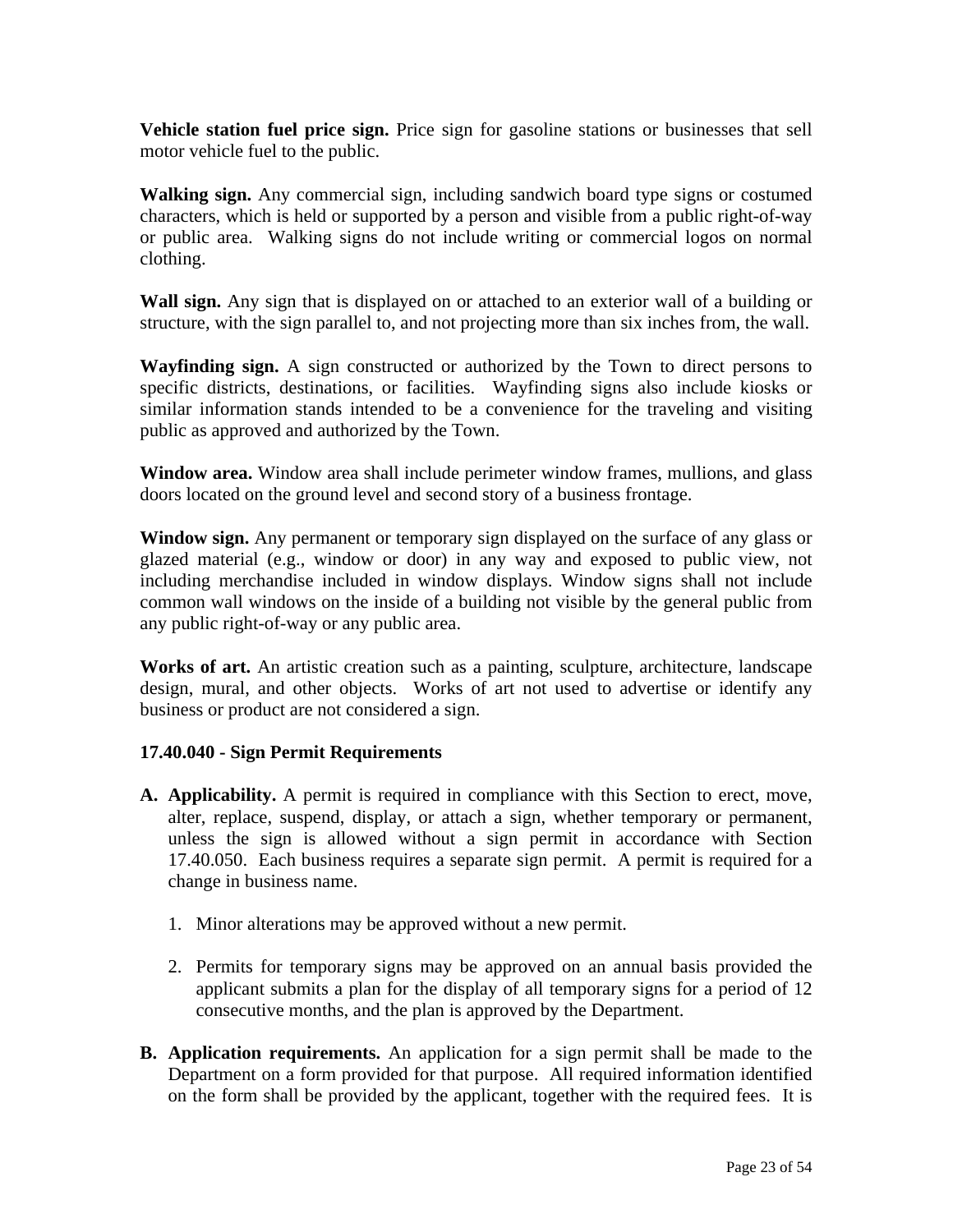the responsibility of the applicant to establish evidence in support of the findings required by Subsection 17.40.040.G.

- **C. Other permits required.** In addition to the requirements of this Title, all signs shall be in conformance with applicable requirements of the Uniform Building Code. Where required, the applicant shall also obtain a building permit and/or electrical permit from the Building Division. State review and approval, including the issuance of an encroachment permit, is required for signs located within the State right-of-way. Signs located within 660 feet of either State Route 203 or U.S. Highway 395 may require a permit from the Outdoor Advertising Division of Caltrans.
- **D.** Review authority. Table 17-40.1 identifies the responsible review authority for each type of sign approval.

| <b>SIGN REVIEW AUTHORITY</b>      |                                       |                       |                                      |                               |  |  |  |
|-----------------------------------|---------------------------------------|-----------------------|--------------------------------------|-------------------------------|--|--|--|
|                                   | Role of Review Authority <sup>1</sup> |                       |                                      |                               |  |  |  |
| <b>Type of Permit or Decision</b> | <b>Procedure is</b><br>in Section     | Director <sup>2</sup> | <b>Planning</b><br><b>Commission</b> | <b>Town</b><br><b>Council</b> |  |  |  |
| Master Sign Program               | 17.40.040                             |                       | Decision                             | Appeal                        |  |  |  |
| Sign Permit                       | 17.40.040                             | Decision              | Appeal                               | Appeal                        |  |  |  |

#### **Table 17-40.1 Sign Review Authority**

Notes:

(1) "Decision" means that the review authority makes the final decision on the matter; "Appeal" means that the review authority may consider and decide upon appeals of an earlier decision, in compliance with Chapter 17.68 (Appeals).

(2) The Director may refer any matter subject to his/her decision to the Commission, so that the Commission may instead make the decision.

- **E. Temporary sign during permit processing.** For new businesses, the Director may authorize a temporary sign to be displayed for a period not to exceed 90 days while the Department is processing a permanent sign application for such new business.
- **F. Time line for decision; waiver of time.** At each level of review, all sign related decisions, including any hearing when procedurally required, shall be made within 60 calendar days from when the Town determines the project is exempt from the California Environmental Quality Act or adopts a negative declaration for the project. The failure of the review authority to render any decision within the time frames established in this Subsection shall be deemed to constitute a denial and the applicant shall have the immediate right to appeal.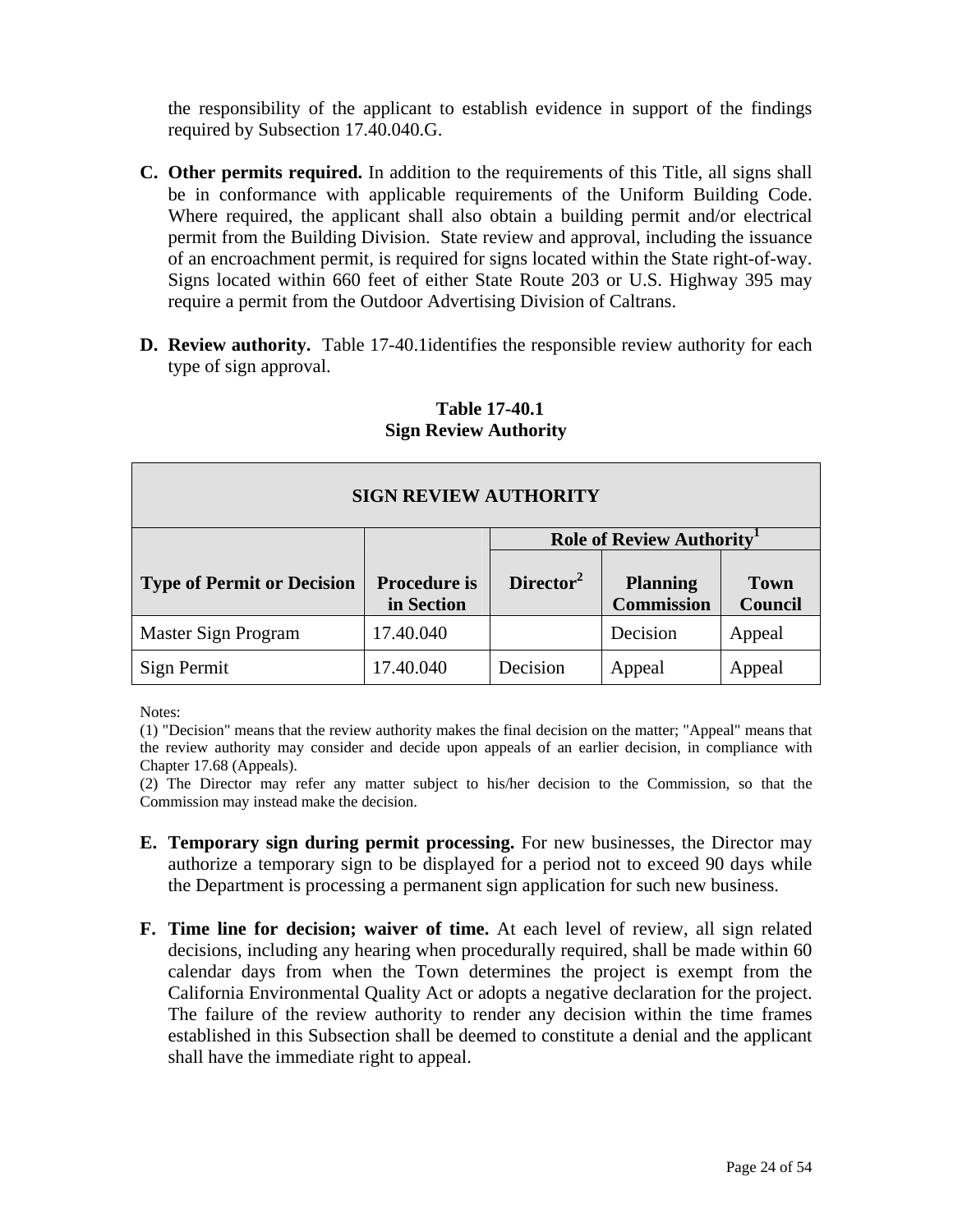- **G. Findings and decision.** After a sign permit application is deemed complete, the review authority shall approve, conditionally approve, or deny the application. The review authority may approve a sign permit application, with or without conditions, only after the following findings are made:
	- 1. The sign complies with the standards of this Chapter, any applicable specific plan or master plan, and any applicable Master Sign Program; and
	- 2. The sign is in substantial compliance with the Town's Design Guidelines.
- **H. Post approval procedures.** The procedures and requirements in Chapter 17.68 (Appeals) shall apply following a decision on a sign permit.

### **I. Expiration and extension of sign permit approval.**

- 1. A sign permit shall expire 12 months from the date of approval unless the sign has been installed or a different expiration date is stipulated in the approval; temporary signs shall comply with time limits identified for temporary signs in this Chapter.
- 2. A sign permit shall expire when the activity, product, business, service, or other use which is being advertised or identified has ceased for a period of not less than 90 days or has moved from the location where the sign was permitted.
- 3. A sign permit shall expire when a sign is removed from the approved location for more than 90 days or a new permit is approved for a replacement sign.
- 4. Upon written request by the applicant, the original review authority may extend the sign permit up to an additional 12 months from the original date of expiration based on site specific conditions justifying the original approval and whether or not those conditions have changed. The Director may make the extension subject to new conditions of approval should site-specific conditions warrant revised or new conditions.
- 5. The expiration date of a sign permit shall be automatically extended to concur with the expiration date of the companion building permit or other applicable permits for the project.

### **17.40.050 - Signs Not Requiring a Permit**

The following signs and sign maintenance and modification activities are allowed without sign permit approval subject to the limitations specified herein; however, such signs shall obtain any required building permits. These signs shall not be included in the determination of the total allowable number of signs or total allowable sign area for a property or business. However, any deviation from the limitations specified herein shall require a sign permit and may be counted toward the total allowable number of signs or total allowable sign area at the discretion of the Director.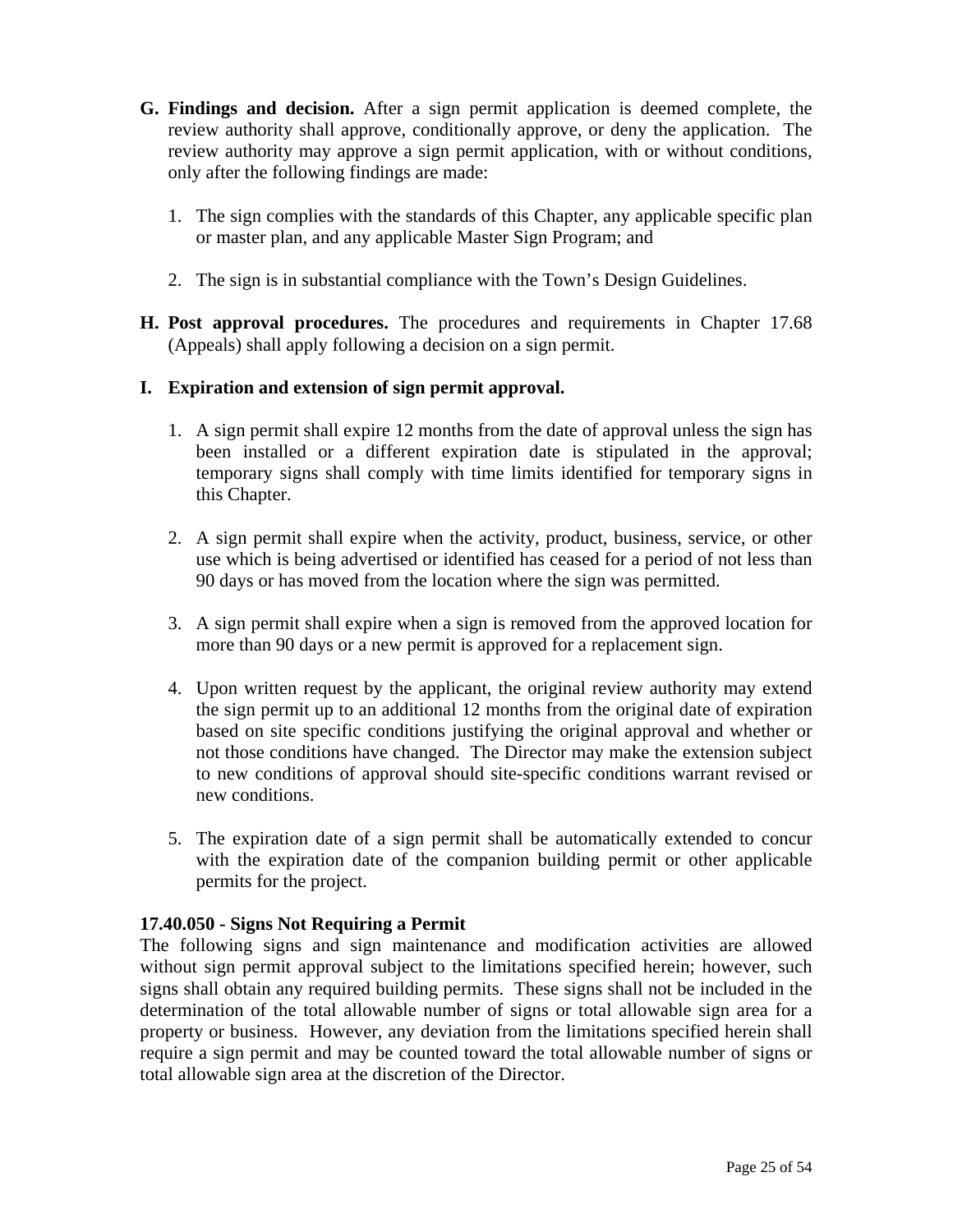#### **A. Nonstructural modifications and maintenance.**

- 1. **Modifications to changeable copy.** Modification or changes to the face or copy of conforming changeable copy signs. A permit shall be required for a change in business name.
- 2. **Maintenance.** The normal maintenance of conforming signs, including painting, repairing, or cleaning of a sign. A permit shall be required for a change of color, materials, or design of an existing sign.

#### **B. Permanent signs.**

- 1. **Addresses.** Addresses consistent with Chapter 16.32 (Street Name and Address Regulations).
- 2. **Informational and directional signs.** Informational and directional signage of no greater than an aggregate of four square feet per business and no more than two signs per business, provided that such signage does not contain any advertising, brand, or product information. Additional sign area or number of signs shall be allowed if required by the Town or other public agency for the purpose of public health, safety, and general welfare.
- 3. **"Open" signs.** One "open" sign of no more than two and one-half square feet is allowed per business. "Open" signs may utilize neon; however, blinking or flashing signs are prohibited.
- 4. **Vacancy/no vacancy signs.** Each transient rental business is allowed one vacancy/no vacancy sign of no more than two and one-half square feet. Vacancy/no vacancy signs may be internally illuminated and/or utilize neon.

### **C. Temporary signs.**

- 1. **Community event information.** Posters, flyers, and announcements promoting community events, not containing advertisements for products or services not associated with the community event, and removed within two days of the close of the event.
- 2. **Directional signs (temporary).** Temporary directional signs, in addition to those allowed by Subsection 17.40.050.B.2, not to exceed six square feet in total area.
- 3. **Garage sale signs.** One sign for a garage, yard, rummage, or estate sale of no greater than four square feet and no taller than four feet is allowed to be displayed during the hours of the sale. Garage sale signs shall only be displayed on the private property where the sale is located, and shall not be placed within any public right-of-way.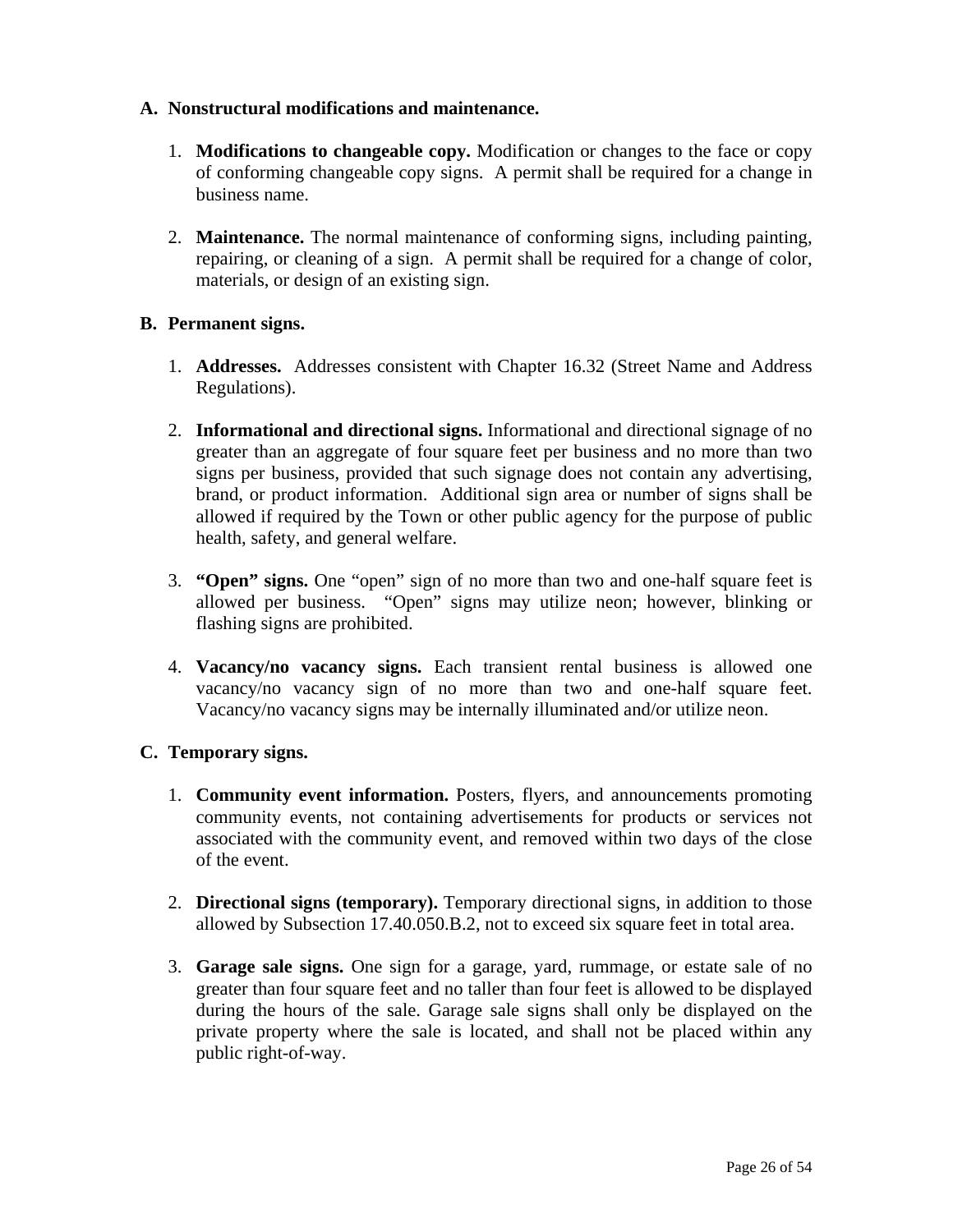#### 4. **Political signs.**

- a. Political signs shall not exceed six square feet and shall not be located within any public right-of-way or on public property.
- b. A campaign sign may be displayed on a wooden post or wire frame, shall be no taller than four feet, and shall be removed within five days following the election.
- c. Political signs within 660 feet of a State highway shall comply with the Outdoor Advertising Act.
- 5. **Real estate signs.** Real estate signs in compliance with California Civil Code Section 713 and subject to the following limitations:
	- a. **Residential zones.** Properties within residential zones are allowed one real estate sign of no more than four square feet per property.
	- b. **Non-residential zones.** Properties within non-residential zones are allowed one real estate sign of no more than 12 square feet per property.
	- c. **Multi-tenant properties.** In addition to the real estate signs listed in Subsection 17.40.050.C.5.a. and b., above, multi-tenant properties in all zones are allowed one real estate sign of no more than four square feet, located within each available tenant space, including tenant spaces above the second story.
	- d. **Freestanding real estate signs.** Freestanding real estate signs shall not exceed four feet in height and may be a portable sign or displayed on a wooden post. Sign structure shall be reasonably durable and clearly incidental to the sign, or otherwise shall be counted towards sign area.
	- e. **Open house signs.** Open house signs are allowed consistent with regulations for temporary portable signs, Subsection 17.40.100.N.3.
- **D. Governmental signs.** Signs installed by the Town, County, or a Federal or State governmental agency, because of their responsibilities for the protection of public health, safety, and general welfare. These signs may be internally illuminated if necessary for the protection of public health, safety, and general welfare.
	- 1. Emergency and warnings signs necessary for public safety or civil defense.
	- 2. Traffic signs and devices erected and maintained by an authorized public agency.
	- 3. Legal notices, licenses, permits, and other signs required to be displayed by law.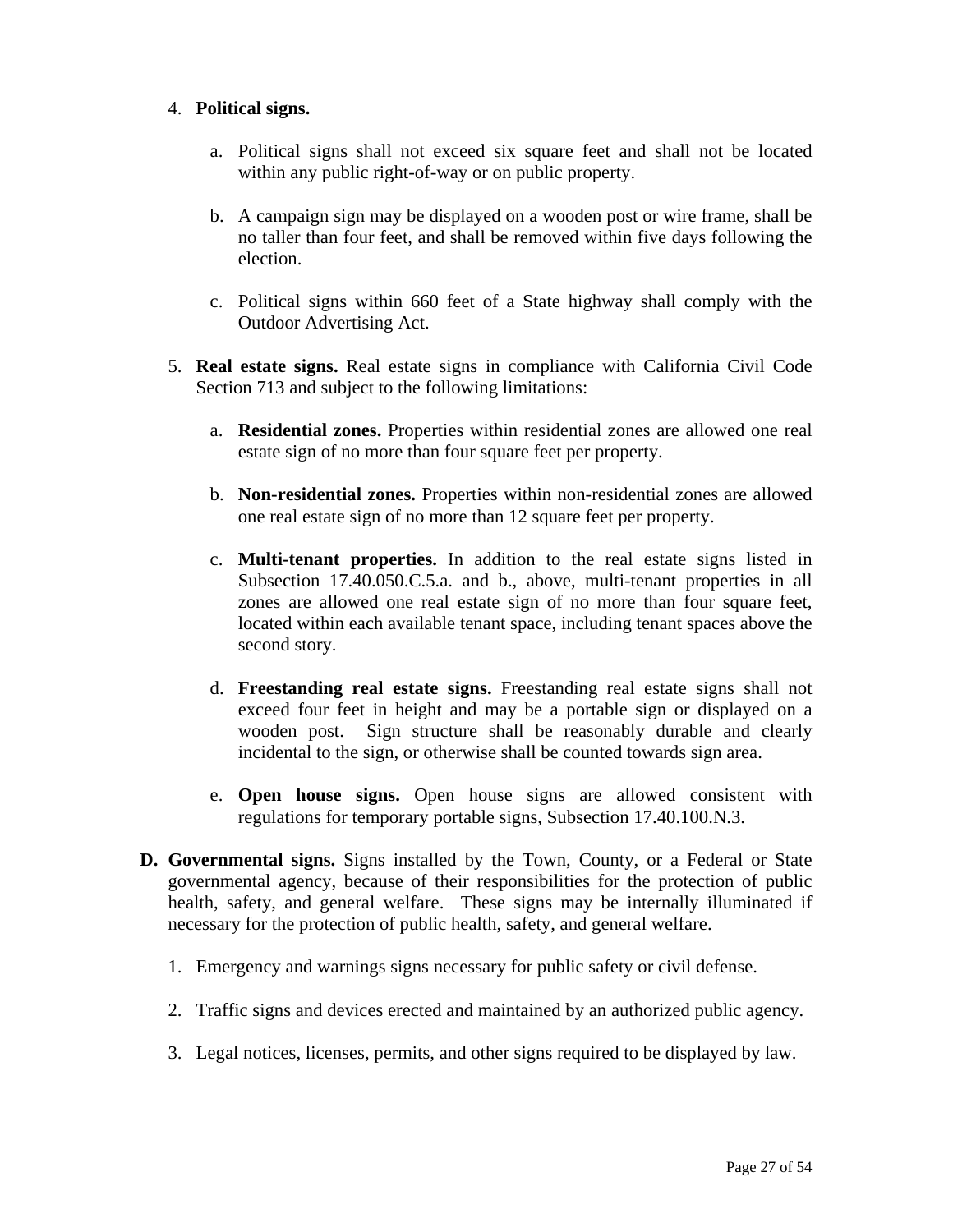- 4. Signs showing the location of public facilities, destinations, or attractions (e.g., directional, information, and wayfinding signs).
- 5. Any sign, posting, notice, or similar sign placed by or required by a governmental agency in carrying out its responsibilities.
- **E. Signs damaged or destroyed by snow.** The replacement of signs substantially damaged or destroyed by snow, snow plows, or other snow management efforts by the Town or public agencies, with the same or substantially similar sign shall be allowed regardless of structural changes required, provided that any required building permit is obtained.

#### **F. Miscellaneous signs.**

- 1. **Flags.** American flags are exempt from these regulations. Official flags of national, State, or local governments, or nationally recognized fraternal, public service, or religious organization; provided that the flag is not used for commercial advertising (i.e., contains no commercial copy) and subject to the following limitations:
	- a. There shall be no more than three such flags per property.
	- b. Maximum flag size shall be three feet by five feet when hung from a building, and five feet by seven feet when hung from a flag pole over 30 feet in height.
	- c. Flags shall have a minimum clearance of eight feet over pedestrian areas and 15 feet over vehicular areas.
- 2. **Historical items.** Historical plaques erected and maintained by the Town or historical agencies, memorials, building cornerstones, and date-constructed stones; provided that none of these exceed four square feet in area.
- 3. **Menu display boxes.** Menu display boxes of up to three square feet. Menu display boxes may include an area used to communicate daily, weekly, or other "specials."
- 4. **Merchandise.** Merchandise incorporated as an integral part of an indoor window display, including photographic window display of real estate available for sale, lease, or rent from a licensed real estate broker.
- 5. **Residential nameplates.** Residential nameplates of not more than two square feet, one per property, that have no commercial message or identification.
- 6. **Seasonal displays.** Temporary, non-commercial decorations or displays associated with any national, local, or religious celebration.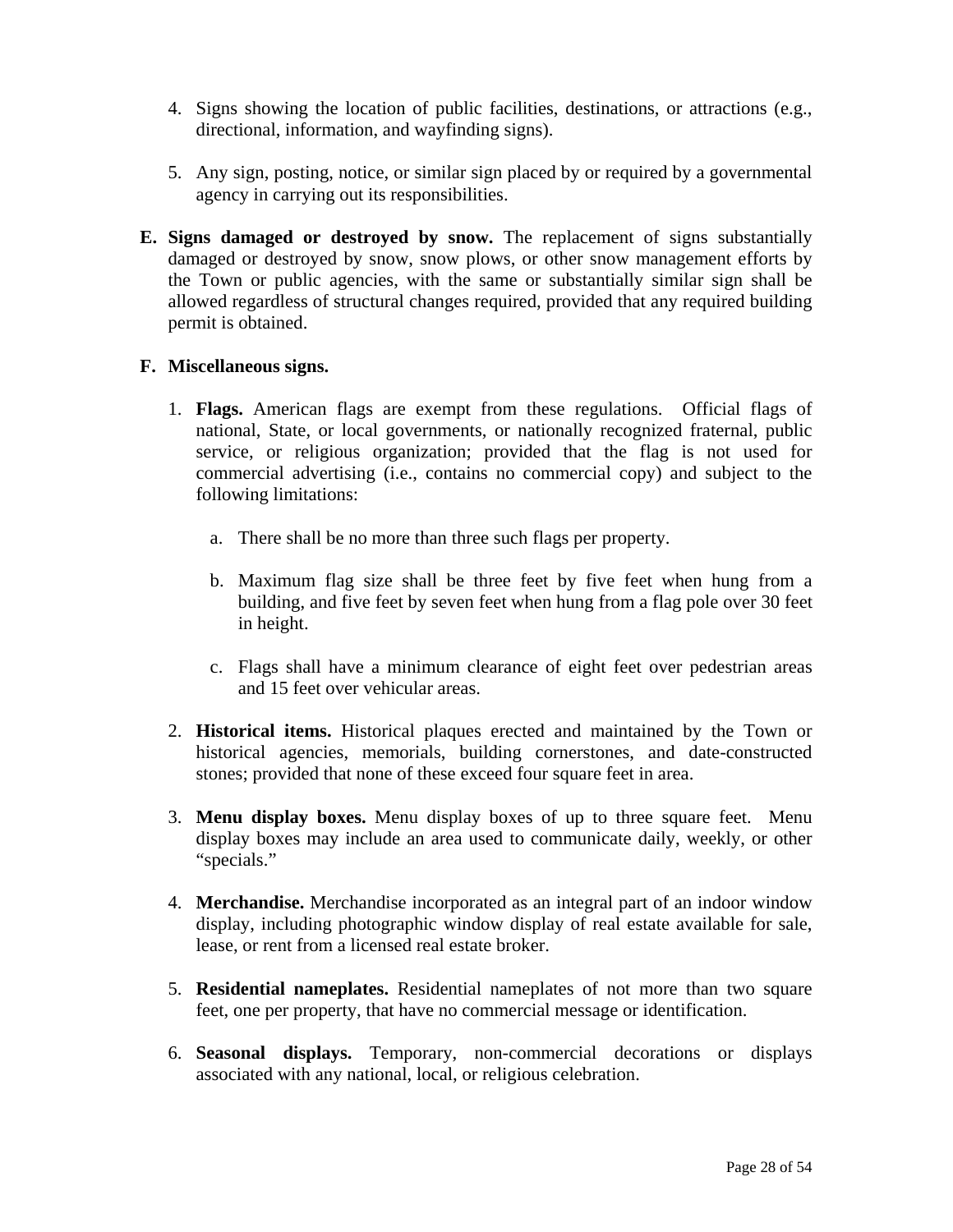- 7. **Signs on vehicles.** Signs neatly and permanently affixed on a vehicle, one sign per vehicle side, and only identifying the name of a business, generic services, contact information, and location; provided, however, such vehicles shall not be used as parked or stationary outdoor display signs (i.e., Subsection 17.40.070.B.11). Such signage shall not be a banner, board, paper, or any temporary sign and shall not substantially project or deviate from the vehicle profile.
- 8. **Theater poster cases.** Theaters may use glass-enclosed cases to display posters that advertise current or forthcoming programs. One poster case, not exceeding 16 square feet, is allowed for each movie screen or stage.
- 9. **Vehicle station fuel price signs.** Vehicle station fuel price signs required by State law, one sign per station not to exceed 12 square feet or other size as required by State law. No information other than as required or allowed by local, State, or Federal law shall be displayed. These signs may utilize changeable copy. Vehicle station fuel price signs shall not be internally illuminated.

### **17.40.060 - Master Sign Program**

- **A. Applicability.** A Master Sign Program approved by the Commission shall be required for any site with four or more businesses or tenant spaces, regardless of whether the tenant spaces are occupied. A Master Sign Program may be requested by an applicant for a site with less than four businesses or tenant spaces, but is not required. No sign permit shall be approved for a site with four or more businesses or tenant spaces unless and until the Commission has approved a Master Sign Program for the subject site.
- **B. Application requirements.** An application for a Master Sign Program shall be made to the Department on a form provided for that purpose. All required information identified on the form shall be provided by the applicant, together with the required fees. If the application includes a request for an exception to this Chapter, consistent with Subsection 17.40.060.D, information shall be provided explaining why the exception is warranted and how the exception is consistent with the purpose and intent of this Chapter. It is the responsibility of the applicant to establish evidence in support of the findings required by Subsection 17.40.060.E.
- **C. Time line for decision; waiver of time.** See Subsection 17.40.040.F.
- **D. Exceptions to this Chapter.** As part of a Master Sign Program approval, the Commission may grant exceptions to the standards of this Chapter for the maximum number and size of signs, based on site-specific conditions and design features including architectural style, building mass, and site visibility to ensure that signs for a uniquely planned or designed development area are most appropriate for that particular development or area. A Master Sign Program may also be more restrictive than this Chapter.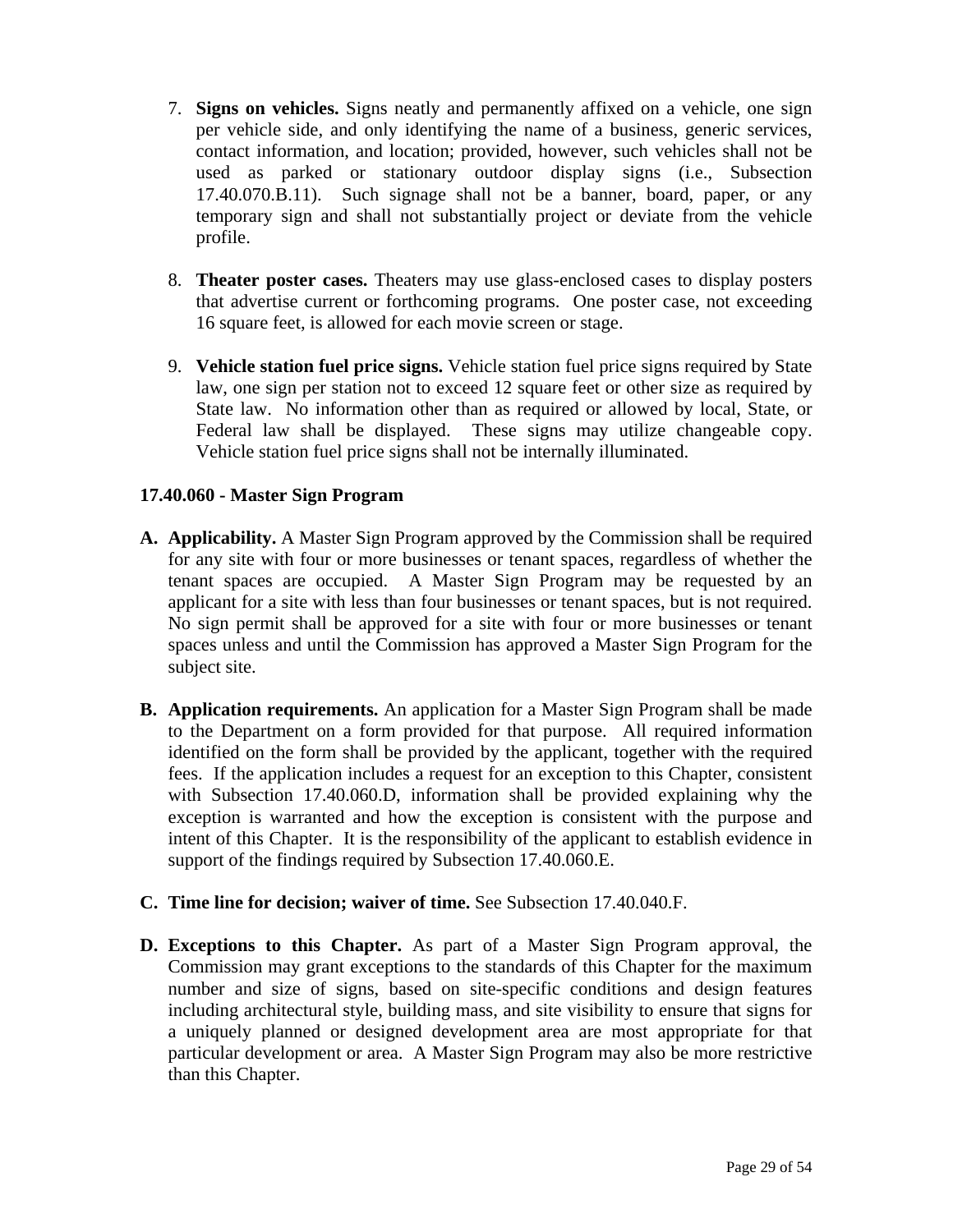- **E. Findings and decision.** After a Master Sign Program application is deemed complete, the Commission shall approve, conditionally approve, or deny a Master Sign Program application. The Commission may approve a Master Sign Program application, with or without conditions, only after the following findings are made:
	- 1. The Master Sign Program complies with the standards of this Chapter and any applicable specific plan or master plan; or
	- 2. If the Master Sign Program does not comply with the standards of this Chapter, the Master Sign Program complies with the purpose and intent of this Chapter;
	- 3. The Master Sign Program is in substantial compliance with the Town's Design Guidelines; and
	- 4. The signs within the Master Sign Program are visually related to each other and to the structure and/or developments they identify.
- **F. Post approval procedures.** See Subsection 17.40.040.H.
- **G. No expiration for Master Sign Programs.** A Master Sign Program shall have no expiration date, but may be revised consistent with Subsection 17.40.060.I.
- **H. Individual sign permits required.** Individual sign permits are required for signs located within a site subject to an approved Master Sign Program. All signs erected or maintained within a site subject to a Master Sign Program shall conform at all times to the approved Master Sign Program.
- **I. Revisions to Master Sign Programs.** Minor revisions to a Master Sign Program may be approved by the Director if it is determined that the intent of the original approval, and any conditions attached thereto, are not affected. Major revisions to a Master Sign Program shall be approved by the Commission.

### **17.40.070 - Prohibited Signs**

- **A. Types of prohibited signs.** All signs not expressly allowed by this Chapter shall be prohibited.
- **B. Examples of prohibited signs.** Examples of prohibited signs include the following:
	- 1. Abandoned signs;
	- 2. Illegal signs;
	- 3. Inflatable or tethered signs or devices;
	- 4. Internally illuminated signs, except as allowed by this Chapter;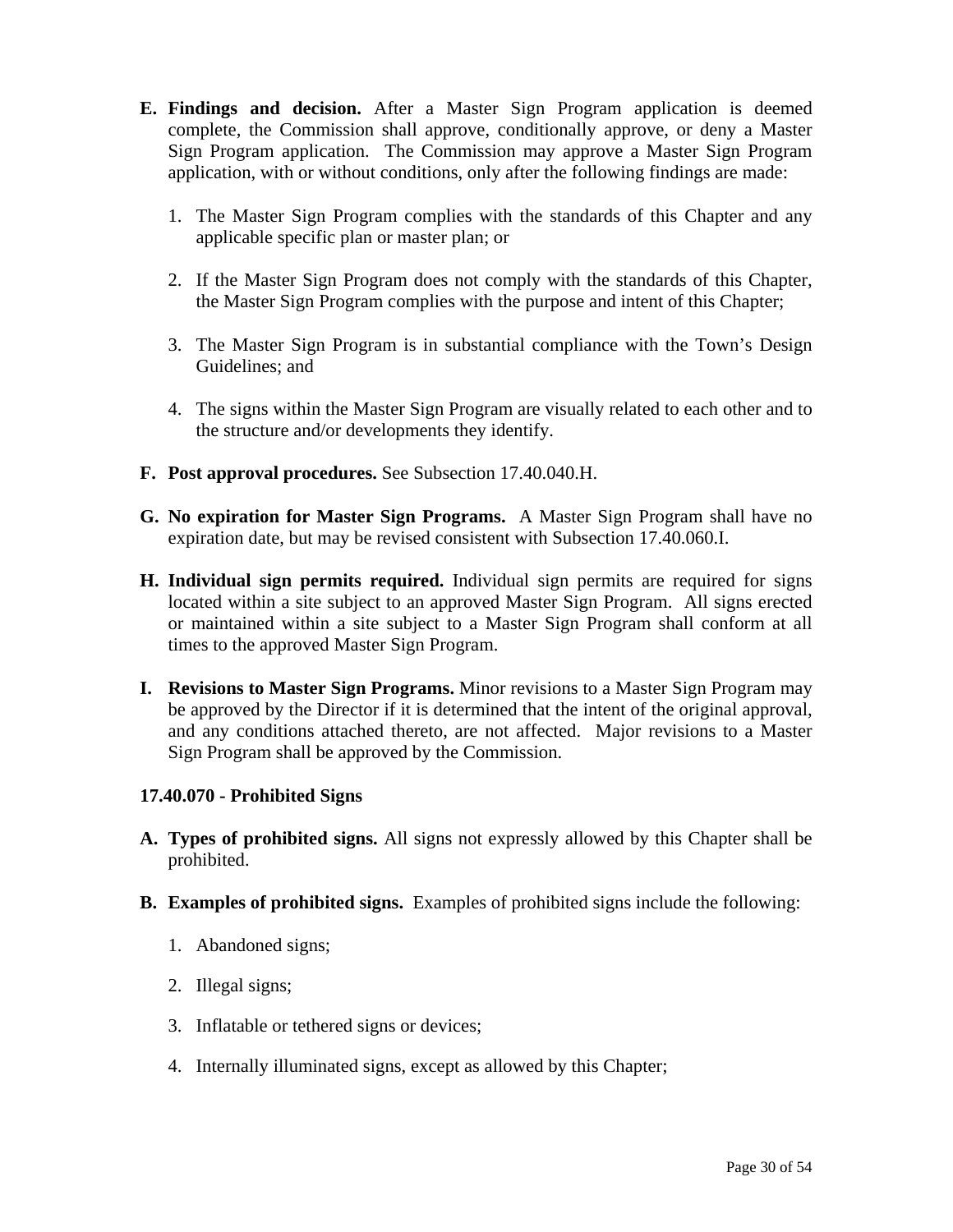- 5. Moving signs, including blinking or flashing signs, except as allowed by this Chapter, signs that emit a varying intensity of light or color, or signs that contain moving parts;
- 6. Home occupation signs;
- 7. Off-premise signs, except as allowed by this Chapter;
- 8. Pole signs, including signs attached to utility poles or snow stakes;
- 9. Pricing signs, except vehicle station fuel price signs, menu display boxes, and drive-up menu boards as allowed by this Chapter;
- 10. Roof signs;
- 11. Signs attached to or suspended from any vehicle, boat, mobile home, snowmobile, or other movable object parked within or next to a public right-of-way or in a location on private property that is visible from a public right-of-way, except a sign painted directly upon, magnetically affixed to, or permanently affixed to the body or other integral part of the vehicle (i.e., Subsection 17.40.050.F.7, Signs on vehicles);
- 12. Signs burned, cut, or otherwise marked on or otherwise affixed to a tree;
- 13. Signs that simulate in color, size, or design any traffic control sign or signal, or signs that make use of characters, symbols, or words in a manner that interferes with, misleads, or confuses pedestrian or vehicular traffic;
- 14. Signs with reflective surfaces, except for street and traffic signs or other signs for public safety;
- 15. Signs within a public right-of-way, except as allowed by Subsection 17.40.090.B.4;
- 16. Statuary signs;
- 17. Temporary signs, except as allowed by this Chapter; and
- 18. Walking signs, including costumed characters or signs held or supported by human beings, except for non-commercial signs.

#### **17.40.080 - Measurement of Sign Area and Height**

**A. Measurement of sign area.** The measurement of sign area for the purpose of determining compliance with this Chapter is defined below.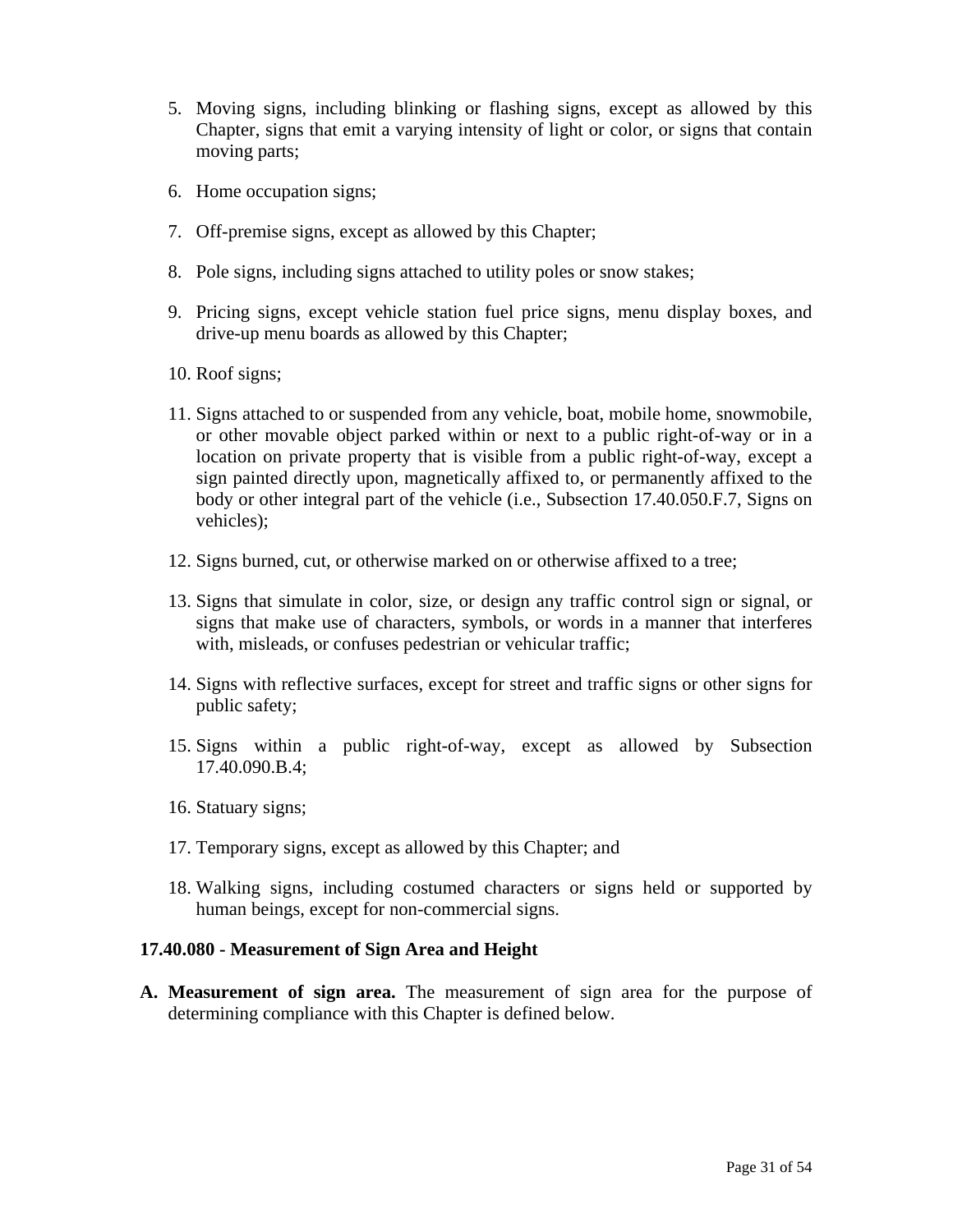1. **Surface area.** The surface area of a sign shall be calculated by enclosing the extreme limits of all writing, logo, representation, emblem, or other display within a single continuous perimeter composed of squares or rectangles with no more than eight perimeter lines, or within a single circle. See Figure 17-40.A.



- 2. **Sign structure.** Supporting structure, bracing, and/or framework that are determined by the Director to be clearly incidental to the sign display itself shall not be included in the calculation of total sign area.
- 3. **Double-faced signs.** The area of a double-faced sign shall be calculated for one face only if the two faces are back-to-back, parallel, and separated by no more than 24 inches, and the copy is identical on both faces.
- 4. **Three-dimensional signs.** The area of a sign consisting of one or more threedimensional objects (e.g., balls, cubes, clusters of objects, or sculpture), shall be measured as their maximum projection upon a vertical plane. See Figure 17-40.B.

Figure 17-40.B: Three-dimensional sign  $measured$ 



- **B. Measurement of sign height.**
	- 1. **Sign height.** Sign height shall be measured as the vertical distance from the lowest point of existing grade adjacent to the sign to the top of the highest attached component of the sign. Existing grade means the grade prior to ground disturbance for installation of the sign. See Figure 17-40.C.

 $\overline{a}$ 

<span id="page-31-0"></span><sup>&</sup>lt;sup>1</sup> City of Grass Valley Municipal Code  $\frac{2}{3}$  City of Grass Valley Municipal Code

<sup>&</sup>lt;sup>2</sup> City of Grass Valley Municipal Code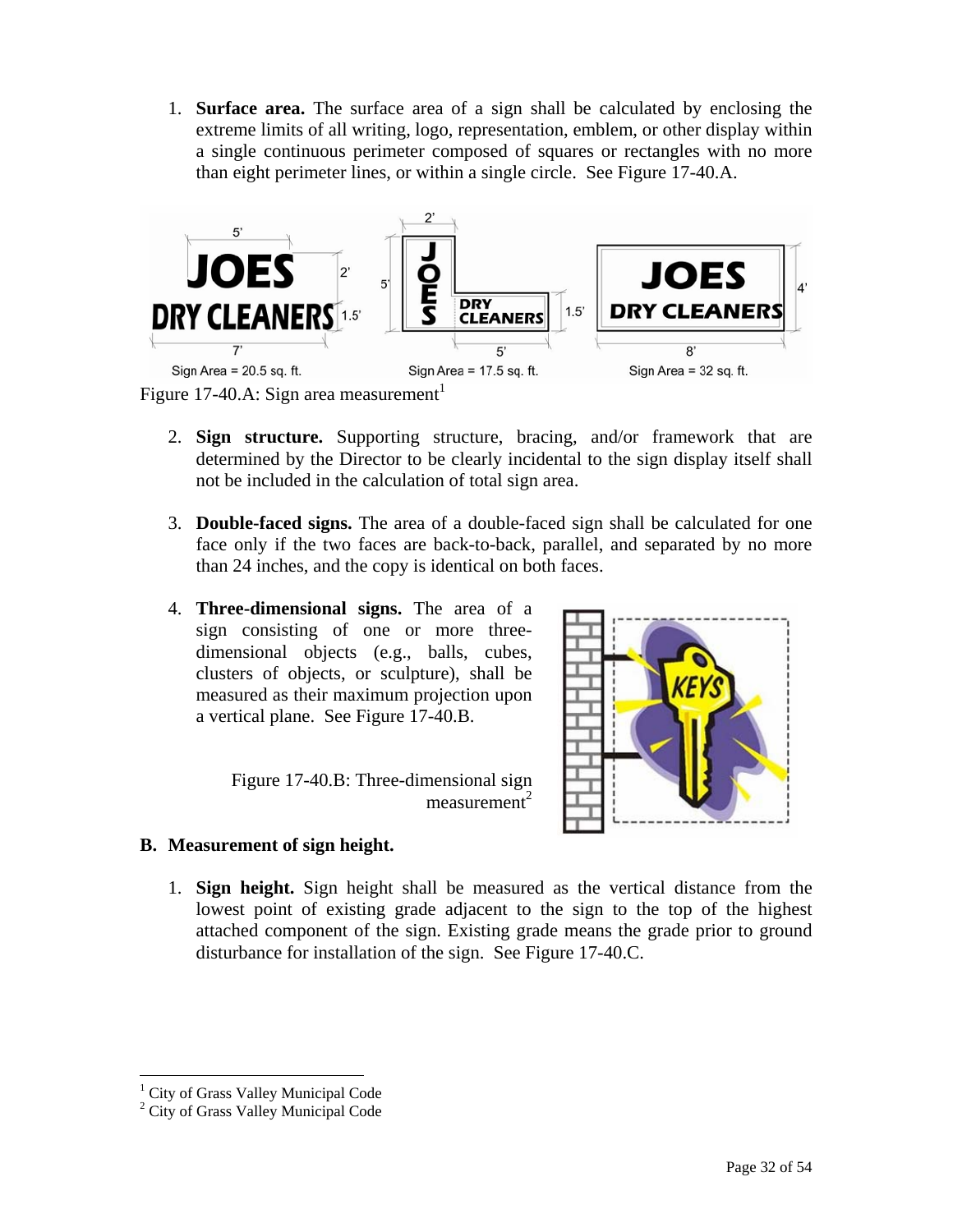

Figure 17-40.C: Sign height measurement<sup>[3](#page-32-0)</sup>

- 2. **Signs in planters.** The height of a sign located in a planter may be measured from the top of the planter, provided that the planter is no greater than 12 inches above existing grade as defined in 17.40.080.B.1, above.
- 3. **Sign frame and lighting.** Subject to the Director's approval, sign frame and lighting may exceed the height limit, provided such is a necessary structural design feature.

### **17.40.090 - General Requirements for All Signs**

All signs shall be subject to the following requirements, whether or not the sign requires a permit.

- **A. Sign maintenance.** The following maintenance standards shall be continually met for all signs.
	- 1. Each sign, including the supporting structure and hardware, shall be structurally sound, maintained in good repair, and functioning properly at all times. No sign shall constitute a hazard to safety, health, or public welfare.
	- 2. All signs shall be maintained as originally approved in a clean, neat, and undamaged condition.
	- 3. Maintenance of a sign shall include periodic cleaning, mending or replacement of any faded, peeled, cracked, rusted, or otherwise damaged or broken parts thereof, replacement of flickering, burned out, or broken light bulbs, and other actions as necessary to comply with the purpose of this Chapter.
	- 4. When an existing sign is removed or replaced, all brackets, poles, and other supports that are no longer required shall be removed, and any newly exposed portions of a building or structure on which the sign is displayed shall be repaired and repainted as necessary to restore a uniform appearance to the building surface or structure.
	- 5. Signs which are not properly maintained and are dilapidated shall be deemed to be a public nuisance and may be abated in compliance with the Municipal Code.

 $\overline{a}$ 

<span id="page-32-0"></span><sup>&</sup>lt;sup>3</sup> City of Grass Valley Municipal Code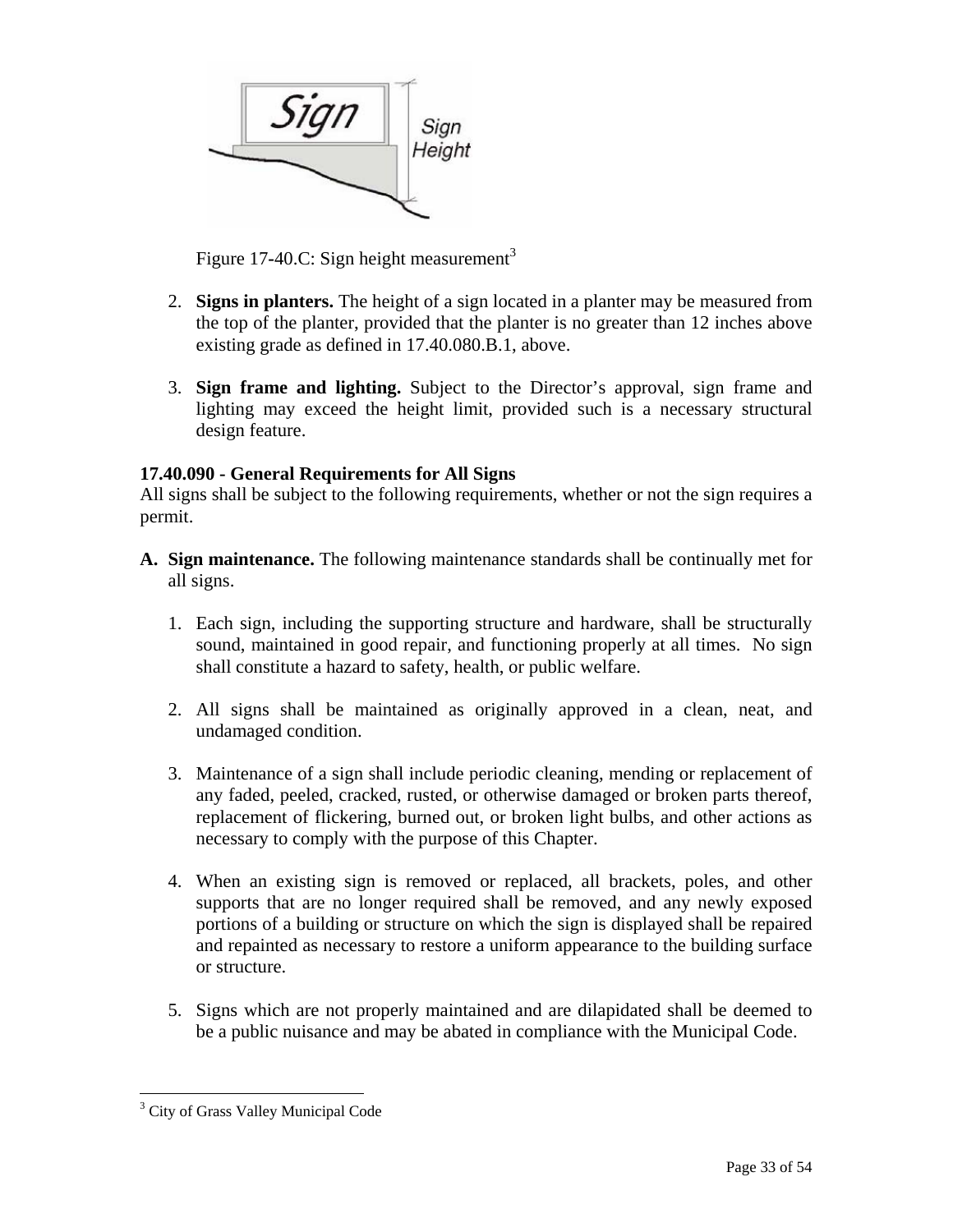#### **B. Sign location.**

- 1. Each sign shall be located on the same site as the subject of the sign, except as otherwise allowed by this Chapter.
- 2. Signs shall be located on the business frontage, except as otherwise allowed by this Chapter.
- 3. Signs shall be allowed on sides of buildings or businesses not considered as businesses frontage (i.e., where no customer access is available) when the building wall fronts on a public street or faces a plaza, courtyard, pedestrian corridor or walkway, parking lot, or alley.
- 4. No sign shall placed on or project over public property or into a public right-ofway, except for the following:
	- a. Governmental signs including bus stop signs, emergency warning signs, signs to direct or regulate pedestrian, bicycle or vehicular traffic, public notices, information signs, and wayfinding signs;
	- b. Community event signs and community information signs, including across the street banners as approved by the Town and/or the State as required for the sign, and allowed by this Chapter;
	- c. A sign constructed by a public agency on its property, which is allowed by this Chapter;
	- d. A monument sign consistent with Subsection 17.40.100.H.4; and
	- e. A portable sign consistent with Subsection 17.40.100.N.3.b.
- 5. No sign shall be located in a manner that will impede or obstruct pedestrian, bicycle, or vehicular safety.
- 6. No sign shall be placed so as to interfere with the operation of a door, fire escape, window, or other required exit.
- 7. Signs located within 660 feet of either State Route 203 or U.S. Highway 395 shall comply with the Outdoor Advertising Act and Regulations administered by Caltrans.

### **C. Sign area.**

1. The aggregate area of all signs displayed on a site shall not exceed total allowable sign area established by this Subsection, unless such sign is specifically exempt from being counted towards total allowable sign area.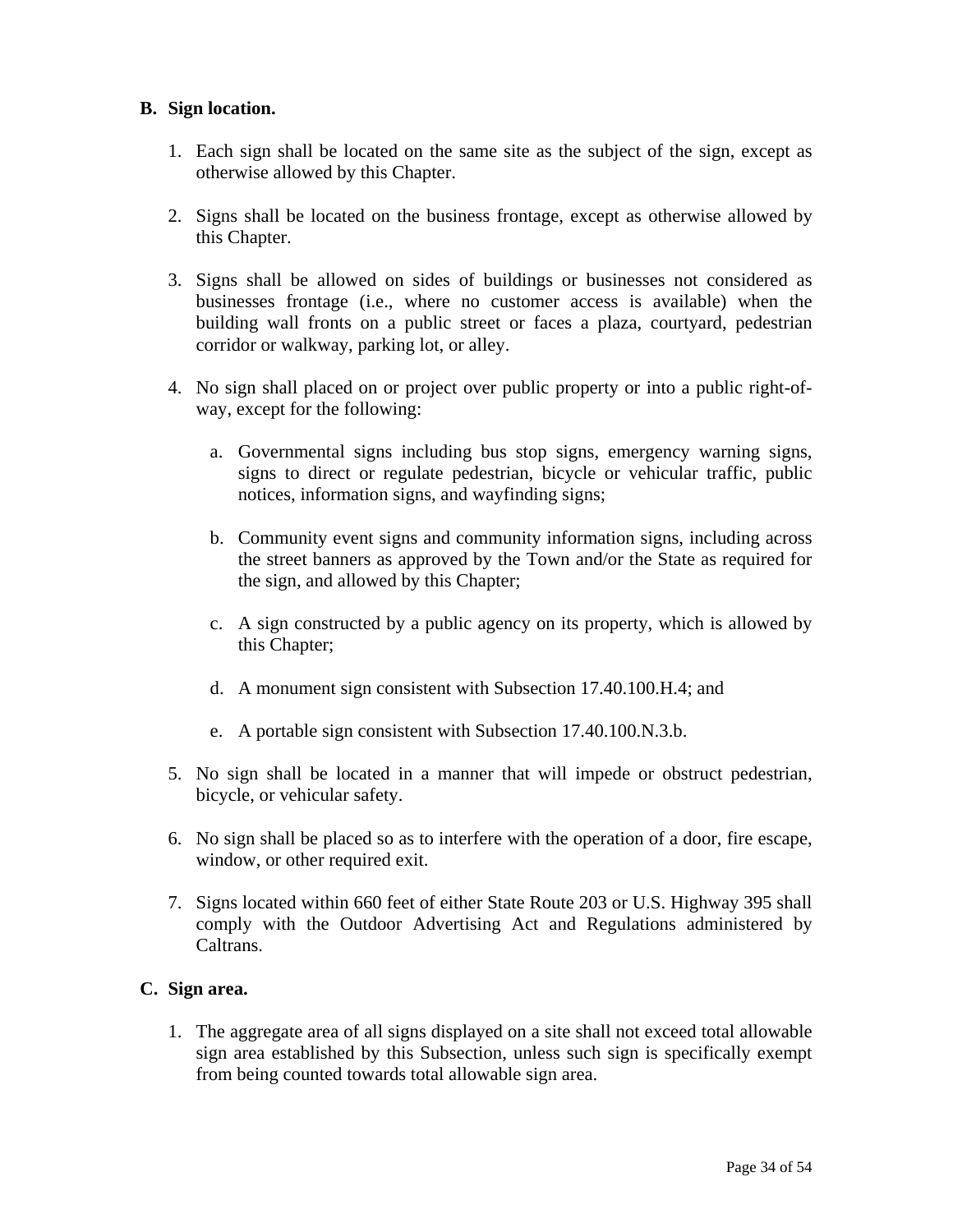- 2. The total square footage of allowable sign area for any business shall not exceed two square feet for each three lineal feet of business frontage (i.e., linear feet of business frontage x  $2/3$  = maximum allowable sign area in square feet).
- 3. Where a business has two separate frontages, additional signage for the second frontage shall be allowed up to the amount otherwise allowed for the primary frontage alone. The second frontage may or may not include a customer access point to the building. Such additional signage may be allowed for corner units and businesses in a single building.
- 4. Signs are subject to the size restrictions identified in Section 17.40.100. No sign shall exceed 30 square feet, except as specifically provided in this Chapter.
- 5. Any business not having the necessary frontage to permit at least 12 square feet of aggregate sign area shall, in any event, be permitted 12 square feet of aggregate sign area.
- 6. The total allowable aggregate sign area may be increased by 20 percent if a sign and business frontage identified by the sign are located 140 feet or more from the centerline of the street on which they face; provided however, that the increase shall only be applied to the sign located 140 feet or more from the centerline of the street on which they face. The increased aggregate sign area shall not increase the maximum sign sizes as allowed by this Chapter or by a Master Sign Program approved after the adoption of this Chapter.
- 7. The following signs shall not be counted towards the total allowable aggregate sign area or the total allowable number of signs; however, any sign that deviates from the limitations specified herein shall be counted toward the total allowable aggregate sign area:
	- a. Signs Not Requiring a Permit (Section 17.40.050);
	- b. Across the street banners;
	- c. Community event signs including banners, directional, and informational signs for the event;
	- d. Community information signs;
	- e. Copy on an awning that does not exceed six inches in height and consistent with Subsection 17.40.100.A;
	- f. Drive-up menu boards;
	- g. Identification signs for multi-tenant centers that do not advertise any particular business or product;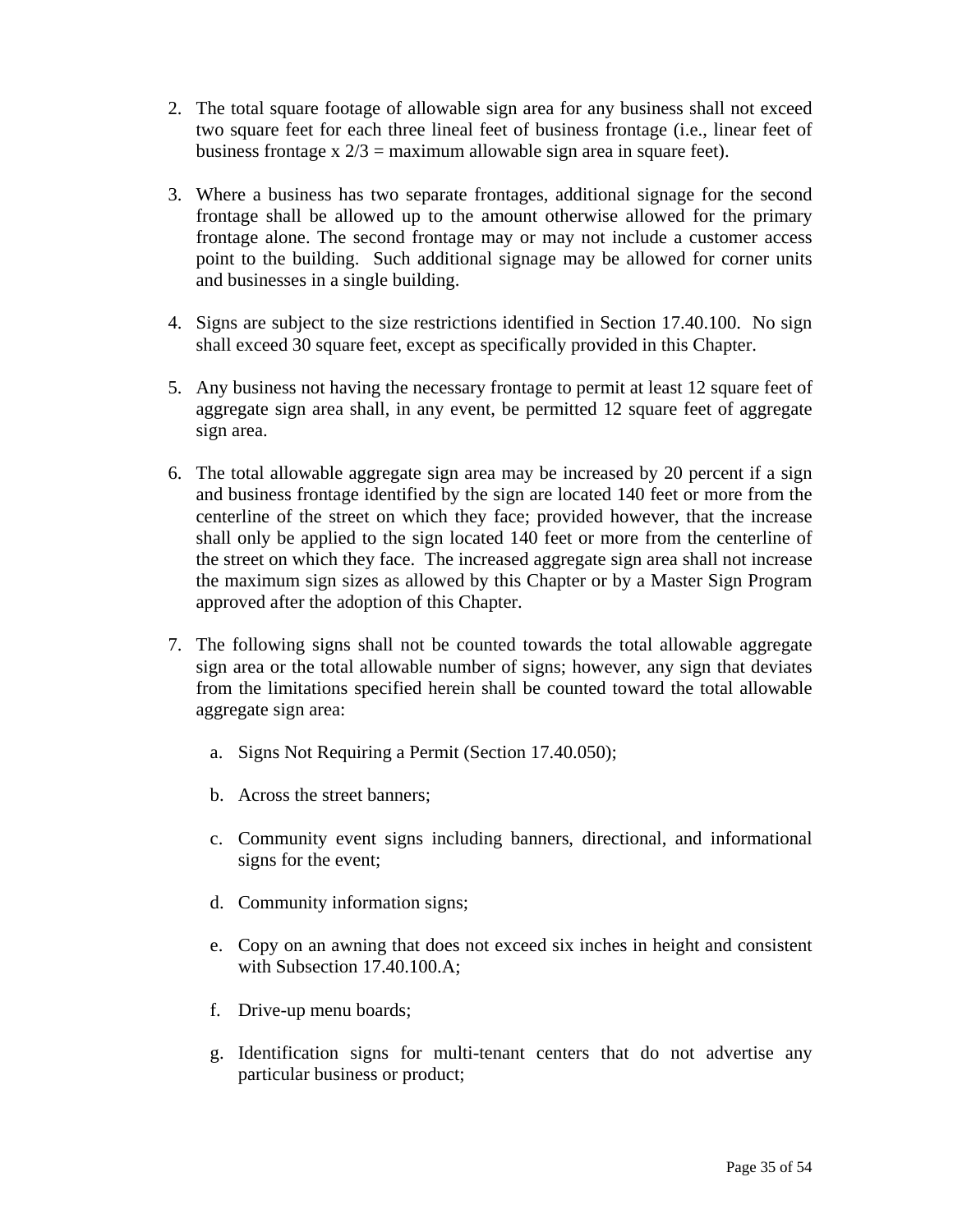- h. One pedestrian-oriented business identification sign per business (i.e., a hanging or projecting sign) of no greater than six square feet;
- i. Temporary banners as approved by the Town in compliance with this Chapter; and
- j. Tenant directory signs of no more than 12 square feet with up to two inch high lettering displayed on the first floor.

#### **D. Sign height.**

- 1. **Monument signs.** A monument sign shall not exceed eight feet in height except as follows:
	- a. Signs along Main Street and Lake Mary Road shall not exceed 12 feet in height.
	- b. Sign structures may extend 12 inches above the allowable height for the purposes of sign structure enhancement or embellishment. See Figure 17- 40.D.



Figure 17**-**40.D: Monument sign with enhancement or embellishment

- c. In locations where snow removal equipment cannot access the sign area, sign height may be increased subject to the Director's approval; however, no sign shall exceed 16 feet in height.
- d. In locations where the base of a sign is five feet or more below the centerline of the street on which the sign faces, sign height may be increased subject to the Director's approval; however, no sign shall exceed 16 feet in height.

#### 2. **Signs on structures.**

- a. No sign shall be displayed above the second story of any building, except for multi-tenant property real estate signs consistent with Subsection 17.40.050.C.5.c.
- b. No sign shall extend above the top of the wall to which the sign is attached.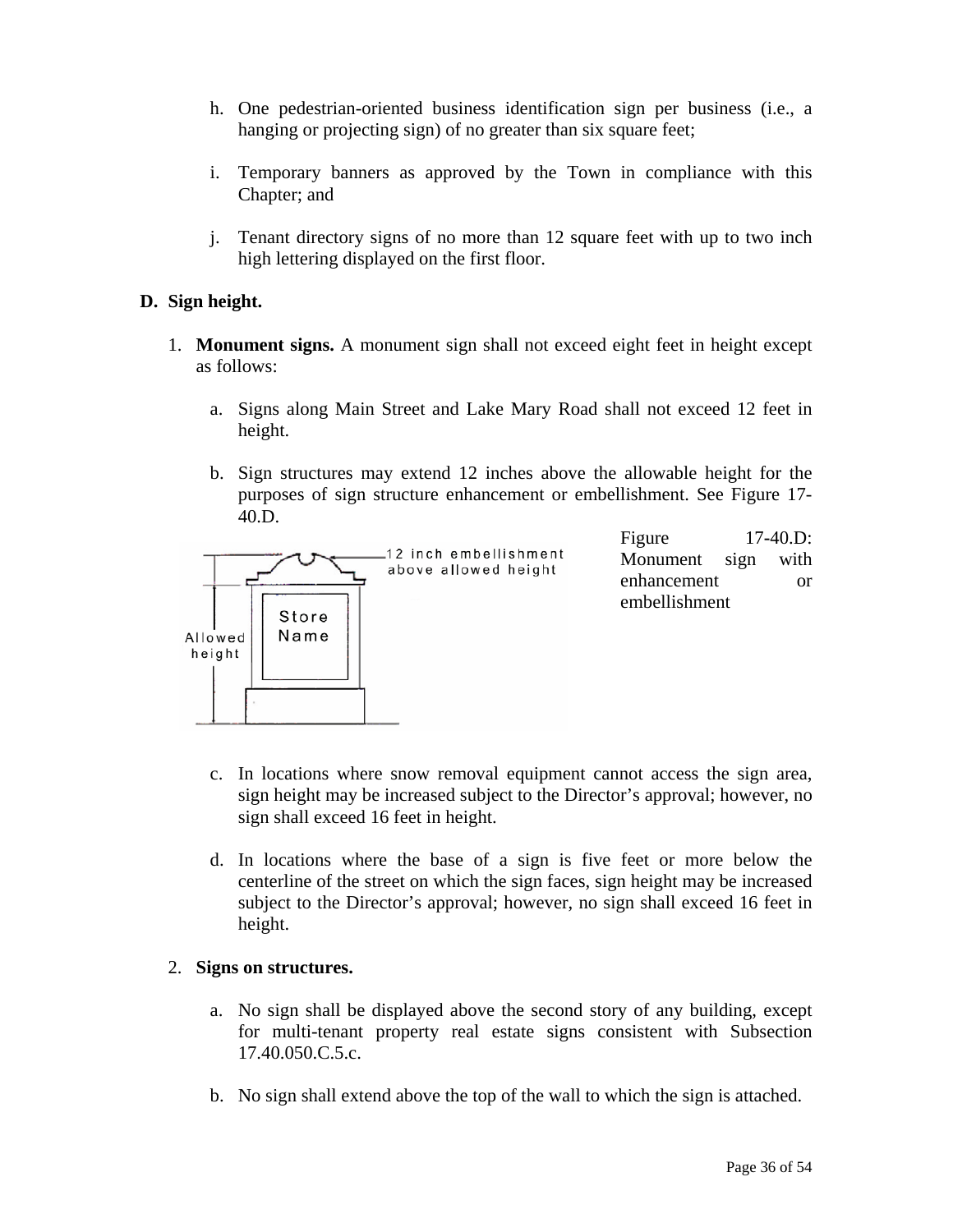- **E. Sign lighting.** Sign lighting shall be designed to minimize light and glare on surrounding public rights-of-way and properties in compliance with Chapter 17.34 (Outdoor Lighting) and the following standards.
	- 1. External light sources shall be directed and shielded to prevent glare and light trespass onto adjacent properties and public rights-of-way.
	- 2. Signs with internal light sources (e.g., halo lit, neon, and other signs as allowed by this Chapter) shall be designed to prevent glare and light trespass onto adjacent properties and public rights-of-way.
	- 3. The light source (e.g., bulb) shall not be visible off-site, including public rightsof-way, except for sign with neon tubing and electronic message signs as allowed by this Chapter.
	- 4. Sign lighting shall not exceed that necessary for sign legibility and shall not be of an intensity or brightness that will create a nuisance for residential properties.
	- 5. Sign illumination shall not blink, flash, flutter, or change light brightness, color, or intensity.
	- 6. Signs shall not use colored lights or other design elements that may be confused with or mistaken for traffic control devices.
	- 7. Neither the direct nor reflected light from primary light sources shall create hazards for pedestrians, bicyclists, or operators of motor vehicles.
	- 8. Light sources shall utilize energy-efficient fixtures to the greatest extent feasible.
	- 9. All light fixtures, conduit, and shielding shall be painted in flat dark colors, or painted to match either the building or supporting structure that serves as the background of the sign.
	- 10. Where Chapter 17.34 (Outdoor Lighting) conflicts with this Chapter 17.40 (Signs), Chapter 17.40 (Signs) will take precedence.

#### **F. Sign materials and design.**

- 1. **Materials.** Sign materials shall be durable and capable of withstanding snow, wind, and weathering over the life of the sign with reasonable maintenance. The use of natural materials and materials made to resemble natural materials are encouraged.
- 2. **Compatibility.** All signs shall be compatible with the theme, visual quality, and overall character of the surrounding area, and appropriately related in size, shape, materials, and character to the function and architectural character of the building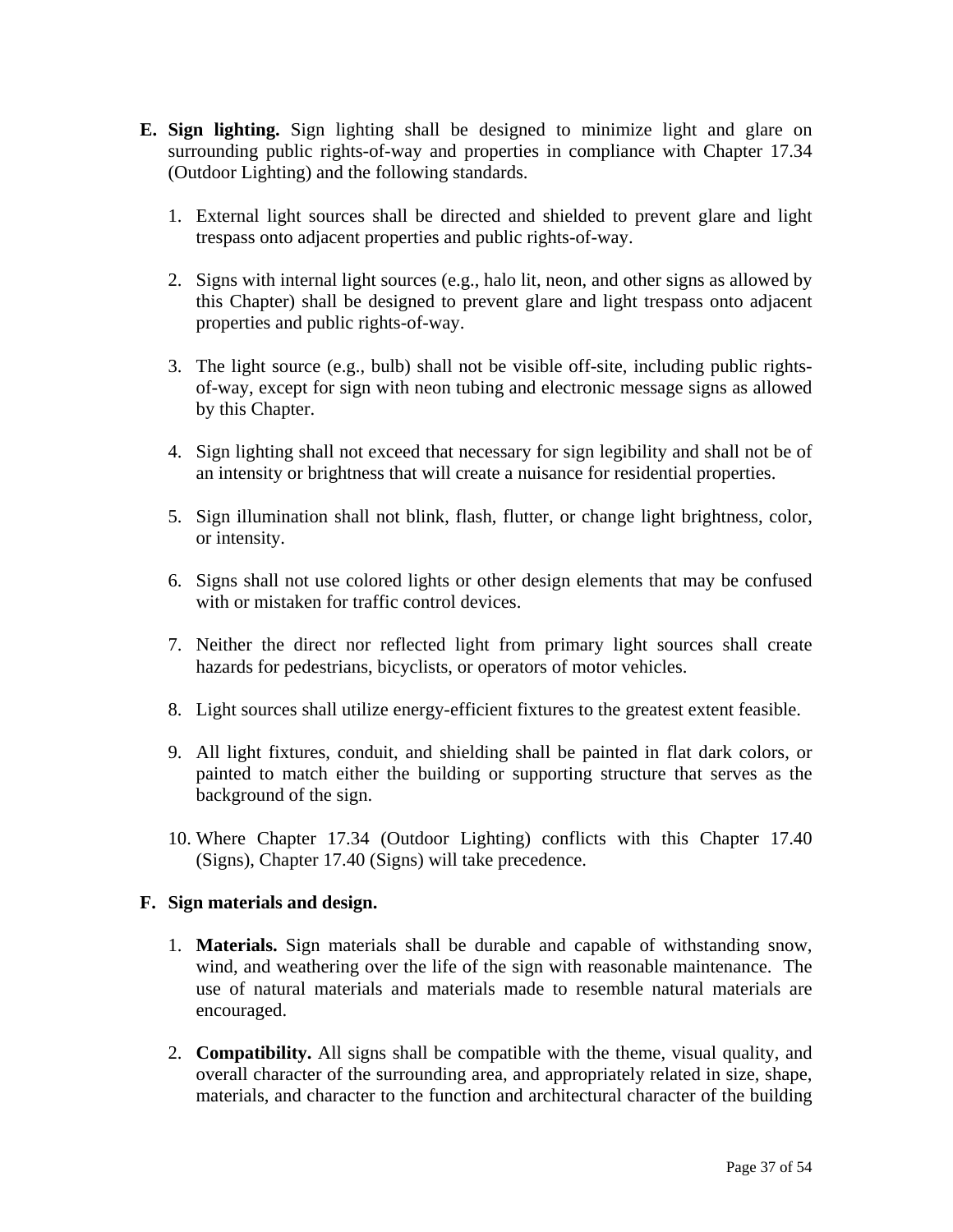or premise on which they will be displayed. In assessing compatibility, sign style, color, material, lighting, support elements, and the buildings, structures, and premises on which they are displayed, shall be considered.

#### 3. **Design.**

- a. Signs should express individuality, be thoughtfully designed, unique, and creative, especially in non-residential and non-industrial zones.
- b. Permanent signs should include three-dimensional elements or some sort of relief. "Flat" signs without any relief should not be allowed for permanent signs in non-residential and non-industrial zones. This requirement shall not apply to temporary signs.
- 4. **Sites with less than four businesses or tenant spaces.** Master Sign Programs are not required for sites with less than four businesses or tenant spaces; however, signs on these sites shall not compete against each other for attention in a manner taking advantage of extreme, disharmonious, or clashing colors, shapes, locations, or materials.

#### **17.40.100 - Standards for Specific Types of Signs**

Proposed signs shall comply with the following standards applicable to the specific sign type. Each sign shall also comply with Section 17.40.090 (General Requirements for All Signs), Section 17.40.110 (Sign Standards by Zoning District), and all other applicable provisions of this Chapter. Each sign shall be included in the calculation of the total allowable aggregate sign area and the total allowable number of signs except for those signs identified in Subsection 17.40.090.C.7. Sign permits are required for all signs except for those identified in Section 17.40.050 (Signs Not Requiring a Permit). Any non-commercial message may be substituted for the copy on any commercial sign allowed by this Chapter.

### **A. Awnings.**

- 1. Signs on awnings are limited to ground level businesses only. The minimum clearance between the lowest point of an awning and the grade immediately below shall be eight feet.
- 2. Copy on an awning shall not exceed 50 percent of lineal awning frontage or 30 square feet, whichever is less.
- 3. Translucent awning materials are prohibited.
- 4. No duplication of wording shall be permitted on an awning.



Page 38 of 54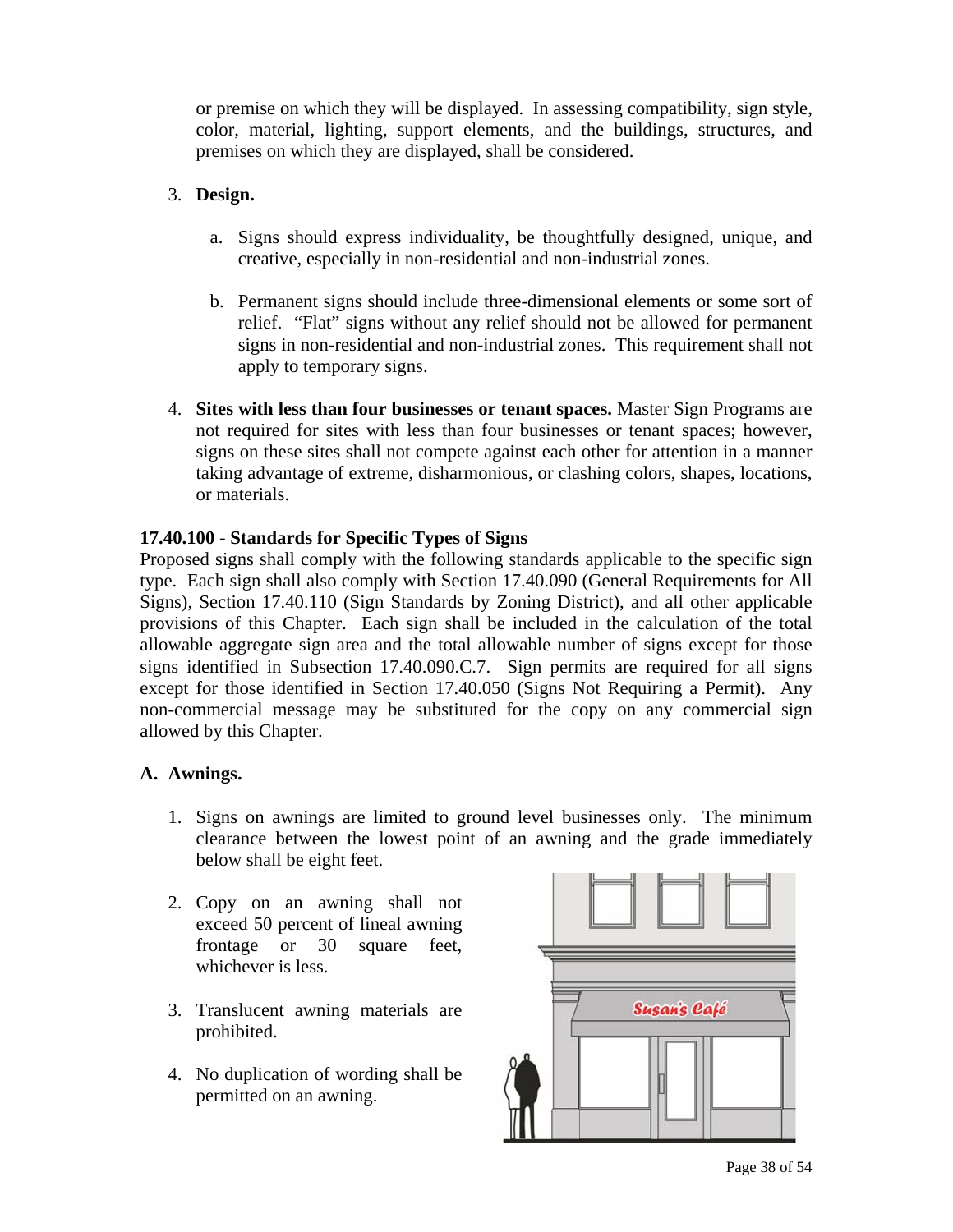**B. Changeable copy signs.** A changeable copy sign shall be allowed for businesses and uses that communicate changing messages such as theaters and vehicle station fuel price signs. Such a sign shall be subject to the limits for the physical type of sign it is (e.g., wall sign); however, it shall not be internally illuminated.



Figure 17-40.F: Changeable copy sign

- **C. Decorative banners and flags.** Decorative banners and flags shall only be allowed if approved by a Master Sign Program under Section 17.40.060. Decorative banners and flags shall not contain or display any commercial or advertising copy.
- **D. Drive-up menu boards.** Menu boards of drive-through businesses may either be internally or externally illuminated. Lighting and electrical components shall be such that menu boards are not readily readable or audible from adjacent properties or from public rights-of-way.

### **E. Electronic message signs.**

- 1. Electronic message signs shall only be located in the Public and Quasi-Public Zone.
- 2. Electronic message signs shall not flash, blink, flutter, or display video messages (i.e., any illumination or message that is in motion or appears to be in motion). Electronic messages signs may display changing messages; however, each message shall be displayed for no less than four seconds.
- 3. One electronic message sign may be allowed per property.
- 4. Electronic message signs shall be limited to a brightness level of 0.3 foot candles above ambient light and shall incorporate automatic dimming technology to consistently maintain the required light levels.
- 5. Electronic message signs shall include well-designed opaque roof features to keep light from shining up. Signs and roof features shall be consistent with Subsection 17.40.090.F (Sign materials and design).

<u>.</u>

<span id="page-38-0"></span><sup>&</sup>lt;sup>4</sup> City of Redwood City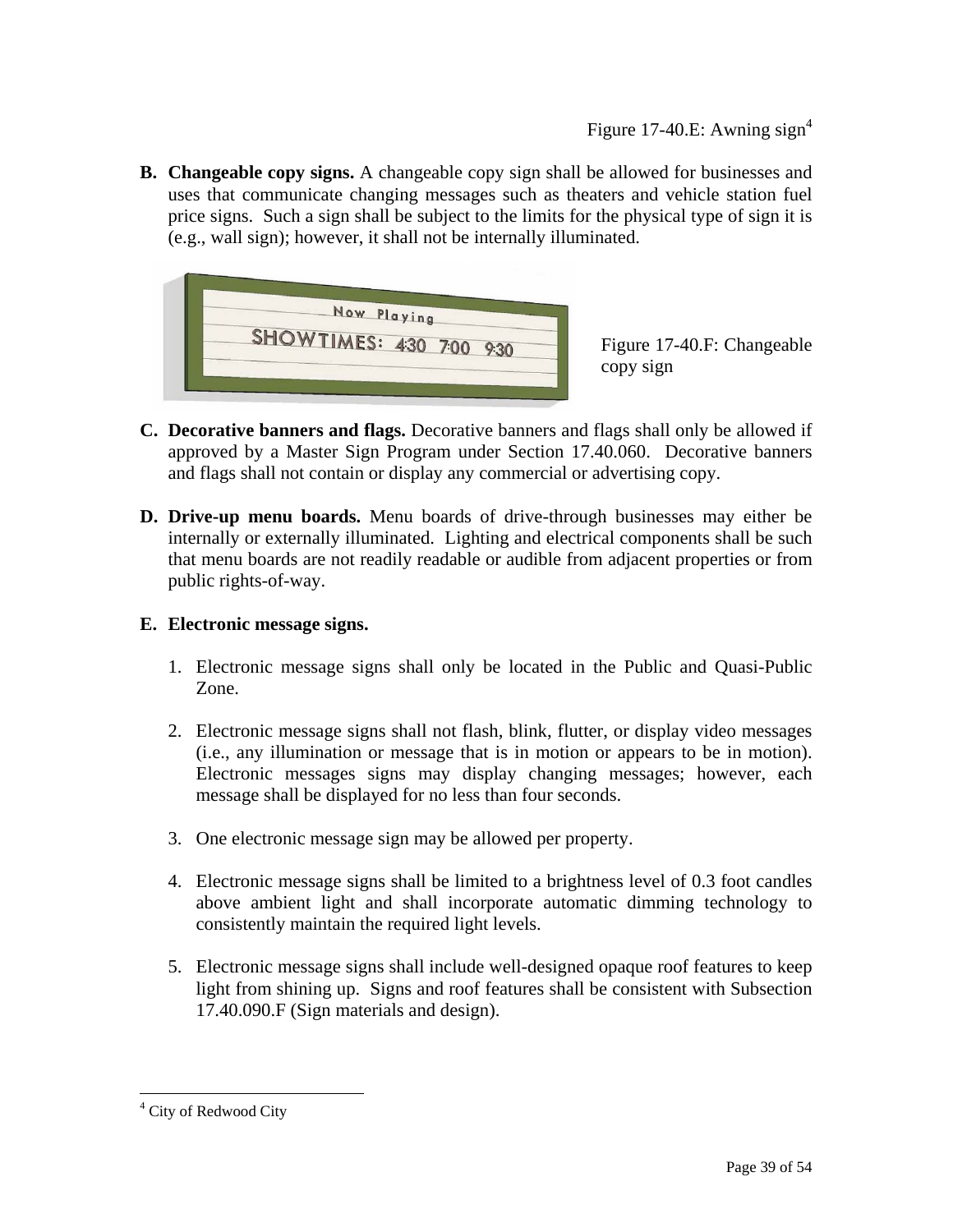- 6. A design review permit and Planning Commission approval shall be required for approval of an electronic message sign.
- **F. Halo lit signs.** Only one halo lit sign shall be allowed per business or property, not in any residential zone.Halo lit signs shall not be larger than 20 square feet.



Figure 17-40.G: Halo lit sign

### **G. Hanging signs.**

- 1. Hanging signs are limited to ground level businesses only, located on business frontages with customer access. The
	- minimum clearance between the lowest point of a sign and the grade immediately below shall be eight feet.
- 2. No hanging sign shall extend more than six feet from a building wall.
- 3. Hanging signs shall not be larger than eight square feet.
- 4. Sign supports shall be well-designed and compatible with the design of the sign.



Figure 17-40.H: Hanging sign<sup>5</sup>

### **H. Monument signs.**

- 1. **Number.** Generally, one monument sign is allowed per business, property, or multi-tenant center. However, more than one monument sign may be permitted if reasonable identification cannot otherwise be achieved, such as properties where access points are separated by long distances or corner properties with access points on two separate streets.
- 2. **Separation.** Multiple monument signs shall be separated by a minimum of 75 feet to ensure adequate visibility for all signs. The Director may modify this requirement where the locations of existing signs on adjacent properties would make the 75 foot separation impractical.

<u>.</u>

<span id="page-39-0"></span><sup>&</sup>lt;sup>5</sup> City of Redwood City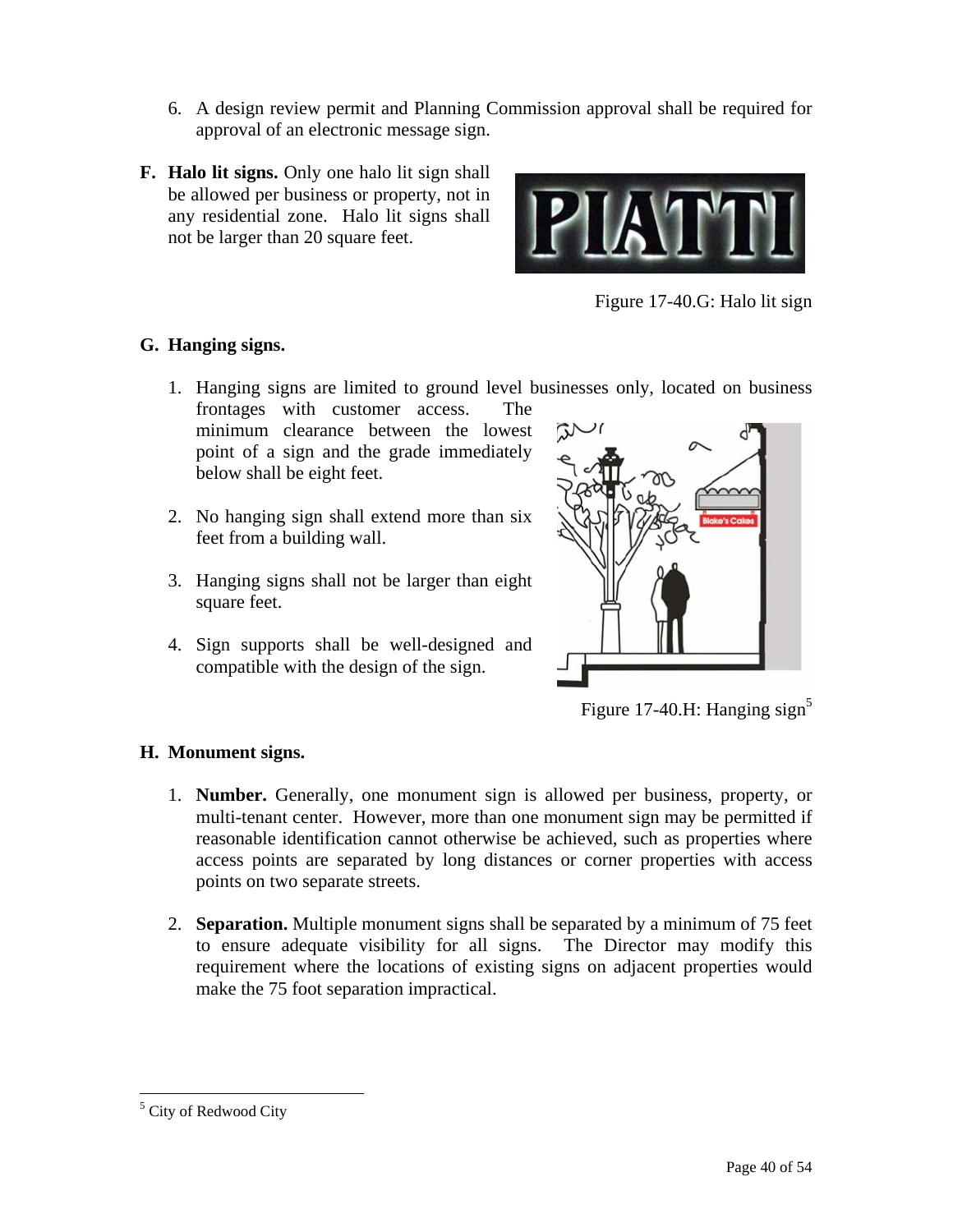- 3. **Setback.** Generally, there shall be a minimum five foot setback from a public right-of-way to any monument sign. A smaller setback may be approved by the Town to meet the intent of this Chapter (Section 17.40.010).
- 4. **Encroachment.** Monument signs may encroach into a 200 foot or greater two lane right-of-way when the sign will not be closer than 20 feet from the pavement in such right-of-way, the primary access for the subject use is off such right-ofway, and an encroachment permit is obtained from the Public Works Director and/or the State, as required for the sign.
- 5. **Durable materials.** Monument signs adjacent to public rights-of-way shall be constructed of highly durable materials and designed to withstand the impacts of snow removal operations; materials such as high density polyurethane shall not be allowed unless the sign design is approved by the Public Works Director.
- 6. **Sign base.** A rock base or similar architectural design is required for the frame and base of all monument signs. The base shall have an aggregate width of at least 40 percent of the width of the sign face. See Figure 17-40.I.



- 7. **Landscaped area.** Landscaping shall be provided at the base of the supporting structure equal to the area of one face of the sign; for example, a 30 square foot sign shall require 30 square feet of landscaped area. The Director may modify this requirement if necessary to avoid creating or increasing a parking nonconformity or safety hazard.
- 8. **Signs for more than one business.** Monument signs identifying more than one business shall be designed as one sign.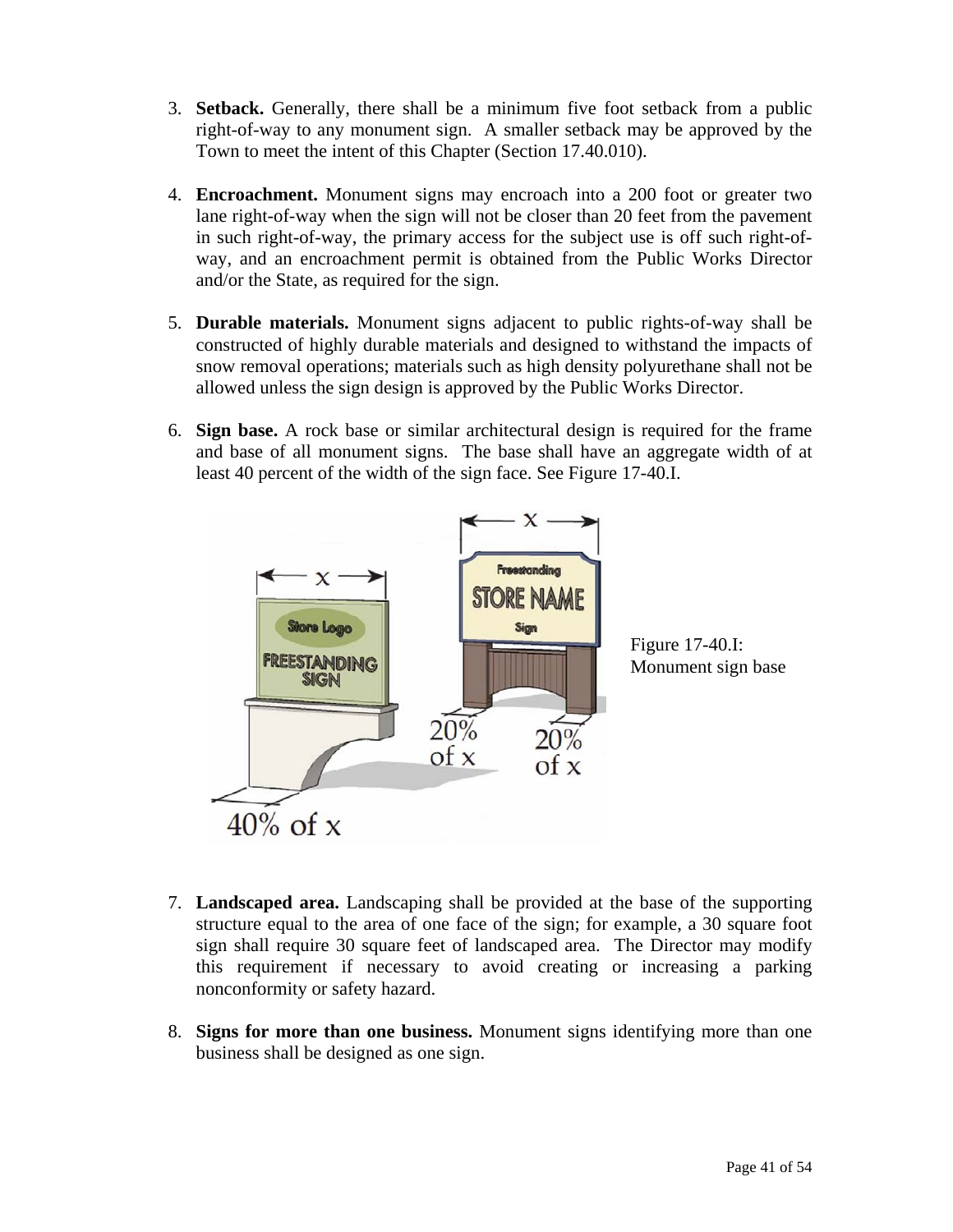- **I. Neon signs**. Neon "open" and "vacancy/no vacancy" signs are allowed in compliance with Subsection 17.40.050.B.3 and 4 and are not subject to the requirements of this Subsection. The use of neon on other types of signs shall be subject to the following requirements.
	- 1. Neon shall only be used for sign details that are intended to provide accessory graphics and artistic elements to a sign (e.g., a sign's copy, background, or border shall not be composed entirely of neon tubing).
	- 2. No more than one sign with neon details shall be allowed per business, and shall not be located in any residential zone.
	- 3. Neon elements shall not be permitted on any monument sign or any sign larger than 20 square feet.
	- 4. Signs with neon details shall incorporate dimming capabilities to the extent feasible (e.g., technologies such as flexible light-emitting diode (LED) neon are capable of being dimmed).

### **J. Projecting signs.**

- 1. Projecting signs are limited to ground level businesses only, located on business frontages with customer access. The minimum clearance between the lowest point of a sign and the grade immediately below shall be eight feet.
- 2. No projecting sign shall extend more than six feet from a building wall.
- 3. Projecting signs shall not be larger than 12 square feet and shall be double-sided.



Figure 17-40.J: Projecting Sign<sup>6</sup>

- 4. Sign supports shall be well-designed and compatible with the design of the sign.
- **K. Theater signs.** Subject to the review and approval of the Director, a theater sign may exceed 30 square feet as necessary to adequately display current or coming programs to the public. Theater signs may utilize changeable copy. Any theater sign greater than 30 square feet shall not utilize an electronic message sign or be internally illuminated.

<u>.</u>

<span id="page-41-0"></span><sup>&</sup>lt;sup>6</sup> City of Redwood City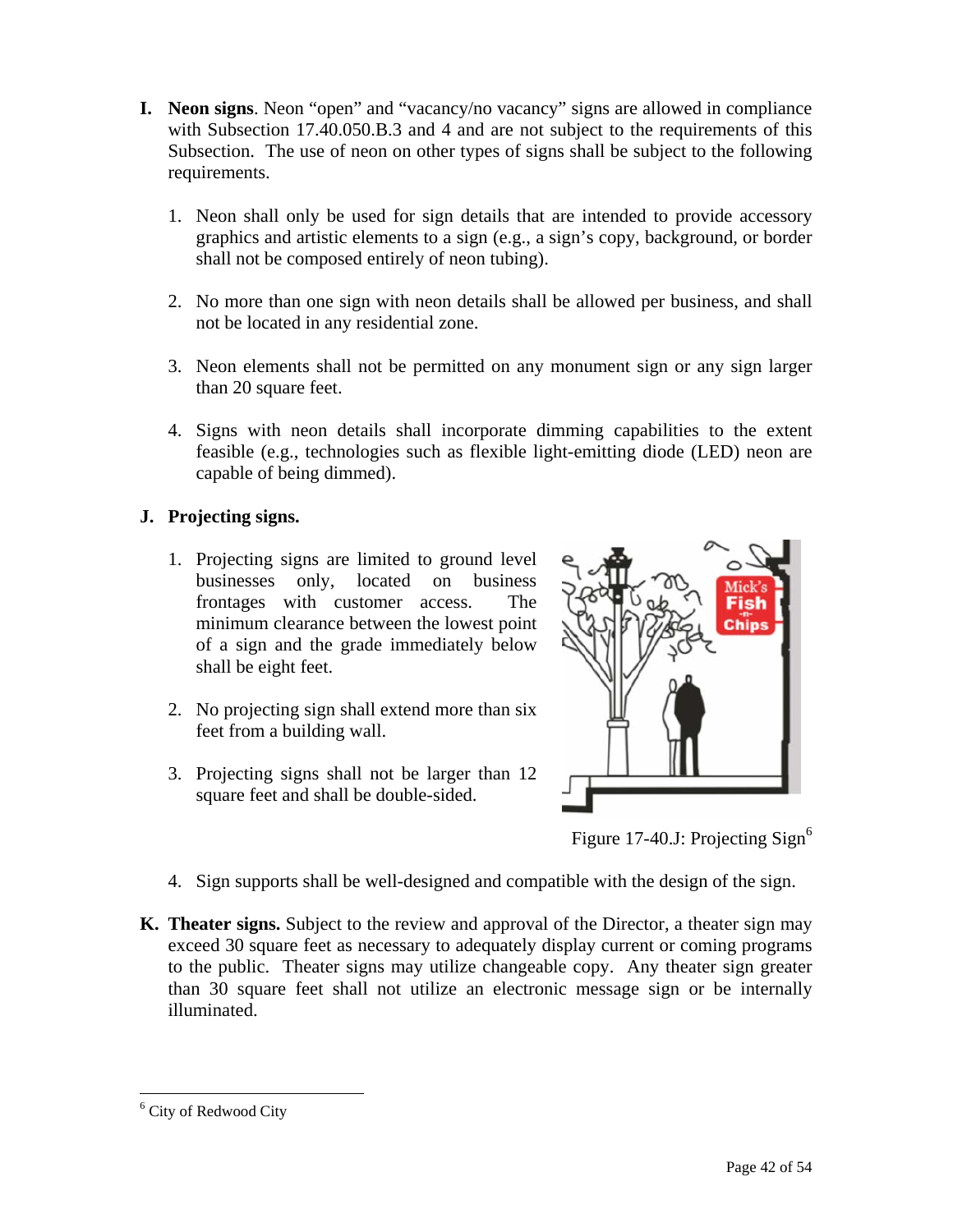### **L. Wall signs.**

- 1. A wall sign shall not project more than six inches from the surface to which it is attached.
- 2. Wall signs on multi-tenant buildings shall have a minimum four foot horizontal separation. The Director may approve deviation from this requirement where unusual building design or configuration conditions prevent a reasonably visible sign opportunity.



Figure 17-40.K: Wall signs<sup>7</sup>

### **M. Window signs (permanent and temporary).**

- 1. **Placement.** Permanent and temporary window signs shall be allowed only on windows located on the ground level and second story of a business frontage.
- 2. **Size.** Permanent and temporary window signs shall not occupy more than 25 percent of the total window area. No temporary window sign shall exceed six square feet.
- 3. **Number.** There shall be no more than four window signs per business, including permanent and temporary window signs. Only two window signs may be temporary.



Figure 17-40.L: Window signs<sup>[8](#page-42-1)</sup>

- 4. **Application.** Permanent window signs shall be permanently painted, mounted, or applied directly to the inside of the glass (i.e., windows and/or doors). Permanent and temporary window signs shall be no more than one inch thick.
- 5. **Duration of display for temporary signs.** Temporary window signs displayed for up to 15 days not more than once per calendar quarter do not require a permit; temporary window signs displayed for a longer or more frequent period or periods, up to a maximum of 30 consecutive days, require a sign permit.

1

<span id="page-42-0"></span><sup>&</sup>lt;sup>7</sup> City of Redwood City  $\frac{8}{3}$  City of Redwood City

<span id="page-42-1"></span><sup>&</sup>lt;sup>8</sup> City of Redwood City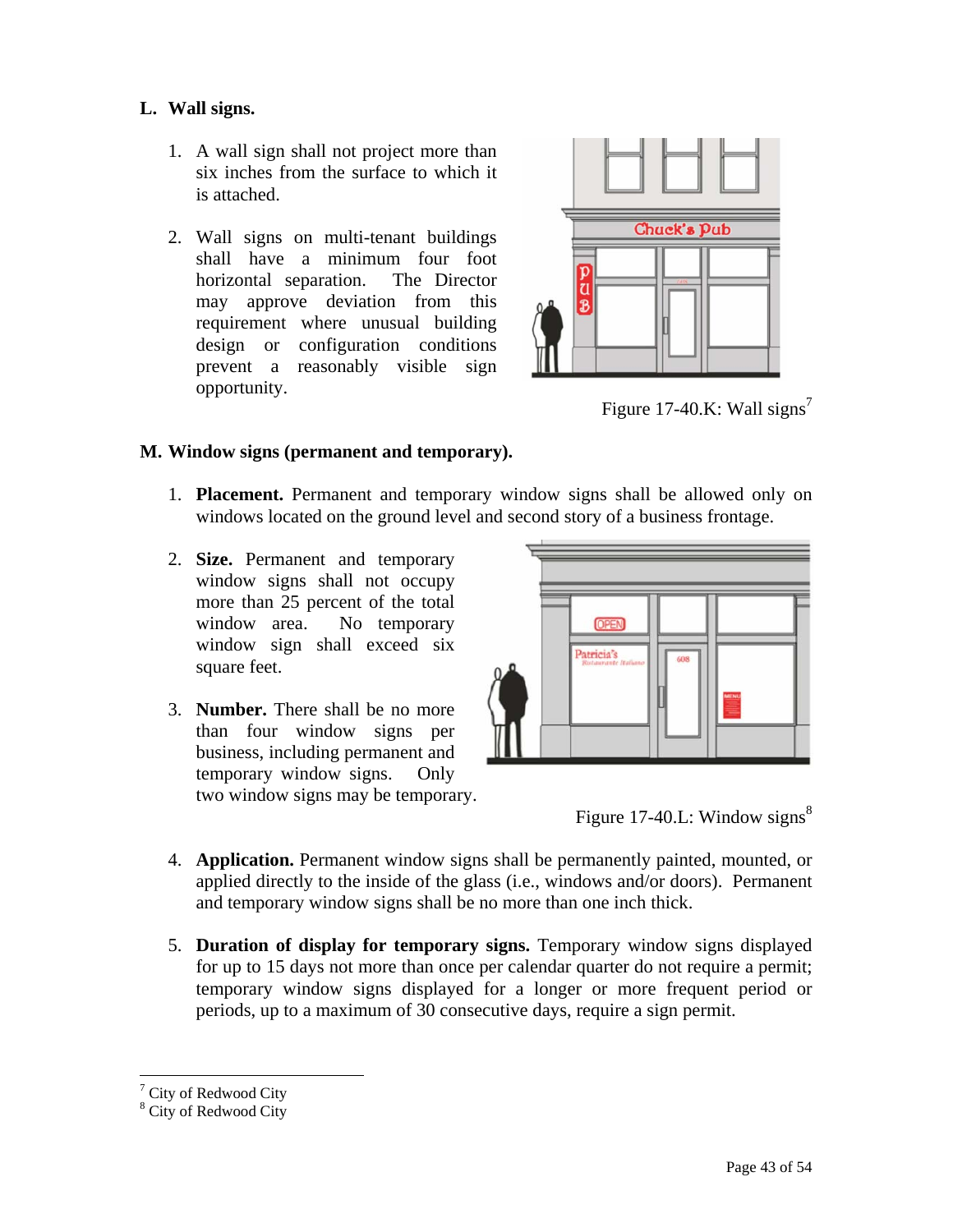- **N. Temporary signs.** Except as allowed by this Chapter, temporary signs are prohibited. Temporary signs shall not be illuminated unless approved by the Town for public safety. The application for temporary sign permits shall include the dates proposed by the applicant for use or display of the sign.
	- 1. **Banners.** No business shall have more than one banner sign displayed at any one time.
		- a. **Size.** Banners shall not exceed 20 square feet except as otherwise provided in this Subsection.

### b. **Duration of display.**

i. Grand opening banners for newly established businesses may be allowed for a period of not longer than 30 consecutive days.



Figure 17-40.M: Grand opening banner $^9$ 

- ii. A new business banner may be displayed for a period of not more than 90 days while a permanent sign application is being processed.
- iii. Special sales and promotional banners, including parking lot sales and going out of business sales, may be allowed for a period or periods of not longer than a total of 30 days per year. A permit may be issued for not less than two consecutive days, up to 30 days.
- c. **Design.** A banner shall not be overly bright, distracting, or disharmonious with the building to or property on which it is displayed.
- d. **Deposit.** A deposit may be required by the Director for a temporary sign permit for a banner. The deposit may be revoked if the temporary banner is not removed within two days following the end of the approved duration of display.

### e. **Across the street banners.**

- i. Banners shall be associated with a civic, community, educational, or cultural event and shall contain no commercial or advertising copy.
- ii. Banners shall be approved by the State and/or Town through an encroachment permit and/or other necessary permit(s).

 $\overline{a}$ 

<span id="page-43-0"></span><sup>&</sup>lt;sup>9</sup> City of Redwood City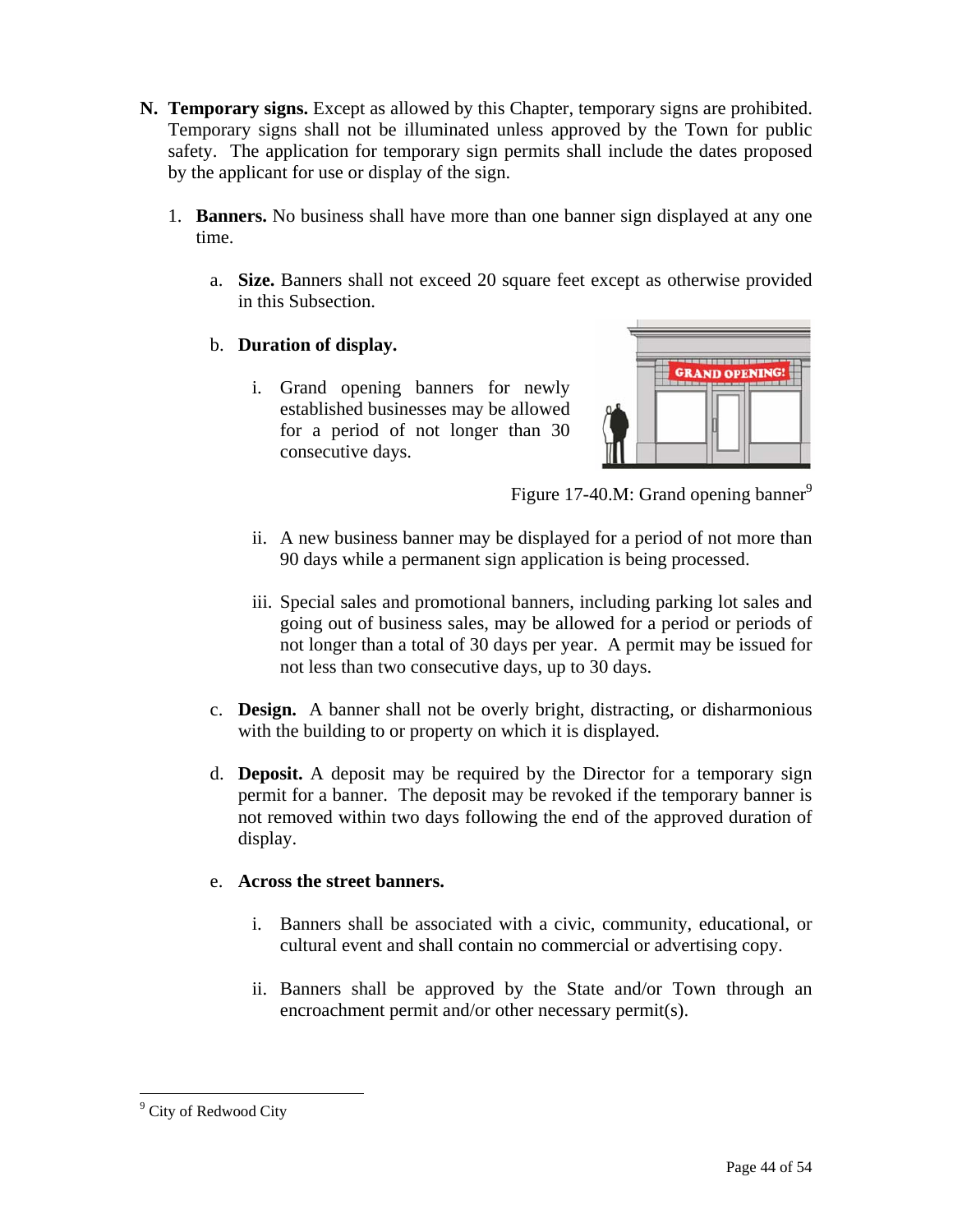- iii. Across the street banners shall be limited to Main Street/State Route 203, Old Mammoth Road commercial district, and the following street segments in the North Village Specific Plan: Minaret Road north of Main Street and south of Forest Trail, Canyon Boulevard, and Lake Mary Road.
- iv. Banners shall be displayed for a period of no less than seven days and no more than 21 days.
- v. Banners shall be installed in an approved location by the State and/or Town.
- vi. Banners shall be the minimum size necessary to accomplish the intended use and may exceed 30 square feet if approved by the Director.
- vii. The Town may charge a reasonable fee to cover the cost of installing the banner, as determined by resolution of the Council.

#### 2. **Community event signs.**

- a. Community event signs shall not be subject to sign permit fees.
- b. Signs may be permitted off-site subject to the approval of the Director and the owner of the property on which the sign would be located. Signs may be permitted within the public right-of-way consistent with Subsection 17.40.090.B.4.b.
- c. Signs may be larger than 30 square feet, subject to the Director's approval.
- d. Signs may include temporary portable informational and directional signs, banners, or other types of signs as approved by the Director.
- 3. **Portable signs.** The use of small portable signs is allowed subject to the following requirements.
	- a. One portable sign may be allowed on-site in addition to all other permanent signs allowed for the business or activity.
	- b. Five additional off-site portable signs may be located within the Town's right-of-way subject to approval of an encroachment permit by the Director and Town Engineer, provided they do not interfere with vehicular or pedestrian movement or wheelchair access to, through, and around the site on which the sign is located. A minimum access width of six feet shall be maintained along all sidewalks and building entrances accessible to the public. The Town Engineer may require additional minimum access width for high-use pedestrian areas.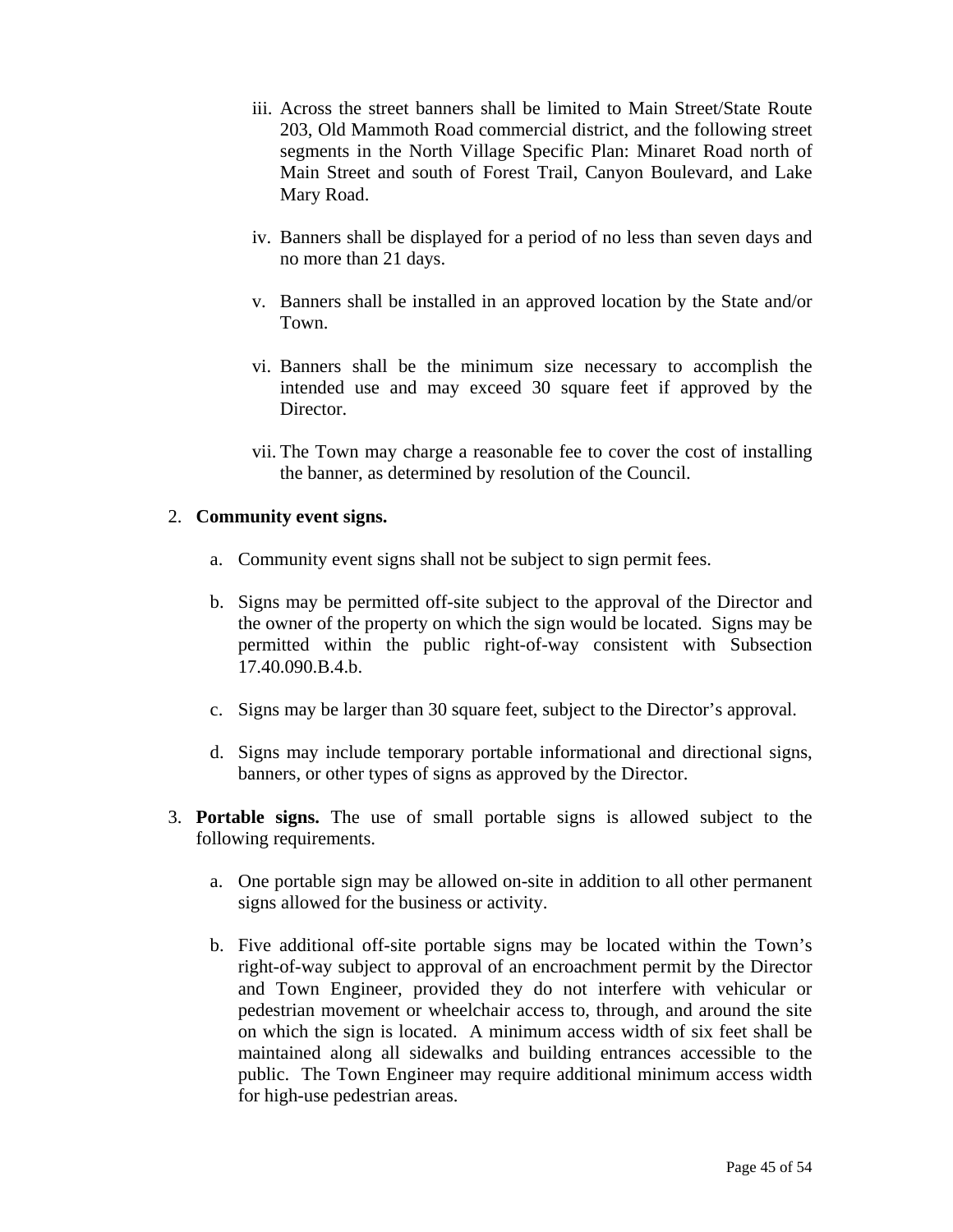- c. Portable signs shall not be located within the State's right-of-way.
- d. Portable signs shall not encroach into required parking areas, shall not obstruct pedestrian traffic, and shall not create traffic hazards.
- e. There shall be at least 50 feet between portable signs.
- f. Portable signs are limited to six square feet per side, and shall be no taller than four feet.
- g. Portable signs are only allowed on Thursdays, Fridays, Saturdays, Sundays, and Federal or State holidays, between 8 a.m. and dusk, for no more than eight hours per day. However, in no case shall a portable sign be displayed during non-business hours.
- h. Portable signs located on-site shall be counted towards the maximum cumulative display periods and total sign area allowed for temporary signs.
- i. All businesses with portable signs shall furnish proof of insurance and indemnity and hold harmless the Town from any action or expense that may occur as a result of a portable sign being located on any sidewalk or Town right-of-way, satisfactory to the Town Attorney. Portable signs for any business that fails to indemnify the Town shall be deemed illegal, nonconforming, and shall be removed.
- j. Portable signs shall be constructed of durable, weather-resistant materials, and shall be professional in appearance at all times.
- k. A sign permit is not required for a portable sign that is consistent with the requirements of this Subsection, unless the sign would be located within the Town's right-of-way as allowed by Subsection b, above.
- l. Signs shall be maintained in compliance with Subsection 17.40.090.A.

#### 4. **Real estate development signs.**

- a. One real estate development sign shall be allowed for each development site.
- b. A real estate development sign shall be removed at or before expiration of the entitlement permits for the site (e.g., use permit, tentative map, etc). However, if a building permit is issued for the site, the real estate development sign may remain and shall be treated as a site construction sign.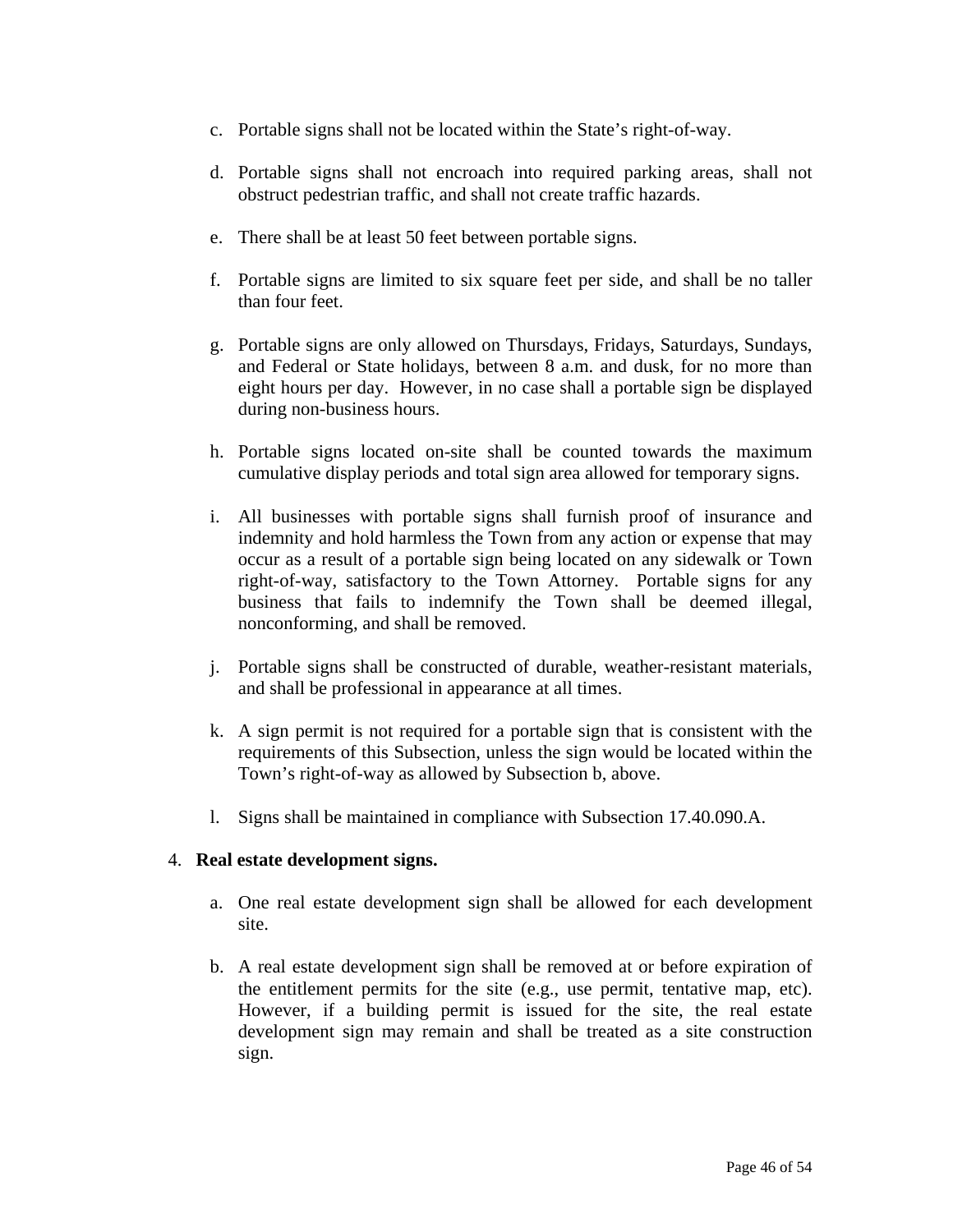### 5. **Site construction signs.**

- a. One site construction sign shall be allowed for each development site.
- b. A site construction sign may be displayed after the issuance of a building permit for the site and shall be removed at or before final building inspection or the issuance of a certificate of occupancy. If the building permit expires, the sign shall be immediately removed.

| <b>Allowed</b><br><b>Sign Type</b>                      | <b>Maximum</b><br><b>Number</b>                                                        | <b>Maximum</b><br><b>Sign Area</b>                    | <b>Maximum</b><br><b>Sign</b><br>Height | <b>Time Limit</b>                                                                                       | Permit<br><b>Required?</b>                        | <b>Additional</b><br>Requirements <sup>1</sup>                           |
|---------------------------------------------------------|----------------------------------------------------------------------------------------|-------------------------------------------------------|-----------------------------------------|---------------------------------------------------------------------------------------------------------|---------------------------------------------------|--------------------------------------------------------------------------|
| Banner-<br>Across the<br>street                         | Not limited<br>by number                                                               | May exceed<br>30 s.f. if<br>approved by<br>Director   | Limited by<br>supporting<br>structure   | $7-21$ days                                                                                             | Yes                                               | See Subsection<br>17.40.100.N.1.e                                        |
| Banner -<br>Grand<br>opening <sup>2</sup>               | 1 per<br>business                                                                      | 20 s.f.                                               | Not above<br>the second<br>story        | 30 days                                                                                                 | Yes                                               | For newly<br>established<br>businesses                                   |
| Banner -<br><b>New</b><br>business<br>sign <sup>2</sup> | 1 per<br>business                                                                      | 20 s.f.                                               | Not above<br>the second<br>story        | 90 days                                                                                                 | N <sub>o</sub>                                    | Displayed while a<br>permanent sign<br>application is being<br>processed |
| Banner -<br>Special sale/<br>promotion <sup>2</sup>     | 1 per<br>business                                                                      | 20 s.f.                                               | Not above<br>the second<br>story        | 2-30 days per<br>year                                                                                   | Yes                                               | Periods of display<br>do not have to be<br>consecutive                   |
| Community<br>event sign                                 | Not limited<br>by number                                                               | May exceed<br>$30$ s.f. if<br>approved by<br>Director | Limited by<br>sign type                 | At the<br>discretion of<br>the Director                                                                 | Yes                                               | See Subsection<br>17.40.100.N.2                                          |
| Community<br>event<br>information                       | Not limited<br>by number                                                               | Limited by<br>sign type                               | Limited by<br>sign type                 | Removed 2<br>days after<br>event                                                                        | N <sub>o</sub>                                    | See Subsection<br>17.40.050.C.1                                          |
| Directional<br>sign                                     | Not limited<br>by number                                                               | 6 s.f.                                                | Limited by<br>sign type                 | As deemed<br>necessary by<br>the Director                                                               | N <sub>o</sub>                                    | See Subsection<br>17.40.050.C.2                                          |
| Garage sale<br>sign                                     | 1 per garage<br>sale                                                                   | 4 s.f.                                                | 4 feet                                  | Only during<br>hours of sale                                                                            | N <sub>o</sub>                                    | See Subsection<br>17.40.050.C.3                                          |
| Political<br>sign                                       | Not limited<br>by number                                                               | 6 s.f.                                                | 4 feet                                  | Removed<br>within 5 days<br>after election                                                              | $\overline{No}$                                   | See Subsection<br>17.40.050.C.4                                          |
| Portable<br>signs                                       | 1 on-site per<br>property and<br>up to 5 off-<br>site in the<br>Town's<br>right-of-way | 6 s.f. per side                                       | 4 feet                                  | Thursdays,<br>Fridays,<br>Saturdays,<br>Sundays, and<br>Federal or<br>State holidays.<br>between 8 a.m. | No (on-site<br>signs);<br>Yes (off-site<br>signs) | See Subsection<br>17.40.100.N.3                                          |

### **Table 17-40.2 Standards for Temporary Signs**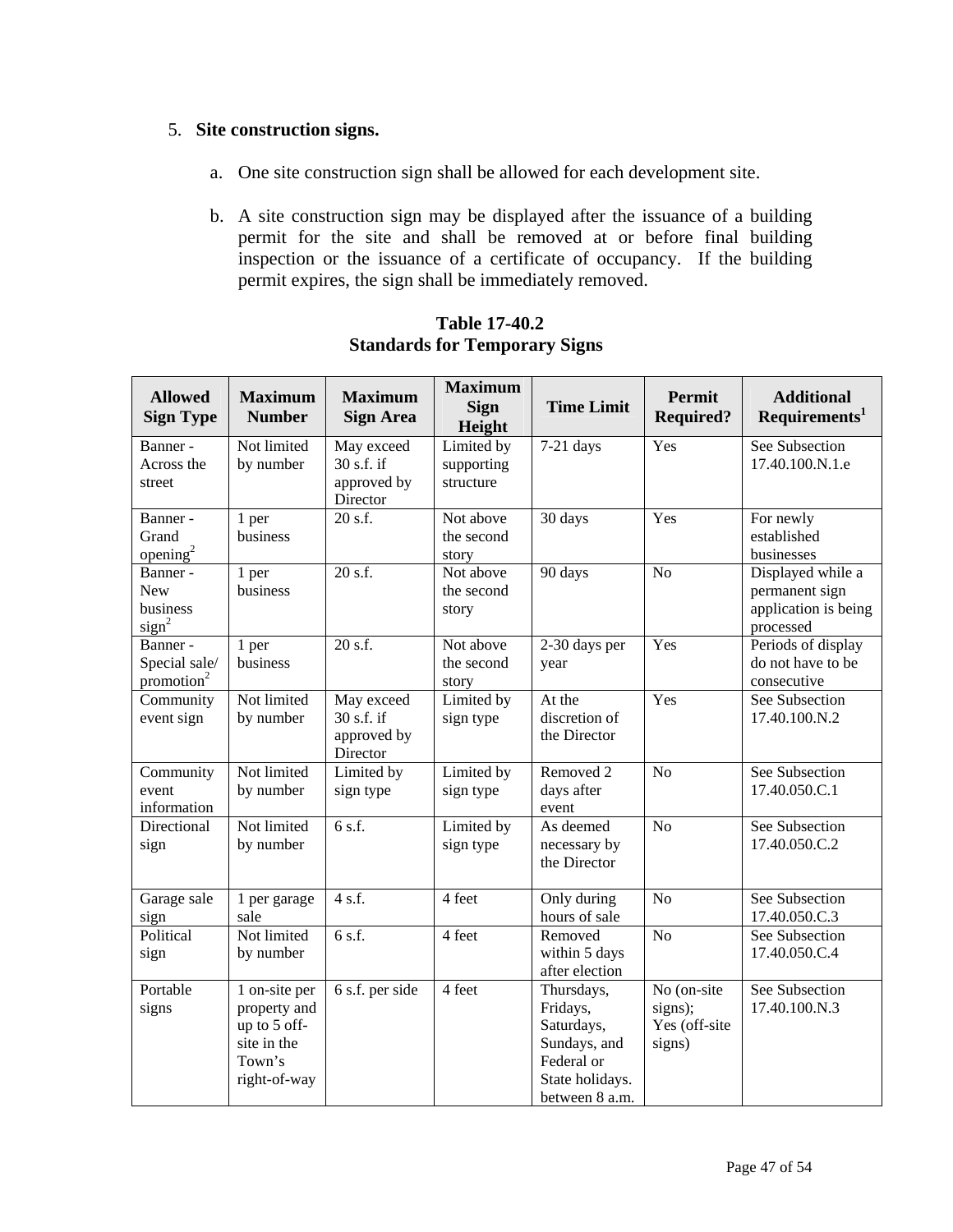|                                    |                                                                                                          |                                                                                                   |                                                                                                                                                 | and dusk for<br>no longer than<br>8 hours                                                           |                                                                                    |                                 |
|------------------------------------|----------------------------------------------------------------------------------------------------------|---------------------------------------------------------------------------------------------------|-------------------------------------------------------------------------------------------------------------------------------------------------|-----------------------------------------------------------------------------------------------------|------------------------------------------------------------------------------------|---------------------------------|
| Real estate<br>signs               | 1 per<br>property <sup>3</sup> ; 1<br>sign for each<br>tenant space<br>on multi-<br>tenant<br>properties | Residential<br>zone: $4$ s.f.<br>Non-<br>residential<br>zone: 12 s.f.<br>Tenant<br>spaces: 4 s.f. | Freestanding<br>sign: 4 feet;<br>Other:<br>limited by<br>sign type;<br>signs in<br>tenant<br>spaces<br>above the<br>second story<br>are allowed | When property<br>is available for<br>sale, lease,<br>rent, or other<br>disposition                  | N <sub>o</sub>                                                                     | See Subsection<br>17.40.050.C.5 |
| Real estate<br>development<br>sign | 1 per<br>development<br>site                                                                             | 30 s.f.                                                                                           | Limited by<br>sign type                                                                                                                         | After land use<br>permit is<br>approved and<br>until it expires                                     | Yes                                                                                | See Subsection<br>17.40.100.N.4 |
| Site<br>construction<br>sign       | 1 per<br>development<br>site                                                                             | 30 s.f.                                                                                           | Limited by<br>sign type                                                                                                                         | After building<br>permit issued,<br>and until final<br>inspection or<br>certificate of<br>occupancy | Yes                                                                                | See Subsection<br>17.40.100.N.5 |
| Window<br>sign<br>(temporary)      | No more<br>than 2 per<br>business                                                                        | 25% of<br>window <sup>4</sup> or 6<br>s.f per sign,<br>whichever is<br>less                       | Not above<br>the second<br>story                                                                                                                | 30 days                                                                                             | No (less<br>than 15 days<br>quarterly);<br>Yes (more<br>than 15 days<br>quarterly) | See Subsection<br>17.40.100.M.5 |

Notes:

- (1) See Standards for Specific Types of Signs, Temporary Signs (17.40.100.N) and Signs Not Requiring a Permit (17.40.050).
- (2) No business shall have more than one banner sign displayed at any one time (17.40.100.N.1).
- (3) Additional signage may be allowed for the second frontage consistent with Subsection 17.40.090.C.3.
- (4) Permanent and temporary window signs shall not exceed 25% of window area (17.40.100.M.2).

#### **17.40.110 - Sign Standards by Zoning District**

In addition to the standards in this Section, each sign shall also comply with Section 17.40.090 (General Requirements for All Signs), Section 17.40.100 (Standards for Specific Types of Signs), and all other applicable provisions of this Chapter. Temporary signs are address in Table 17-40.2 (Standards for Temporary Signs), above.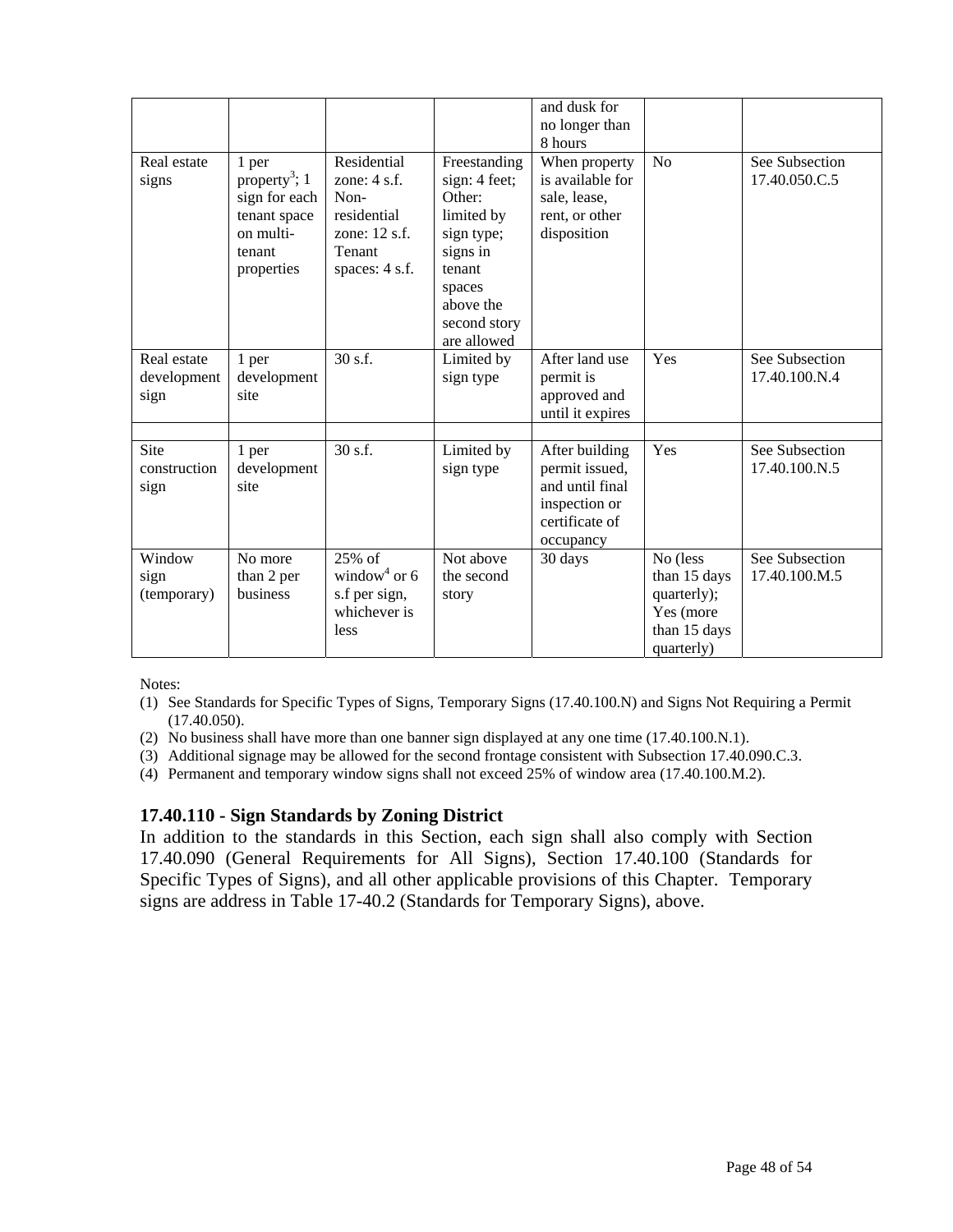**A. Residential zones.** Each sign in a residential zone shall comply with the following requirements.

| <b>Allowed Sign</b>                                                   | <b>Maximum</b>                                    | <b>Maximum</b>   | <b>Maximum</b>                                                                                          | <b>Lighting</b>                                                                         | <b>Permit</b>    | <b>Additional</b>                                                                               |  |  |
|-----------------------------------------------------------------------|---------------------------------------------------|------------------|---------------------------------------------------------------------------------------------------------|-----------------------------------------------------------------------------------------|------------------|-------------------------------------------------------------------------------------------------|--|--|
| <b>Type</b>                                                           | <b>Number</b>                                     | <b>Sign Area</b> | <b>Sign Height</b>                                                                                      | <b>Allowed?</b>                                                                         | <b>Required?</b> | <b>Requirements</b>                                                                             |  |  |
| <b>Residential Use - Single-Family Uses</b>                           |                                                   |                  |                                                                                                         |                                                                                         |                  |                                                                                                 |  |  |
| Residential<br>nameplate<br>(17.40.050.F.5)                           | 1 per<br>property                                 | 2 s.f.           | Shall conform to<br>the height limits<br>for the type of<br>sign erected                                | N <sub>o</sub>                                                                          | N <sub>o</sub>   | No commercial<br>message or<br>identification<br>allowed                                        |  |  |
| Residential Use – Multi-Family Uses and Subdivisions <sup>1</sup>     |                                                   |                  |                                                                                                         |                                                                                         |                  |                                                                                                 |  |  |
|                                                                       |                                                   |                  | Residential nameplate: same standards as Residential Use - Single-Family Uses, above                    |                                                                                         |                  |                                                                                                 |  |  |
| Monument or<br>wall<br>(17.40.100.H,<br>17.40.100.L                   | 1 monument<br>or wall sign<br>per property<br>2.3 | 30 s.f.          | Monument: 8<br>feet <sup>4</sup> ;<br>Wall: not<br>displayed above<br>the second story<br>of a building | Only indirect<br>lighting<br>(no internal<br>illumination,<br>halo, or neon<br>allowed) | Yes              | Only the name<br>and address of<br>the subdivision<br>or multi-family<br>development<br>allowed |  |  |
| Non-Residential Use - Public, Quasi-Public, and/or Institutional Uses |                                                   |                  |                                                                                                         |                                                                                         |                  |                                                                                                 |  |  |
| Monument or<br>wall<br>(17.40.100.H,<br>17.40.100.L                   | 1 monument<br>or wall sign<br>per property        | 30 s.f.          | Monument: 8<br>feet <sup>4</sup> ;<br>Wall: not<br>displayed above<br>the second story<br>of a building | Only indirect<br>lighting<br>(no internal<br>illumination,<br>halo, or neon<br>allowed) | Yes              | See Subsections<br>17.40.100.H and<br>17.40.100.L                                               |  |  |

### **Table 17-40.3 Sign Standards for Residential Zones**

Notes:

- (1) Includes bed and breakfasts, hotels, motels, mobile home parks, and group living quarters.
- (2) Additional signage may be allowed for the second frontage consistent with Subsection 17.40.090.C.3.
- (3) More than one monument sign may be allowed consistent with Subsection 17.40.100.H.1.
- (4) Additional monument sign height may be allowed consistent with Subsection 17.40.090.D.1.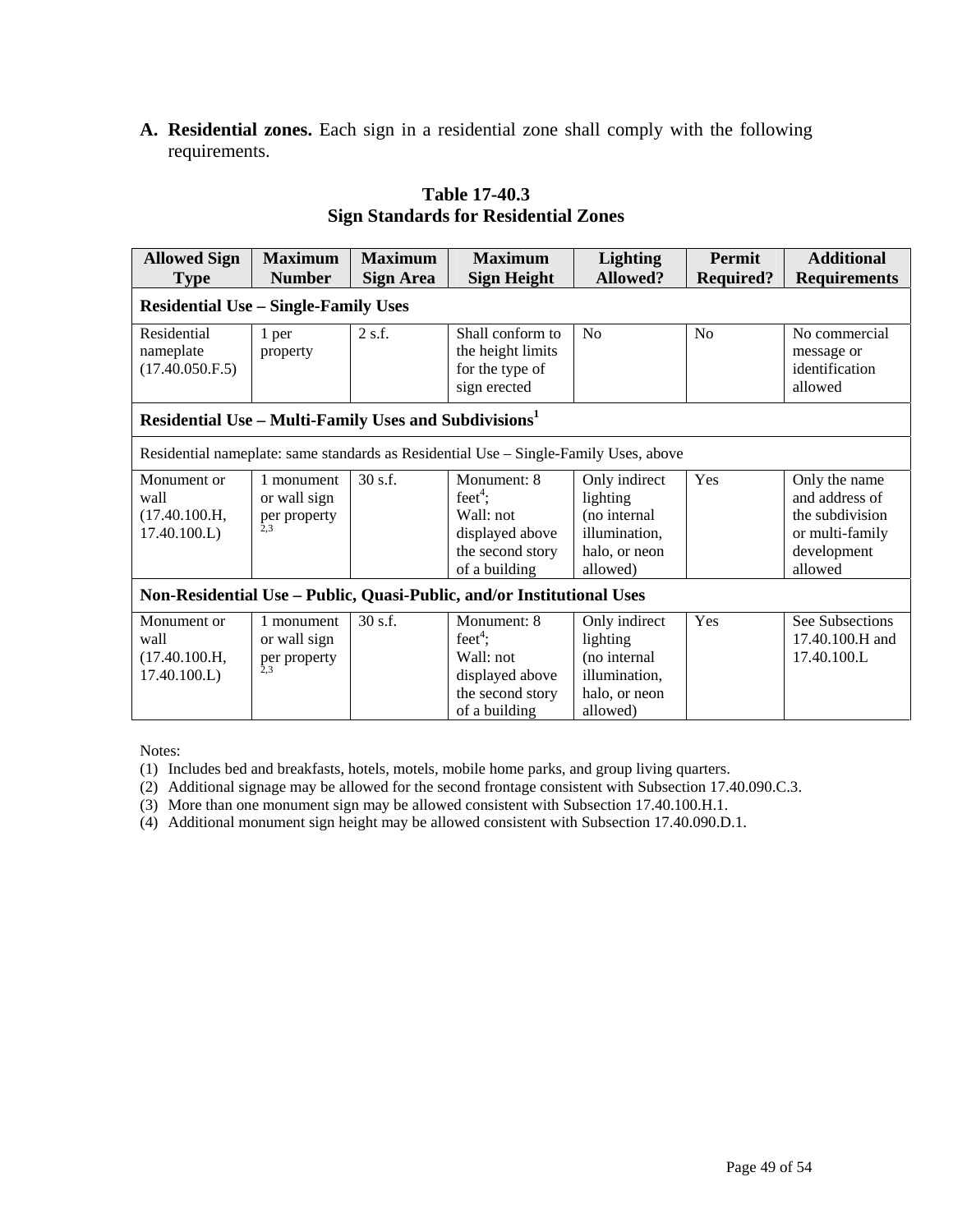**B. Non-residential zones.** Each sign in non-residential zones shall comply with the following requirements.

| <b>Allowed</b><br><b>Sign Type</b>            | <b>Maximum</b><br><b>Sign Area</b>                                                       | <b>Maximum</b><br><b>Sign Height</b>                                    | <b>Lighting</b><br><b>Allowed?</b>                                                                                                                     | <b>Maximum</b><br><b>Number</b>                                                              | <b>Maximum</b><br><b>Sign Area</b><br>(Aggregate)                                                    | <b>Additional</b><br>Requirements <sup>1</sup>                                                  |
|-----------------------------------------------|------------------------------------------------------------------------------------------|-------------------------------------------------------------------------|--------------------------------------------------------------------------------------------------------------------------------------------------------|----------------------------------------------------------------------------------------------|------------------------------------------------------------------------------------------------------|-------------------------------------------------------------------------------------------------|
| <b>Awning</b><br>(17.40.100.A)                | Not exceed<br>50% of lineal<br>awning<br>frontage or 30<br>s.f., whichever<br>is $less2$ | level<br>Ground<br>businesses<br>only                                   | Only indirect<br>lighting<br>(no internal<br>illumination,<br>halo, or neon<br>allowed)                                                                | 2 of any<br>combination<br>of allowed<br>sign types<br>per business<br>frontage;<br>however, | Total<br>allowable sign<br>area shall not<br>exceed 2<br>square feet for<br>each 3 lineal<br>feet of | 8 foot clearance;<br>translucent material<br>prohibited; See<br>Subsection 17.40.100.A          |
| Changeable<br>copy<br>(17.40.100.B)           | Limited by<br>sign type                                                                  | Limited by<br>sign type                                                 |                                                                                                                                                        | only 1 of<br>each sign<br>type is                                                            | business<br>frontage <sup>3</sup> ; each<br>business is                                              | See Subsection<br>17.40.100.B                                                                   |
| <b>Hanging</b><br>(17.40.100.G)               | 8 s.f.                                                                                   | Ground<br>level<br>businesses<br>only                                   | Indirect<br>lighting,<br>halo<br>lit, and neon<br>details allowed                                                                                      | allowed per<br>business<br>frontage <sup>3, 4, 5</sup>                                       | allowed a<br>minimum of<br>$12$ s.f. of<br>signage                                                   | Cannot extend more<br>than 6 feet from wall; 8<br>foot clearance; See<br>Subsection 17.40.100.G |
| <b>Monument</b><br>(17.40.100.H)              | 30 s.f.                                                                                  | 8 feet; 12 feet<br>on Main Street<br>and Lake<br>Mary Road <sup>6</sup> | Indirect<br>lighting and<br>halo lit<br>allowed                                                                                                        |                                                                                              | regardless of<br>frontage<br>length                                                                  | See Subsection<br>17.40.100.H                                                                   |
| Projecting<br>(17.40.100.J)                   | 12 s.f.                                                                                  | Ground level<br>businesses<br>only                                      | Indirect<br>lighting, halo<br>lit, and neon<br>details allowed                                                                                         |                                                                                              |                                                                                                      | Shall be double-sided;<br>See Subsection<br>17.40.100.J                                         |
| <b>Theater</b><br>(17.40.100.K)               | May exceed<br>30 s.f. if<br>approved by<br>Director                                      | Limited by<br>sign type                                                 | Indirect<br>lighting,<br>internal<br>illumination,<br>halo, and neon<br>allowed; Only<br>indirect<br>lighting<br>allowed if<br>greater than 30<br>s.f. |                                                                                              |                                                                                                      | See Subsection<br>17.40.100.K                                                                   |
| Wall<br>(17.40.100.L)                         | 30 s.f.                                                                                  | Not displayed<br>above the<br>second story                              | Indirect<br>lighting, halo<br>lit, and neon<br>details allowed                                                                                         |                                                                                              |                                                                                                      | Cannot project more<br>than 6 inches from wall;<br>See Subsection<br>17.40.100.L                |
| Window<br>(17.40.100.M)                       | 25% of<br>window or 30<br>s.f., whichever<br>is less                                     | Ground level<br>and second<br>story only                                | No                                                                                                                                                     | No more<br>than 4 per<br>business                                                            |                                                                                                      | Cannot be more than 1<br>inch thick; See<br>Subsection 17.40.100.M                              |
| <b>Electronic</b><br>message<br>(17.40.100.E) | Limited<br>by<br>sign type, and<br>no greater than                                       | Limited<br>by<br>sign type                                              | Internal<br>illumination<br>(electronic                                                                                                                | One per<br>property <sup>7</sup>                                                             |                                                                                                      | Only allowed in the<br>Public and Quasi-Public<br>Zone; requires a design                       |

# **Table 17-40.4 Sign Standards for Non-Residential Zones**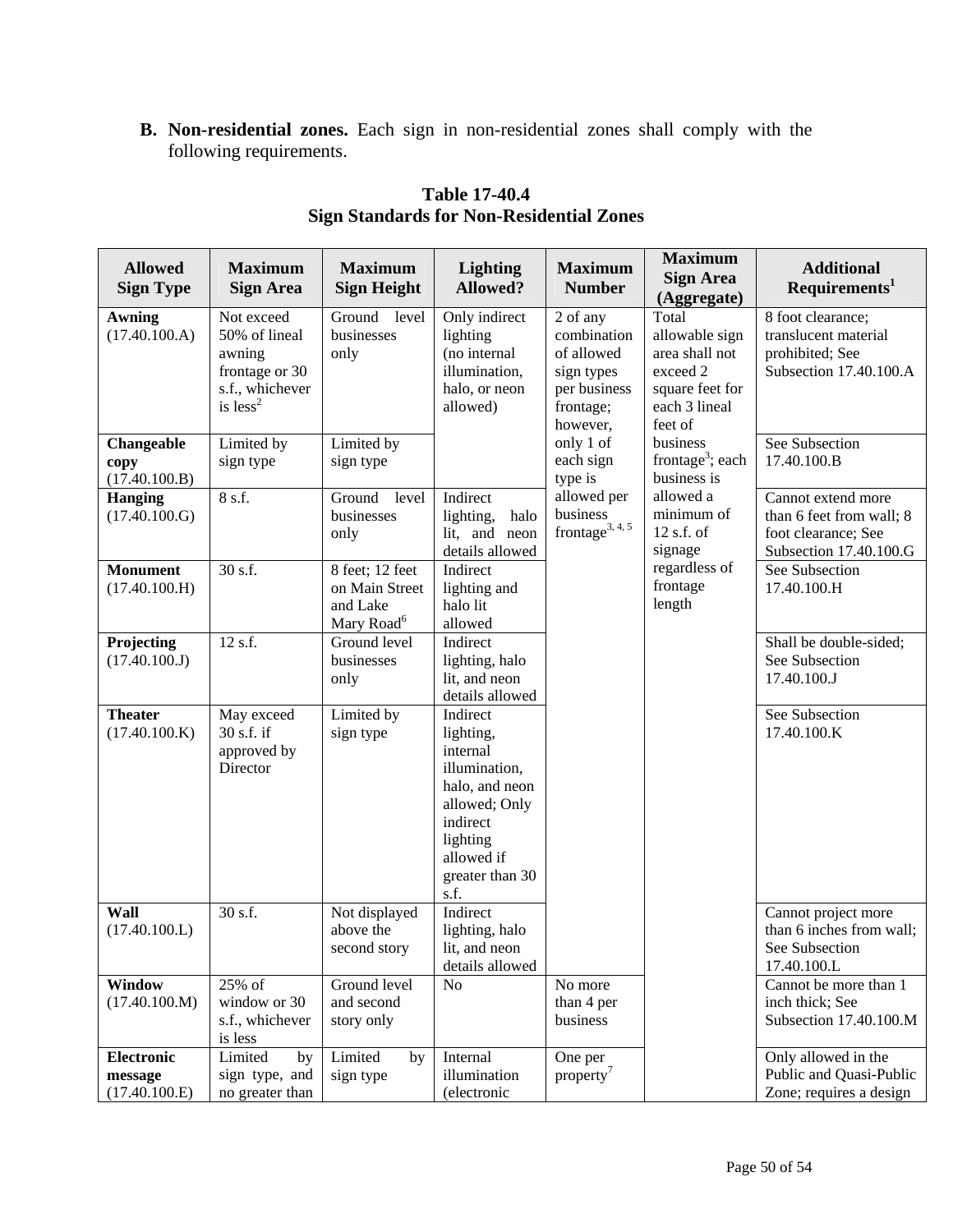|                     | $30$ s.f.                                                                                                              |           |    | message)     |           |  | review permit; See<br>Subsection 17.40.100.E |
|---------------------|------------------------------------------------------------------------------------------------------------------------|-----------|----|--------------|-----------|--|----------------------------------------------|
| <b>Halo</b> lit     | $20$ s.f.                                                                                                              | Limited   | by | Internal     | One per   |  | Not in any residential                       |
| (17.40.100.F)       |                                                                                                                        | sign type |    | illumination | business' |  | zone; See Subsection                         |
|                     |                                                                                                                        |           |    | (halo)       |           |  | 17.40.100.F                                  |
| <b>Neon details</b> | $20$ s.f.                                                                                                              | Limited   | by | Internal     | One per   |  | Not in any residential                       |
| (17.40.100.I)       |                                                                                                                        | sign type |    | illumination | business' |  | zone; See Subsection                         |
|                     |                                                                                                                        |           |    | (neon)       |           |  | 17.40.100.I                                  |
|                     | <b>Other signs:</b> See Standards for Specific Types of Signs (17.40.100) and Signs Not Requiring a Permit (17.40.050) |           |    |              |           |  |                                              |

Notes:

- (1) See Standards for Specific Types of Signs (17.40.100) and Signs Not Requiring a Permit (17.40.050).
- (2) Copy on an awning that does not exceed six inches in height and consistent with Subsection 17.40.100.A is not counted towards total allowable sign area or number.
- (3) Additional signage may be allowed for the second frontage consistent with Subsection 17.40.090.C.3.
- (4) More than one monument sign may be allowed consistent with Subsection 17.40.100.H.1.
- (5) Signs shall be allowed on sides of buildings or businesses not considered as business frontage consistent with Subsection 17.40.090.B.3.
- (6) Additional monument sign height may be allowed consistent with Subsection 17.40.090.D.1.
- (7) Signs count towards the maximum number of signs allowed.
- **C. Airport Zone.** All signs in the Airport Zone shall conform to this Chapter except for the following requirements.
	- 1. Monument signs shall not exceed 650 square feet in gross area with 450 square feet of useable (information imparting) area per sign where such signs are within 300 feet of a State or Federal highway right-of-way.
	- 2. Signs within 300 feet of a State or Federal highway right-of-way shall not exceed 25 feet in height.
	- 3. Subsection 17.40.090.C.6 shall not apply to signs in the Airport Zone.

#### **17.40.120 - Sign Variances and Adjustments**

- **A. Variance.** A variance to the dimensional provisions of this Chapter, such as sign area, spacing, and setbacks, shall be processed in compliance with Chapter 17.64 (Variances).
- **B. Adjustment.** An adjustment may allow for an increase of not more than 10 percent of the allowed height or area of a sign. Adjustments to the sign height or area provisions of this Chapter shall be processed in compliance with Chapter 17.76 (Adjustments and Reasonable Accommodation).
- **C. Master Sign Program exceptions.** A Master Sign Program exception in compliance with Subsection 17.40.060.D shall not require a variance or an adjustment.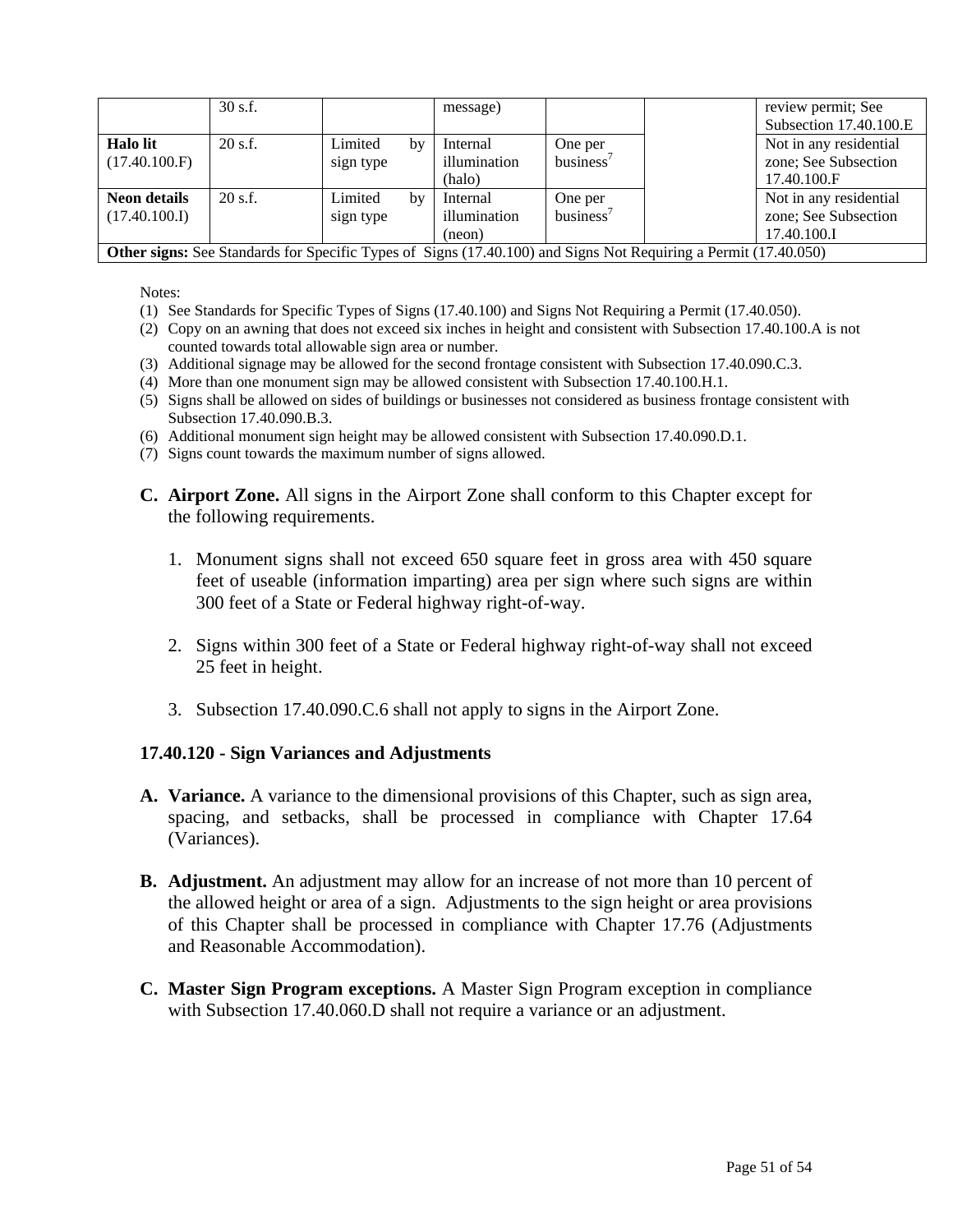**D. Additional Finding.** In addition to the findings required by Chapter 17.64 (Variances) or Chapter 17.76 (Adjustments and Reasonable Accommodation), a finding shall also be made prior to approval of a sign variance or adjustment that the sign meets the purpose and intent of this Chapter and any applicable Master Sign Program.

#### **17.40.130 - Nonconforming Signs**

**A. Applicability.** The provisions of this Section apply to any permanent or temporary sign, including its physical structure and/or its supporting elements, which was lawfully erected and maintained in compliance with the provisions of all applicable laws in effect at the time of original installation, but which does not now comply with the provisions of this Chapter.

#### **B. Allowed modifications to nonconforming signs.**

- 1. Except as otherwise provided herein, a nonconforming sign may be continued and shall be maintained in good condition as required by this Chapter.
- 2. Sign copy and face changes, non-structural modifications, and non-structural maintenance (e.g., painting and rust removal) are allowed so long as there is no alteration to the physical structure or support elements of the sign. Changes to sign copy and face require a sign permit.
- 3. A nonconforming sign may be restored if 50 percent or less of the sign is destroyed, provided that restoration is started within 90 days of the damage occurring and is diligently pursued to completion.
- **C. Prohibited modifications to nonconforming signs.** A nonconforming sign shall not be:
	- 1. Changed to another nonconforming sign;
	- 2. Structurally altered to extend its useful life;
	- 3. Altered unless required by law or unless the alteration results in the elimination of the nonconformity;
	- 4. Enlarged;
	- 5. Moved or replaced; or
	- 6. Re-installed after façade improvements that required the removal of the sign during construction.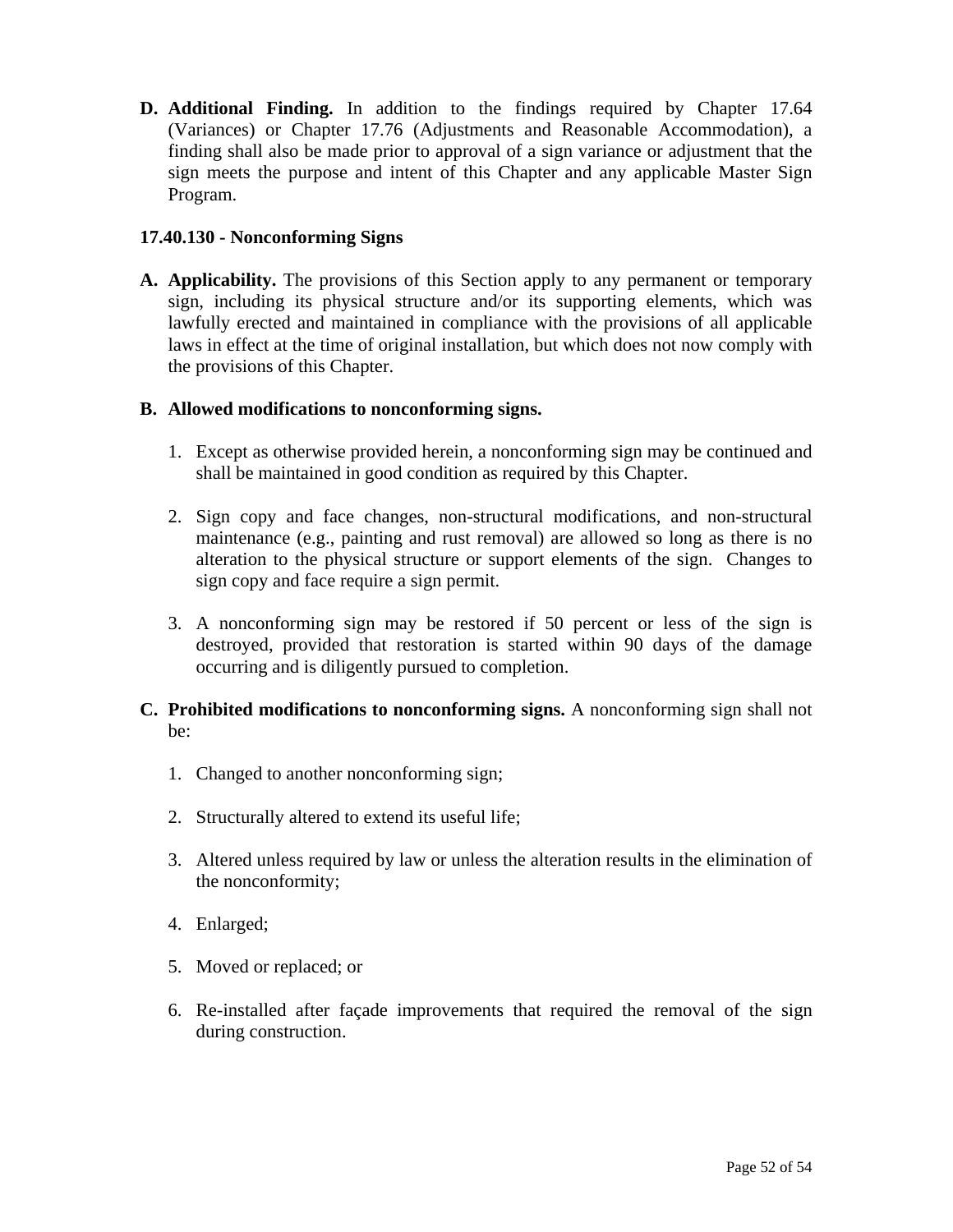- **D. Exception.** The Commission may grant an exception to the requirements of Subsection 17.40.130.C only after the following findings are made:
	- 1. The new proposed sign or alteration to the existing nonconforming sign is significantly more conforming to the provisions of this Chapter than the existing nonconforming sign; and/or
	- 2. The nonconforming sign has historic significance apart from its main purpose of advertising, in which case a use permit shall be required for continued use of the nonconforming sign in compliance with Chapter 17.60 (Use Permits).
- **E. Abandoned nonconforming signs.** An interruption in the use of a nonconforming sign for a period of 90 days or more shall be deemed to be an abandonment of the sign consistent with and subject to Section 17.40.140 (Abandoned Signs).
- **F. Inventory.** As often as may be desirable, but no less frequently than required by State law, the Community Development Director shall authorize an identification and inventory of all illegal and abandoned signs within the Town in accordance with the requirements of State law.
- **G. Removal or modification of nonconforming signs to comply with this Chapter.** A nonconforming sign shall be removed or modified to comply with this Chapter if the following occurs:
	- 1. More than 50 percent of the sign is destroyed, and the destruction is other than facial copy replacement. A nonconforming sign shall be deemed to be more than 50 percent destroyed if the estimated cost of reconstruction or repair exceeds 50 percent of the replacement cost as determined by the Director. Destruction may be voluntary or required by law;
	- 2. The sign is remodeled or altered in a manner not in compliance with this Chapter;
	- 3. A structural change is made to the sign or sign structure and/or support elements;
	- 4. The sign is temporary;
	- 5. The sign is moved or relocated, except where the relocation occurs as a result of a Town public improvement project;
	- 6. The sign is or may become a danger to the public or is unsafe; or
	- 7. The sign constitutes a traffic hazard not created by the relocation of streets or by acts of the Town.
- **H. Special topographic circumstances.** The Town shall not require the removal of any nonconforming sign on the basis of its height or size by requiring conformance with this Chapter if special topographic circumstances would result in a material